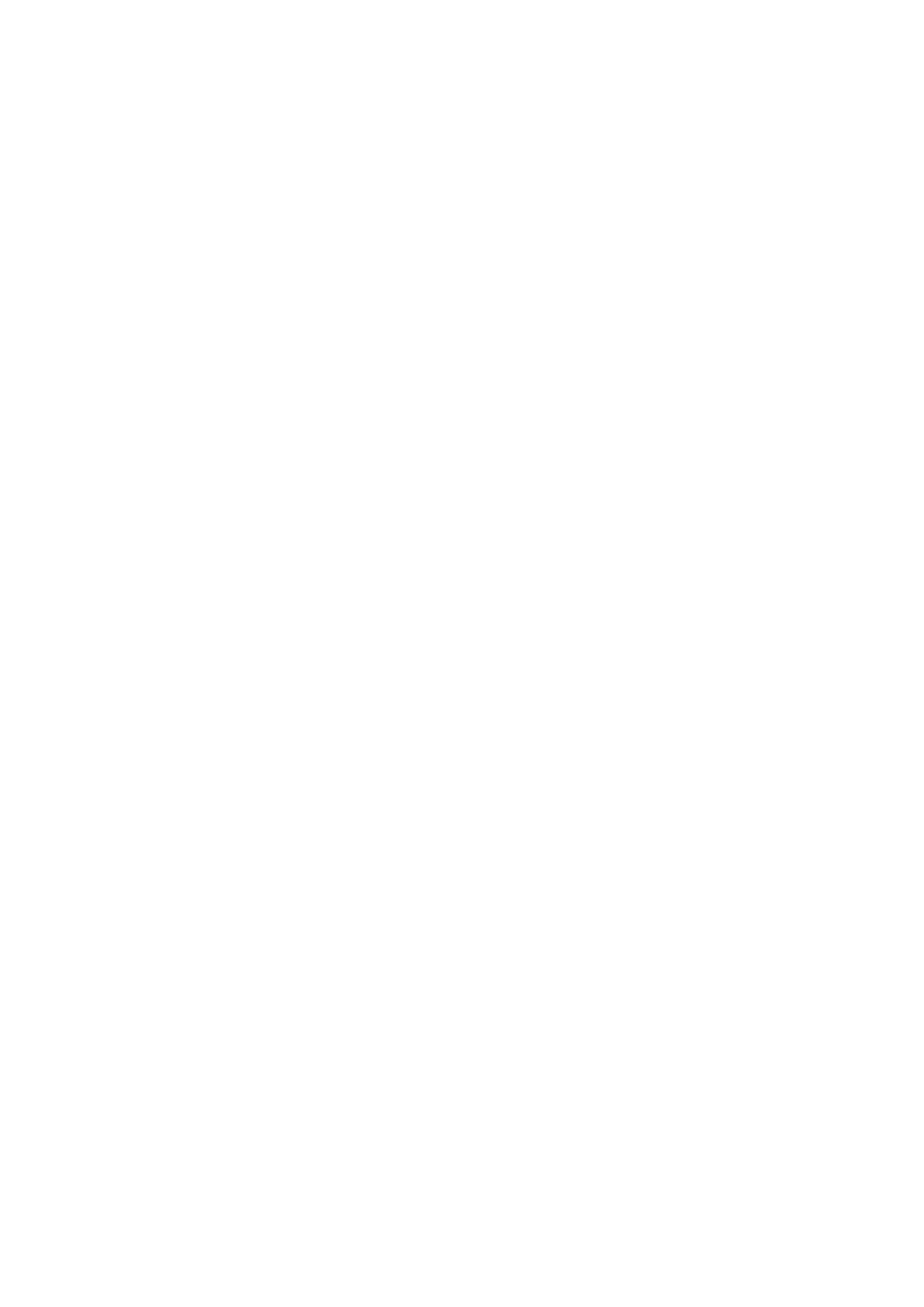OCCASIONAL PAPER 159

# **Success from the ground up**

Participatory monitoring and forest restoration

Kristen A Evans Manuel R Guariguata

Center for International Forestry Research (CIFOR)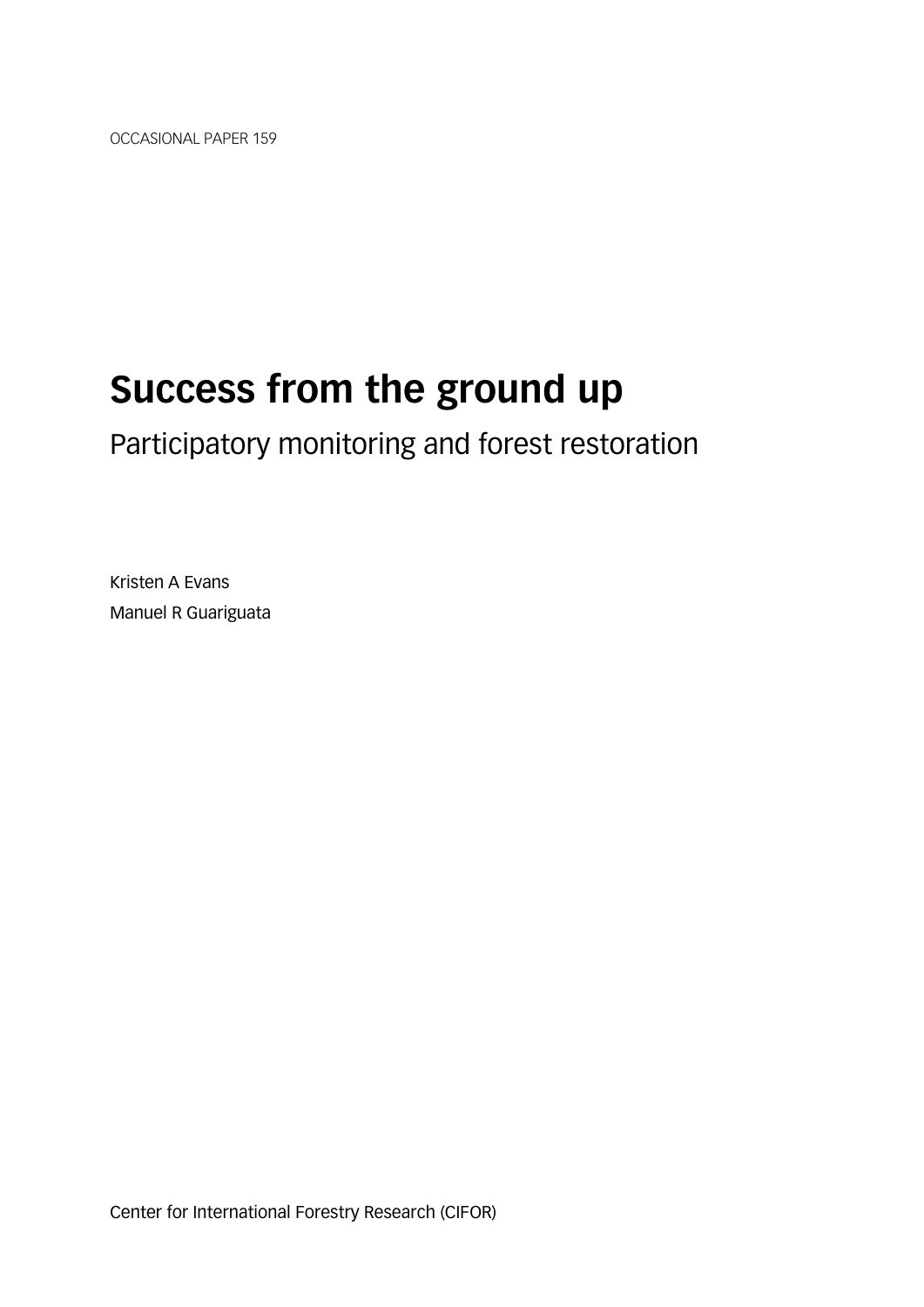Occasional Paper 159

© 2016 Center for International Forestry Research



Content in this publication is licensed under a Creative Commons Attribution 4.0 International (CC BY 4.0), http://creativecommons.org/licenses/by/4.0/

ISBN 978-602-387-039-4 DOI: 10.17528/cifor/006284

Evans KA and Guariguata MR. 2016. *Success from the ground up: Participatory monitoring and forest restoration.* Occasional Paper 159. Bogor, Indonesia: CIFOR.

Photo by Kristen A Evans/CIFOR Guarayos, Bolivia

CIFOR Jl. CIFOR, Situ Gede Bogor Barat 16115 Indonesia

T +62 (251) 8622-622 F +62 (251) 8622-100 E cifor@cgiar.org

#### **cifor.org**

We would like to thank all funding partners who supported this research through their contributions to the CGIAR Fund. For a full list of CGIAR Fund Donors please see: http://www.cgiar.org/about-us/our-funders/

Any views expressed in this publication are those of the authors. They do not necessarily represent the views of CIFOR, the editors, the authors' institutions, the financial sponsors or the reviewers.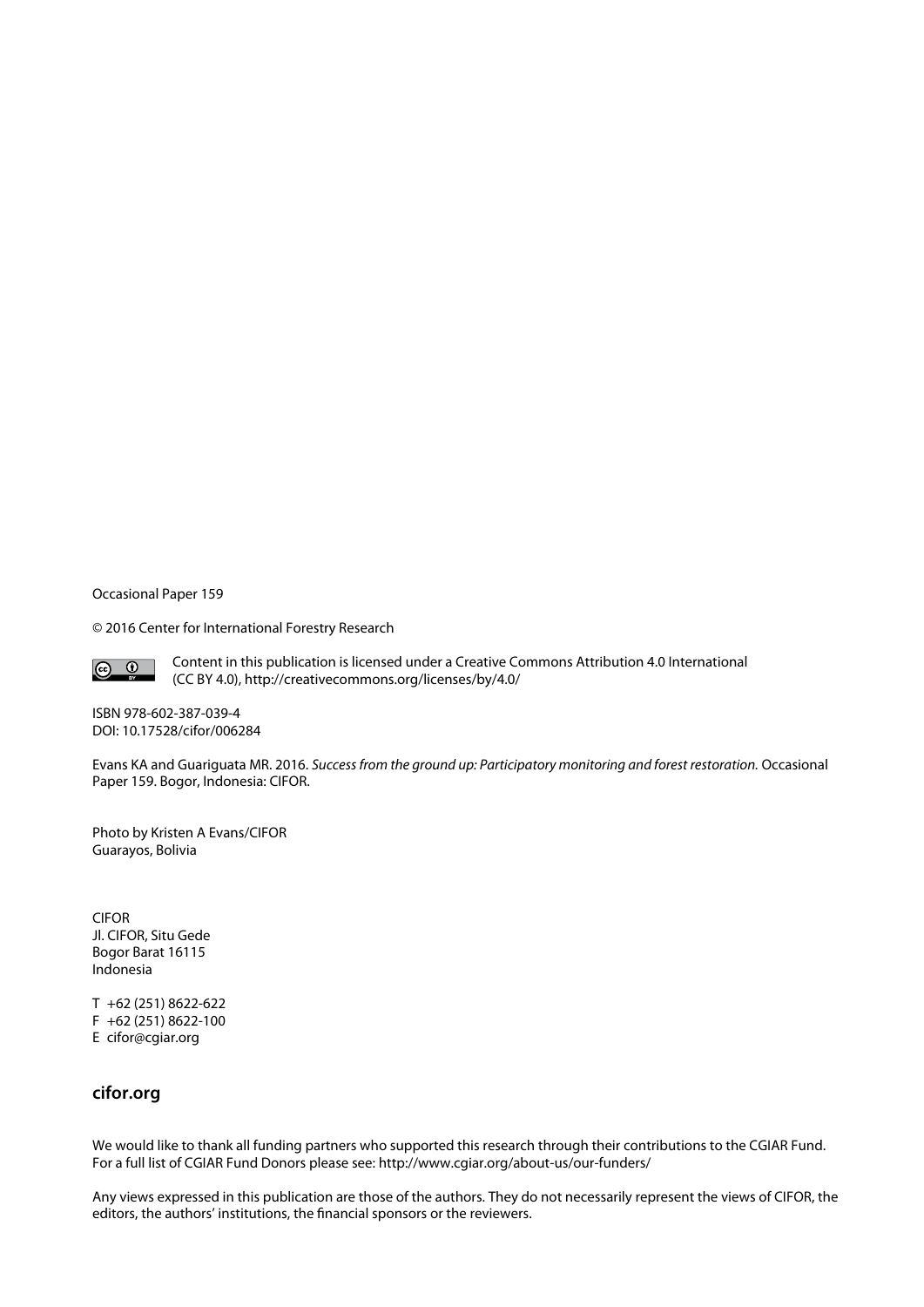# **Contents**

|                |                   | <b>Abbreviations</b>                                              | $\mathbf{v}$                   |  |  |  |
|----------------|-------------------|-------------------------------------------------------------------|--------------------------------|--|--|--|
|                |                   | <b>Acknowledgements</b>                                           | vi                             |  |  |  |
|                |                   | <b>Executive summary</b>                                          | vii                            |  |  |  |
| $\mathbf{1}$   | Introduction      |                                                                   |                                |  |  |  |
|                | 1.1               | The context<br>1.2 Methods                                        | $\mathbf{1}$<br>$\overline{2}$ |  |  |  |
| $\overline{2}$ |                   | Concepts                                                          | 4                              |  |  |  |
|                | 2.1               | What is forest restoration?                                       | $\overline{4}$                 |  |  |  |
|                |                   | 2.2 Why is monitoring important?                                  | 6                              |  |  |  |
|                |                   | 2.3 What does forest restoration monitoring include?              | $\overline{7}$                 |  |  |  |
|                |                   | 2.4 The need for participation in monitoring                      | 8                              |  |  |  |
| 3              |                   | Participatory monitoring                                          | $\boldsymbol{9}$               |  |  |  |
|                | 3.1               | Concepts and considerations                                       | 9                              |  |  |  |
|                | 3.2               | Lessons learned                                                   | 12                             |  |  |  |
| 4              |                   | Proposed elements for designing a participatory monitoring system | 22                             |  |  |  |
|                | 4.1               | Set up a monitoring system and include a mechanism to oversee it  | 22                             |  |  |  |
|                | 4.2               | Dedicate funds for participatory monitoring                       | 22                             |  |  |  |
|                | 4.3               | Prepare to monitor: readiness, training and capacity building     | 23                             |  |  |  |
|                | 4.4               | Make the monitoring plans at the very beginning                   | 23                             |  |  |  |
|                | 4.5               | Set clear goals, objectives and targets collaboratively           | 24                             |  |  |  |
|                | 4.6               | Decide what to monitor: questions and indicators                  | 26                             |  |  |  |
|                | 4.7               | Pick appropriate monitoring methodologies and technologies        | 27                             |  |  |  |
|                | 4.8               | Involve women and marginalized groups                             | 30                             |  |  |  |
|                | 4.9               | Encourage social learning and learning networks                   | 30                             |  |  |  |
| 5              |                   | A proposed framework                                              | 31                             |  |  |  |
|                | <b>References</b> |                                                                   | 32                             |  |  |  |
|                | Appendices        |                                                                   | 39                             |  |  |  |
|                | 1                 | Cases and examples                                                | 39                             |  |  |  |
|                | $\overline{2}$    | Monitoring topics, approaches and methods                         | 42                             |  |  |  |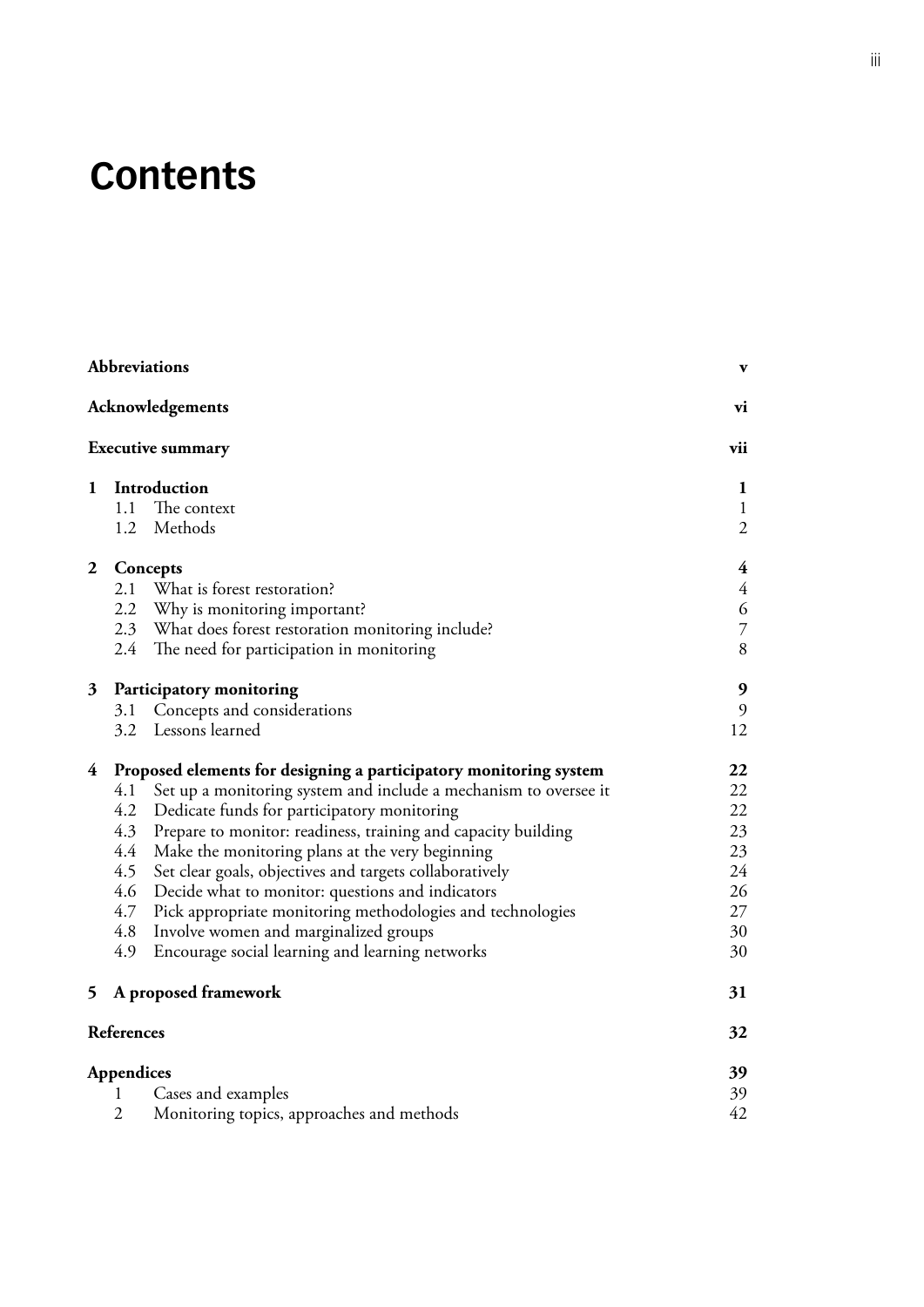## **List of figures and tables**

#### **Figures**

|               | Monitoring helps to learn and adapt                                                |    |
|---------------|------------------------------------------------------------------------------------|----|
|               | The potentials of a participatory monitoring system                                |    |
| 3             | Steps in a multiparty monitoring process                                           | 24 |
|               | The progress wheel                                                                 | 29 |
|               | A proposed multilevel participatory monitoring system                              |    |
| <b>Tables</b> | A hypothetical restoration project with specific objectives.                       |    |
|               | A characterization of approaches to local monitoring.                              | 10 |
|               | Shared indicators in two participatory large-scale restoration monitoring efforts. |    |

| ×<br>٧ |
|--------|
|--------|

| Basic guidelines for restoration monitoring |    |
|---------------------------------------------|----|
| 2 Defining restoration success              |    |
| What monitoring questions should be used?   | 26 |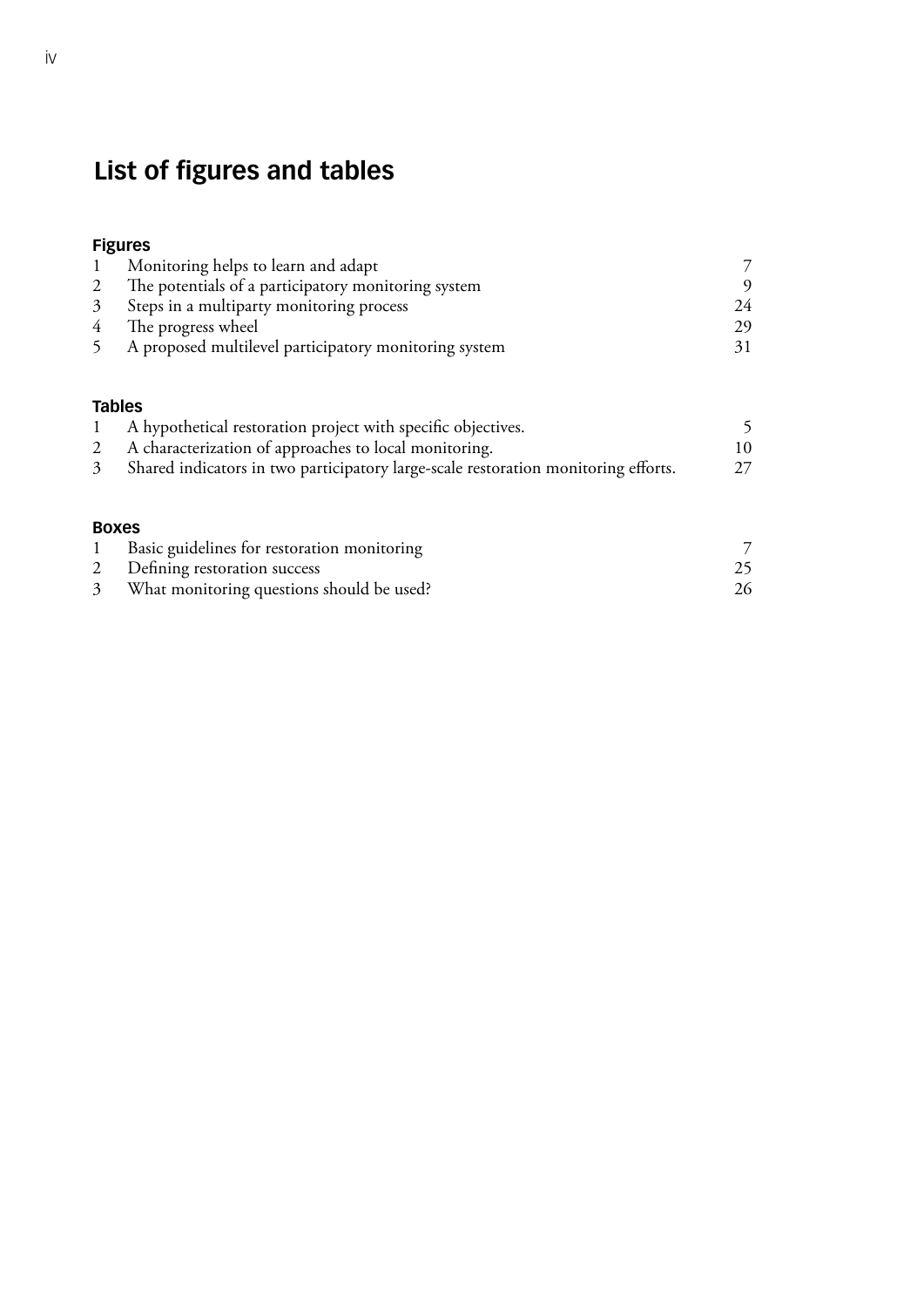# <span id="page-6-0"></span>**Abbreviations**

| AFRP          | <b>Atlantic Forest Restoration Pact</b>                                                                                     |
|---------------|-----------------------------------------------------------------------------------------------------------------------------|
| <b>CFLR</b>   | Collaborative Forest Landscape Restoration                                                                                  |
| <b>CFUG</b>   | Community forest user group                                                                                                 |
| <b>FLR</b>    | Forest landscape restoration                                                                                                |
| <b>FMNR</b>   | Farmer-managed natural regeneration                                                                                         |
| <b>GPS</b>    | Global positioning system                                                                                                   |
| $REDD+$       | Reducing emissions from deforestation and forest degradation, and enhancing forest carbon<br>stocks in developing countries |
| <b>UNFCCC</b> | United Nations Framework Convention on Climate Change                                                                       |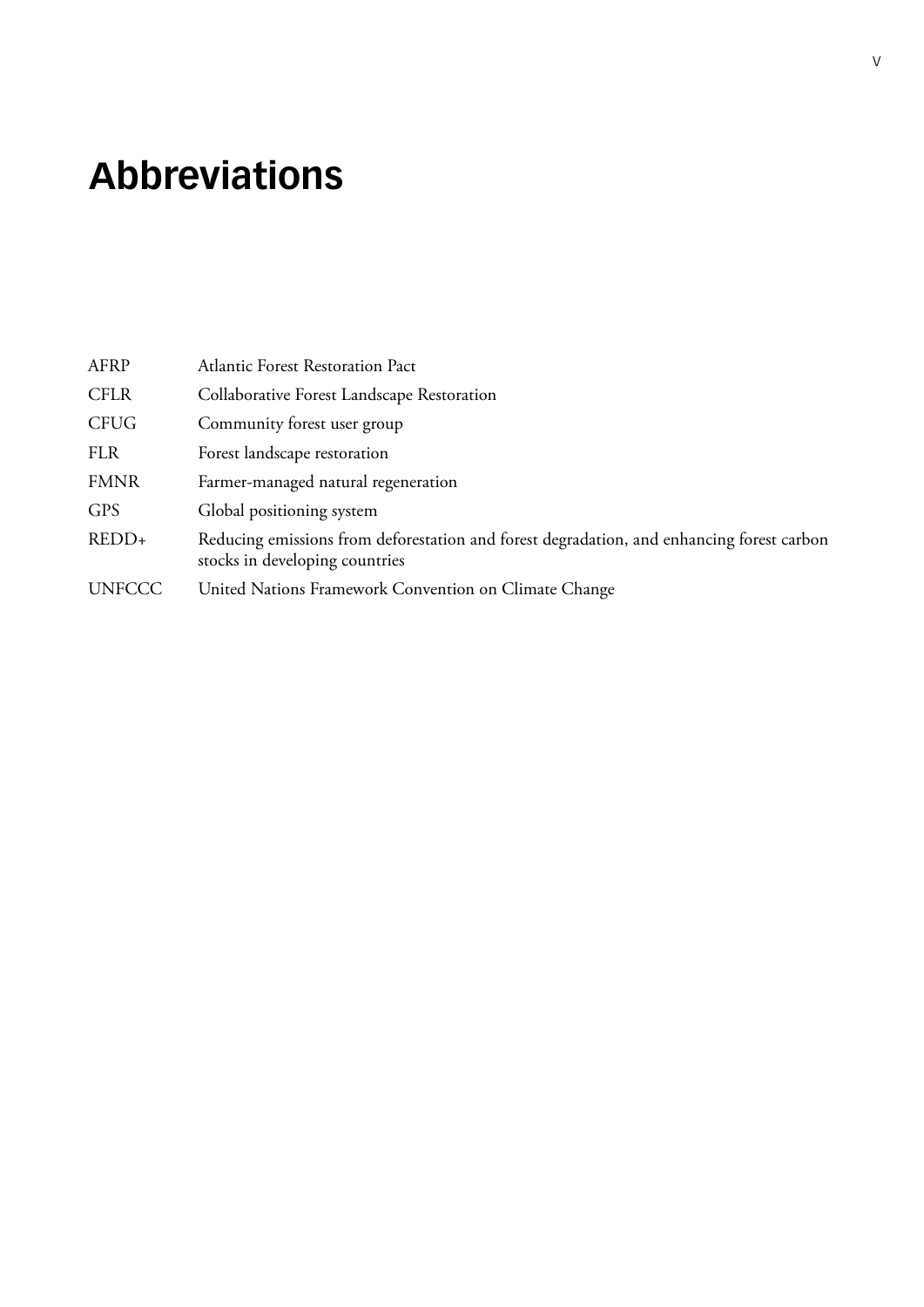# <span id="page-7-0"></span>**Acknowledgements**

Many local people, researchers and field practitioners around the world contributed the knowledge that was aggregated in this review, and to them we express our sincere thanks. We also thank the experts interviewed for their perspectives and feedback: James Aronson, Manuel Boissière, Pedro Brancalion, Lindsay Buchanon, Tom DeMeo, Nigel Dudley and Karen Holl. We thank Pedro Brancalion,

Finn Danielsen and Carolina Murcia for reviewing earlier drafts of this paper. We also thank Chetan Kumar and Miguel Calmon for supporting this initiative. We are grateful to the United Kingdom Department for International Development (DFID) for financial support, through the KNOWFOR project, and to the CGIAR Research Program on Forests, Trees and Agroforestry.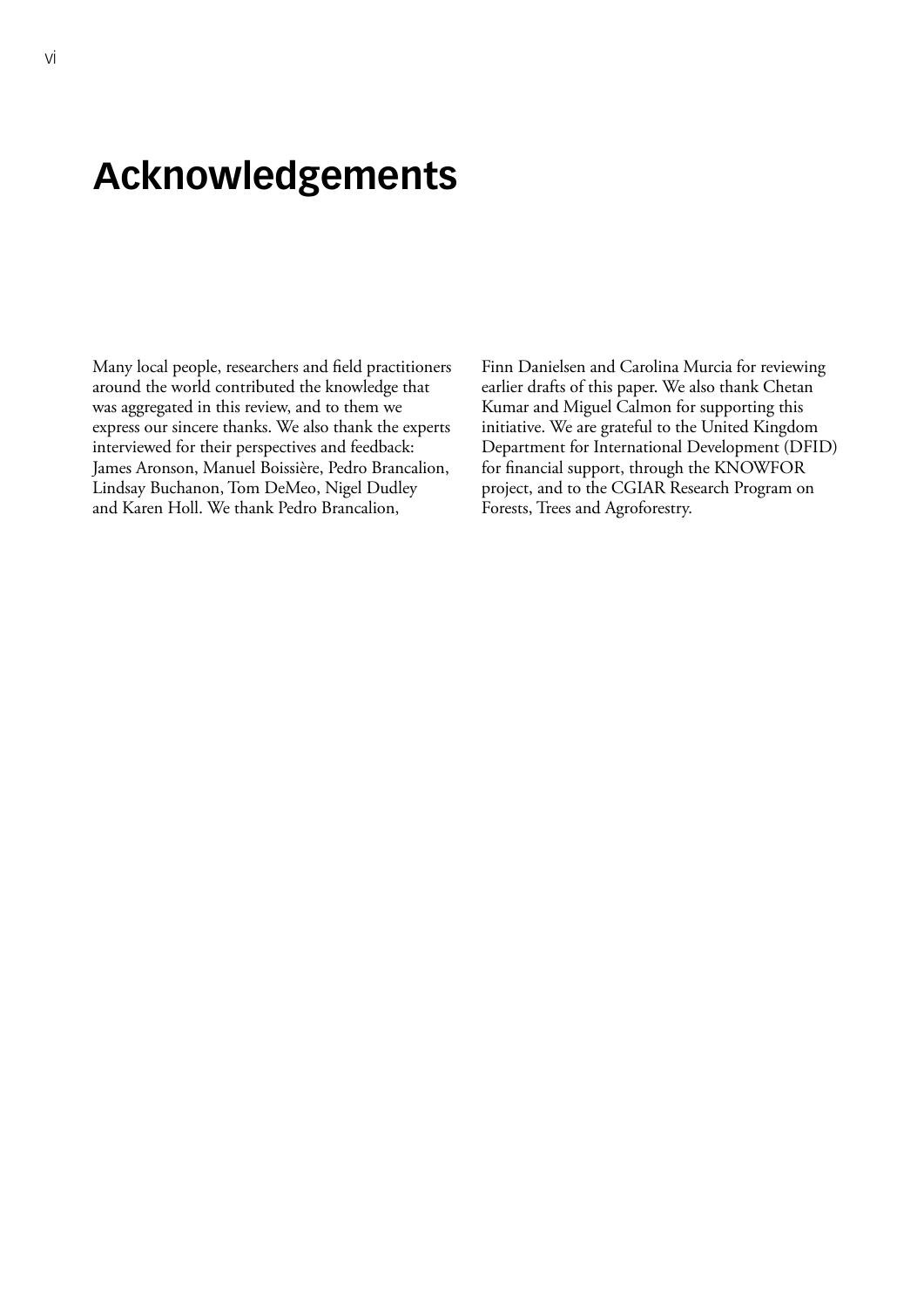## <span id="page-8-0"></span>**Executive summary**

New global forest restoration initiatives present an unparalleled opportunity to reverse the trend of deforestation and forest degradation in the coming years. This effort will require the collaboration of stakeholders at all levels, and most importantly the participation and support of local people. These ambitious restoration initiatives will also require monitoring systems that allow for scalability and adaptability to a range of local sites in order to understand how a given restoration effort is progressing, to determine why or why not it is succeeding, and to learn from both its successes and failures. A scalable monitoring system would have the potential to aggregate participatory monitoring information from multiple sites within a country or globally.

Participatory monitoring – defined as a multilevel collaborative system for collecting and analyzing data, learning, and decision making, that involves local people in a meaningful way – could play a crucial role in meeting international monitoring needs. This review presents a series of lessons learned, synthesized from reviews of over 100 articles and interviews with global experts. Key findings include:

- A scalable, multisite forest restoration monitoring initiative should have a small number of indicators shared by all sites, with the flexibility to determine other indicators to respond to local needs.
- A scalable, multisite forest restoration monitoring system should emphasize the creation of learning networks to facilitate the connection of stakeholders at multiple levels with information that they need for decision making, while connecting stakeholders with each other to catalyze learning.
- Given the relatively long timeframes for forest restoration to achieve its biodiversity goals, and the uncertainties and pressures facing both newly forested and historically forested areas, a scalable, multisite monitoring system will need

dedicated funding for the length of the project and probably indefinitely, to be able to claim success and identify forest change, drivers and threats.

- Successful participatory monitoring systems follow basic principles of forest restoration monitoring, but with an emphasis on responding quickly with information that is adequate to answer the questions and needs of local stakeholders – and not necessarily focused only on generating scientifically rigorous data.
- Local people with appropriate training and crosschecking – can reliably collect accurate data on forest change, drivers and threats, as well as the biophysical and socioeconomic impacts that remote sensing sometimes cannot, thus complementing it.
- Local monitoring can cost up to one-third of professional monitoring. However, more research is needed to understand the full range of costs of participatory monitoring, including support staff, technical resources, data management infrastructure, training, workshops and meetings.
- Sufficient incentives and support can motivate local people to participate in monitoring for the long term. These include orienting the restoration activities to meet local goals and priorities, guaranteeing appropriate compensation, providing training, encouraging participation in reporting and analyzing results, and linking with and learning from other initiatives.
- Effort and resources must be invested to create interactions among local stakeholders to share monitoring information and make decisions; repeated interactions are more likely to generate learning, adaptive management and appropriation.
- Digital devices can facilitate data collection and speed up analysis at multiple levels, including local discussion, interpretation and decision making. However – like any technology – they have drawbacks, and they are only successful if they are used within a robust structure of collaboration, along with locally defined and locally relevant monitoring goals.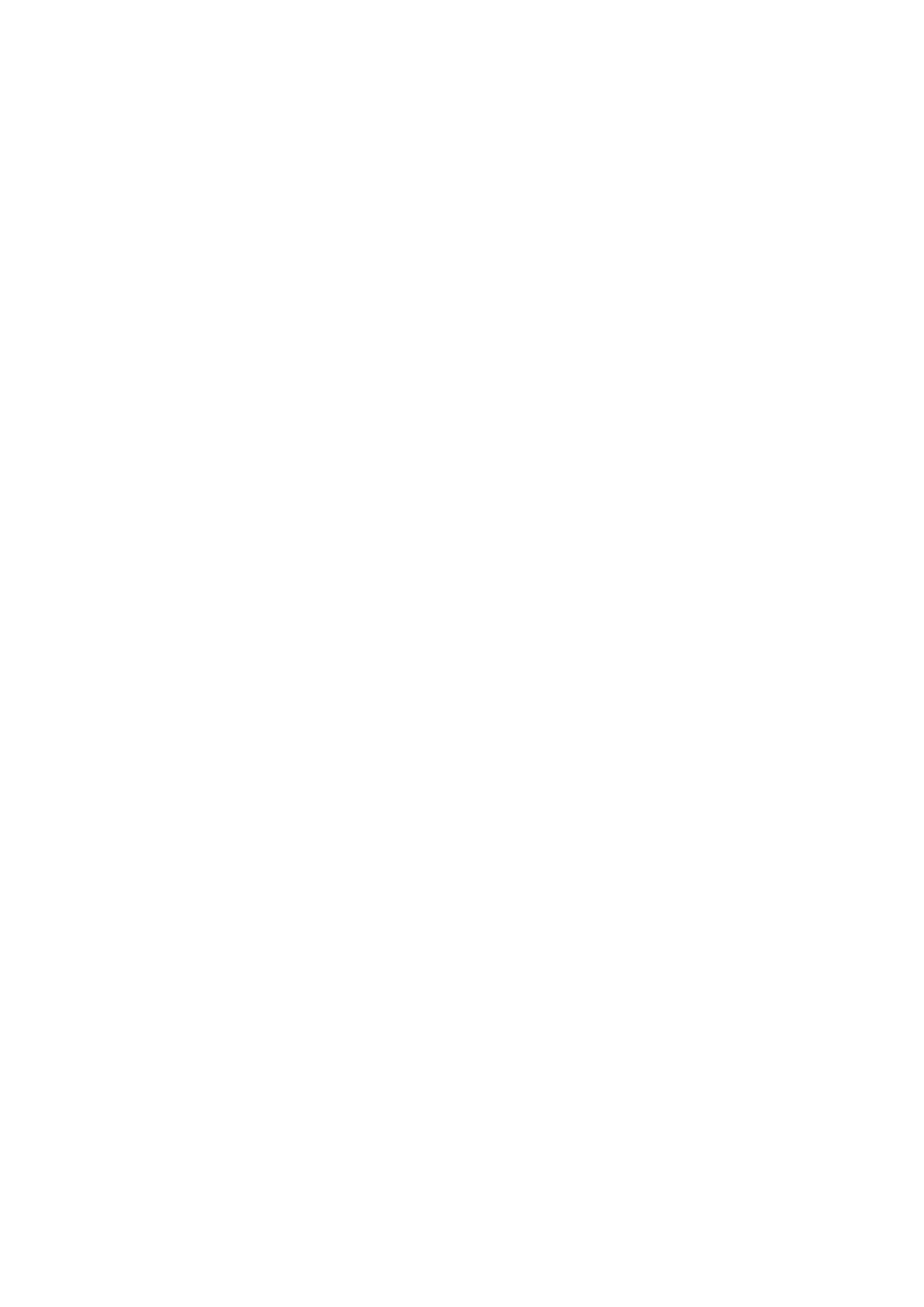# <span id="page-10-0"></span>**1 Introduction**

Participatory monitoring is a system that involves stakeholders from multiple levels – especially local people – in a meaningful way, in the design, collection and analysis of monitoring data about the progress and success of a given management activity. In multiple studies, participatory monitoring has involved local people in a variety of contexts in collecting data, analyzing information collaboratively, learning together and making decisions to encourage better natural resource management with various goals. These include non-timber forest product management, wildlife management, poaching control, timber harvesting, fisheries management, fire control and many other applications (Danielsen et al. 2005; Guijt 2007; Evans and Guariguata 2008; Fernandez-Gimenez et al. 2008). Participatory monitoring has also demonstrated that it can help meet the monitoring needs of large-scale restoration initiatives, if appropriately planned and supported: it is cost effective in terms of collecting data (Holck 2007; Pratihast et al. 2014) and decision making (Danielsen et al. 2007), it produces reliable results (Saipothong et al. 2006; Danielsen et al. 2013; Brofeldt et al. 2014; Zhao et al. 2016), encourages learning and adaptation, promotes local buy-in, and, along with the application of appropriate indicators, can provide critical information necessary for decision making at the local and global levels (Fernandez-Gimenez et al. 2008; Galabuzi et al. 2014; Pinto et al. 2014; Schultz et al. 2014).

The potential of participatory monitoring in forest restoration and related forest management activities is outlined in multiple case studies, experiences, field tests and conceptual discussions. However, this knowledge is not always easily accessible to practitioners, or else has not yet been aggregated and thematically systematized. This review seeks to deepen and broaden the understanding of the potentials for participatory monitoring to improve the outcomes of forest restoration initiatives at

multiple levels by teasing out the lessons learned from existing knowledge and mapping a possible path forward. More specifically, the objectives of this review are to:

- explore and discuss lessons learned and ways forward to make use of participatory monitoring cases and experiences with forest restoration to connect and strengthen regional, national and global restoration efforts; and
- • identify current tools and methods for designing participatory monitoring systems for forest restoration and propose a monitoring framework.

#### **1.1 The context**

**Need for forest restoration.** Globally over a billion hectares of forestlands have been degraded or deforested, contributing to environmental crises on multiple levels; climate change and species extinction are among the calamities on a global scale (Aronson and Alexander 2013; Hanson et al. 2015). Forest degradation and loss can generate severe local effects: depleted watersheds, soil erosion, food insecurity, local climate change and loss of habitat for wildlife (Dewees 2013; Kumar et al. 2015).

**New global initiatives.** Forest restoration initiatives around the world have demonstrated that forests can be recovered and the many services that they provide can be restored – at least partially (Hanson et al. 2015). New international initiatives aimed at increasing restored forest cover by millions of hectares (the Bonn Challenge, Initiative 20x20, AFR100, the Convention on Biological Diversity Aichi Targets), offer the opportunity to reverse the trajectory of forest degradation and loss by investing in forest restoration at a global scale (The Bonn Challenge 2016).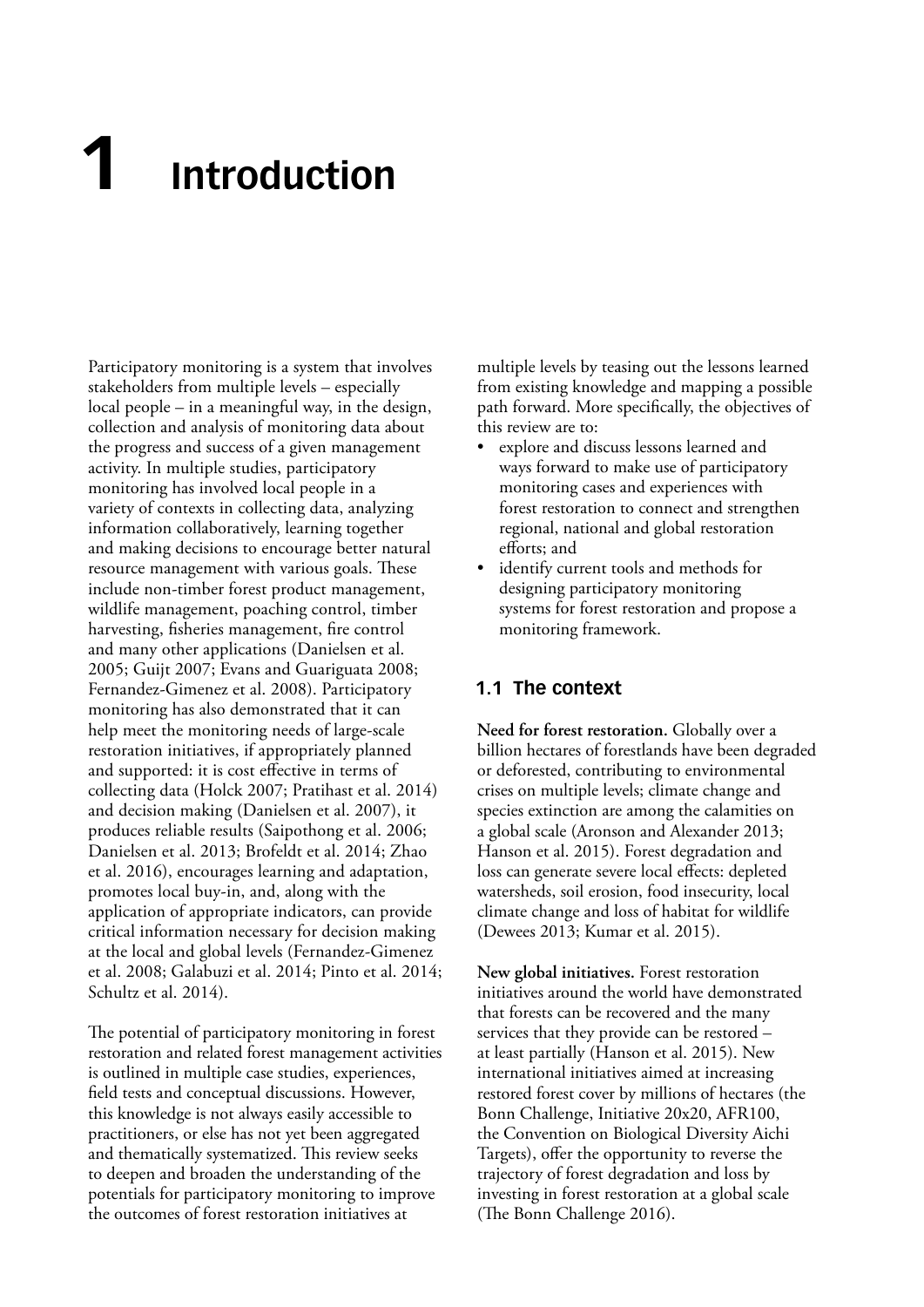<span id="page-11-0"></span>**Need for effective monitoring.** Those who work in forest restoration in developing countries have countless stories of failed tree-planting projects (Tougiani et al. 2009; Le et al. 2012). How can we minimize these failures, learn from other restoration initiatives and build success from the ground up? Restoration experts agree: monitoring is essential to restoration success (SER 2004; Lamb et al. 2005; Mansourian et al. 2005). However, in light of these major global initiatives, not enough attention is being given to monitoring progress and success, and as a whole, the global dialogue is just starting to address monitoring in a holistic, multisectorial and transdisciplinary fashion (Chazdon et al. 2015; Reed et al. 2016). To date, the global discourse is largely focused on planning where to restore (Berrahmouni et al. 2015; Hanson et al. 2015; Maginnis et al. 2015). While remote sensing should be a key element of any monitoring strategy, quantifying the number of hectares covered by trees provides only part of the picture, as it cannot directly discern why or why not forest cover is increasing (i.e. the drivers of change) (Boissière et al. 2014a,b; Pratihast et al. 2014). In addition, remote sensing cannot always tell us what is in the forest, whether local people are supportive of a given restoration initiative and what problems need to be addressed to head off potential failures (Pratihast et al. 2014). Remote sensing also provides a coarse grain along the time scale, in that it only detects major changes in vegetation biomass over multiyear periods. Participatory monitoring can provide this crucial information, which is needed to understand whether a restoration is moving along the right trajectory (Laake et al. 2013; Boissière et al. 2014a,b; Pratihast et al. 2014; Bellfield et al. 2015).

**Need for local buy-in.** If ambitious global restoration targets are to be met, local buy-in will be important, and involving a wide range of stakeholders and landholders in a meaningful way will be necessary. Participatory, inclusive processes that engage multiple stakeholders are more likely to lead to restoration success (Reed et al. 2016) as they provide a crucial sense of ownership for local people, and they help convince local people that they will benefit from restoration (DellaSala et al. 2003; Sayer et al. 2013). In their study across the drylands of Latin America, Newton et al. (2012) found that the biggest obstacle to the success of restoration initiatives was the lack of government policies that consider public participation in decision making.

**Need for accountability.** Restoration projects need accountability (Murcia et al. 2015) and investors, governments, international organizations and intergovernmental bodies need to know if targets are being met. The biggest challenge for investors is to find restoration projects that meet their standards of accountability and social safeguards (Global Landscapes Forum 2015). Monitoring will play a key role in cultivating the confidence of these investors that forest restoration initiatives can deliver on their promises. To this end, local participation in forest restoration monitoring is key (DellaSala et al. 2003; Sayer et al. 2013; Dey and Schweitzer 2014; Maginnis et al. 2015).

**Link global and local.** Forest restoration starts on the ground. "Restoration becomes a linking pin between global interests and local needs; between production and conservation goals" (Oosten 2013a, 123). As global forest restoration initiatives ramp up, participatory monitoring has a crucial role to play in providing that two-way link between the local reality and global goals and objectives.

#### **1.2 Methods**

The first step of this analysis was a search of peer-reviewed literature for relevant keyword combinations: *forest landscape restoration*, *forest restoration*, *reforestation*, *rehabilitation*, *ecosystem restoration*, *participatory monitoring*, *communitybased monitoring*, *local monitoring*, *community monitoring*, *farmer-managed natural regeneration*, *agroforestry*, *forest*, *watershed*, *soil erosion*, *ecosystem services*. Fifty-nine databases were searched, the most important being Science Citation Index Expanded, Social Sciences Citation Index, Environment Complete, AGRIS, GreenFILE, ScienceDirect, OAIster, MEDLINE, Networked Digital Library of Theses and Dissertations, JSTOR Journals, GEORef, BioOne and SciTech. From these, 71 relevant articles were identified and reviewed. Their bibliographies, searches of grey literature and author suggestions produced an additional 43 relevant articles and resources. In addition, seven experts were interviewed (in a semistructured format) about the role of participatory monitoring in forest restoration, lessons learned, indicators and related themes. After reviewing and thematically organizing the identified resources, a total of 101 articles and resources were included in this review, in addition to the personal reflections of the experts.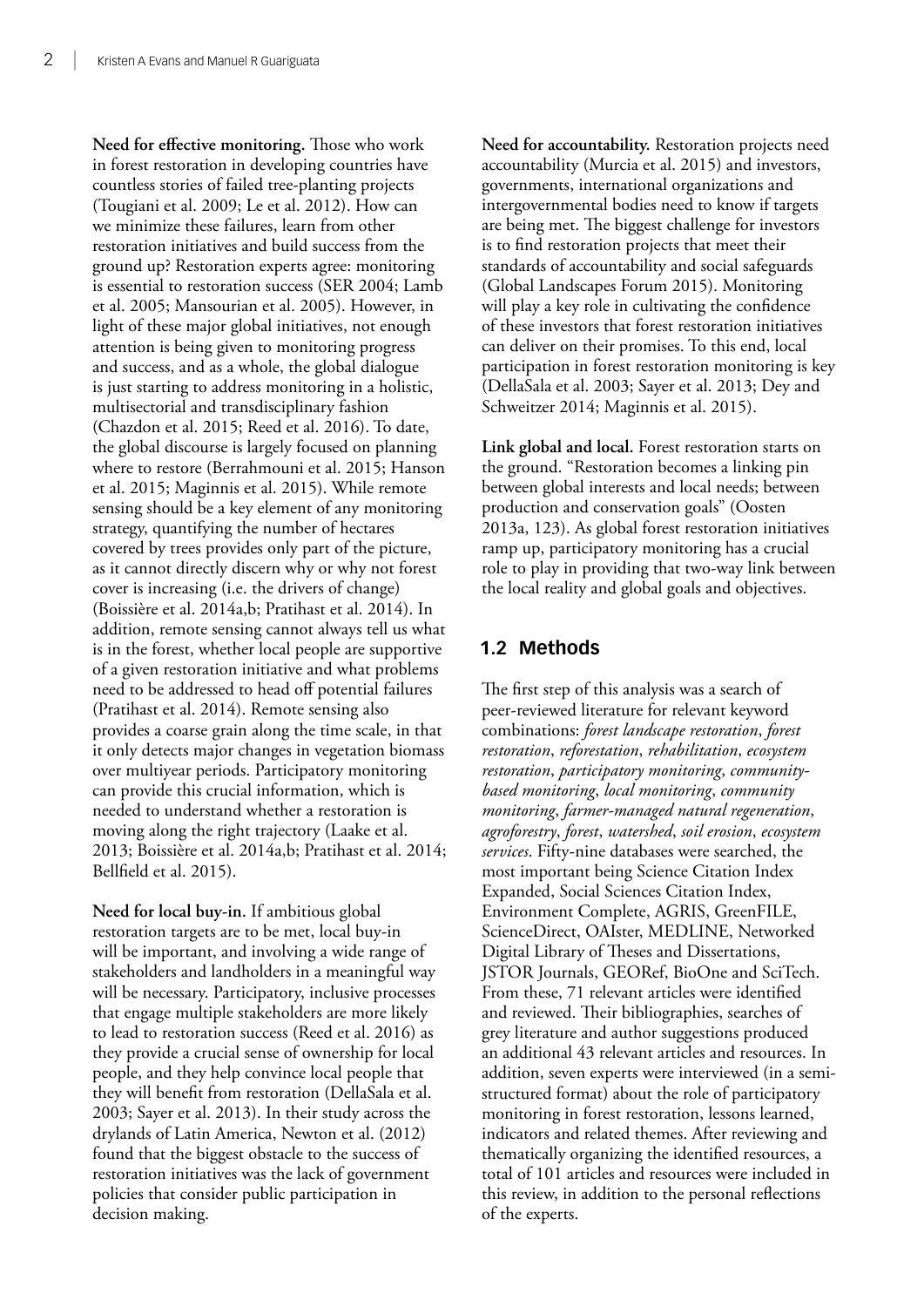Section 2 of this paper defines and discusses key concepts related to forest restoration, participation and monitoring. Section 3 presents cases of participatory monitoring in forest restoration (or related activities), organized thematically as concepts and considerations, and lessons learned.

Section 4 is a distillation of lessons learned into a series of essential steps that may be needed for designing a participatory monitoring system in forest restoration. Finally, Section 5 presents a proposed framework for development and testing of a participatory monitoring system.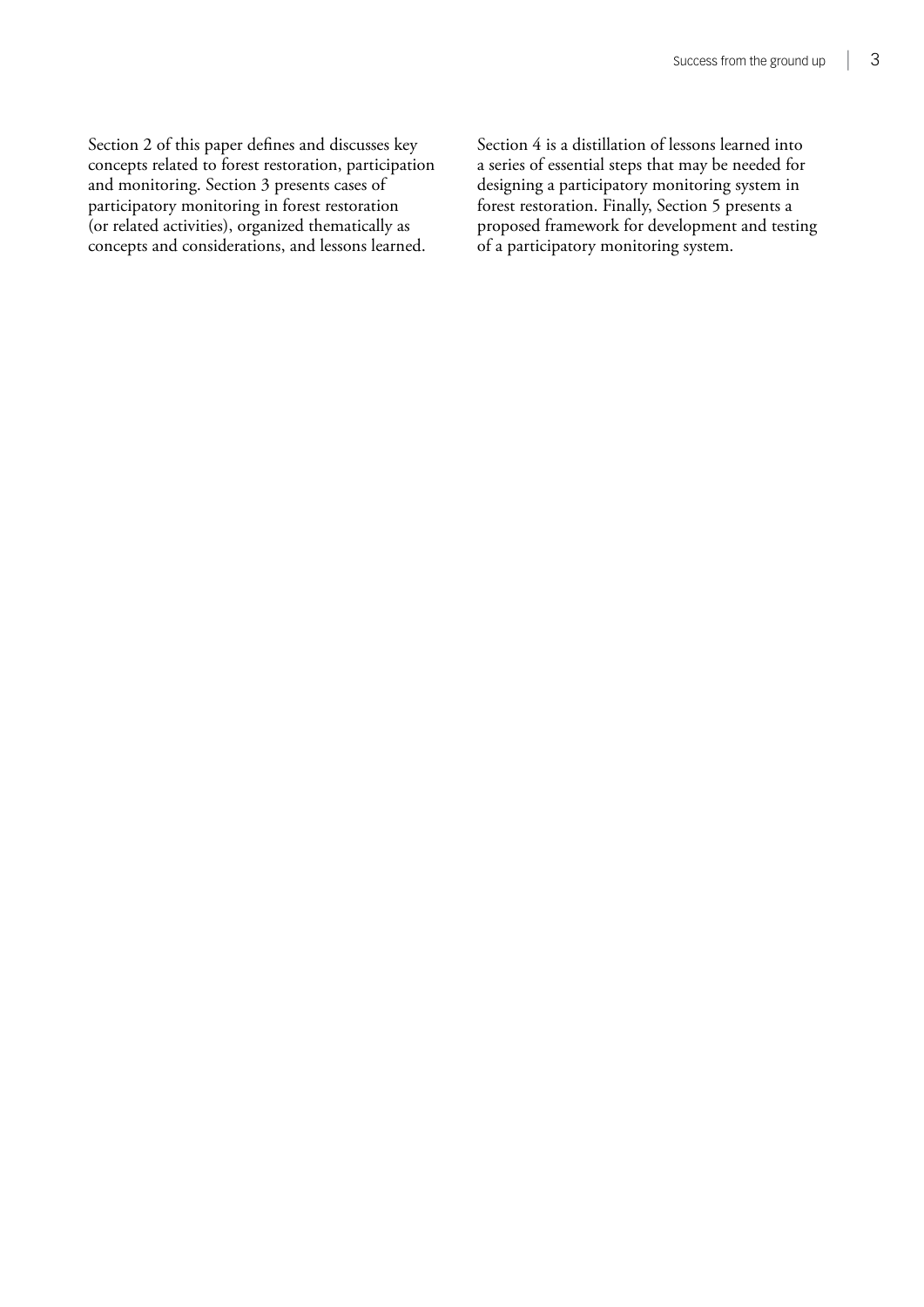# <span id="page-13-0"></span>**2 Concepts**

#### **2.1 What is forest restoration?**

Definitions are important, although it is equally important not to get bogged down trying to come up with the perfect definition. The ecological restoration literature features much discussion about terminology and definitions, and much of the debate centers on the degree to which 'naturalness' – or some other objective, such as the restoration of selected ecosystem services without a full complement of species – is the goal or among the goals (Stanturf 2015). The Society for Ecological Restoration defines ecological restoration as "the process of assisting the recovery of an ecosystem that has been degraded, damaged, or destroyed" (SER 2004, 3) and this definition is widely used. Stanturf's (2015) definition of forest restoration embraces a broad range of approaches to restoring the structure and function of a forest. How, why and what is to be restored comes down to social and environmental decisions, values and priorities, as well as the level of site degradation – which in turn determines what can be achieved in practical terms (Stanturf et al. 2014). Furthermore, the goals of a restoration activity or initiative should be seen as adjustable endpoints on a continuum, and may change as societal values or the environment changes (Stanturf et al. 2014).

Forest restoration treatments can include a wide range of activities: tree planting, weeding, fencing areas off to eliminate grazing, invasive species removal, trimming or tree removal, controlled burning, regeneration of trees from stumps, reintroduction of native plant and animal species, reintroduction of soil microbes, earthworks to minimize soil erosion, and other treatments. Forest restoration may also include passive restoration, where the only intervention may be removing the source of the disturbance, thus allowing forest succession to proceed (Mansourian et al. 2005; Stanturf et al. 2014; Stanturf 2015). See Table 1 for examples of objectives and activities from a hypothetical restoration project.

In not all cases is it possible, necessary or feasible to restore a forest to a natural, prehuman disturbance state. Furthermore, given the shifts in environmental conditions that climate change is bringing, it may not even be desirable or sustainable to 'turn back the clock' (Stanturf et al. 2015). It is more appropriate to consider how to restore the historical trajectory of the forest ecosystem. Stanturf et al. (2014) advocate for considering an array of approaches under the umbrella of forest restoration. To achieve the goals of the existing global restoration initiatives, a wide range of restoration approaches are possible (Table 1). Thus, this paper presents a range of participatory monitoring cases that could be relevant to an equally diverse set of forest restoration objectives.

Many organizations and initiatives are embracing the forest landscape restoration (FLR) approach. FLR is "a process that aims to regain ecological integrity and enhance human well-being in a deforested or degraded forest landscape" (Maginnis and Jackson 2007, 10). FLR explicitly broadens the scope to include human activities and needs. Increasing tree cover, either passively or actively, is part of FLR, but achieving a completely forested landscape is not the main goal. FLR is particularly relevant in places where forest restoration must be balanced with the needs of using land for food production, conservation or other activities to improve social and environmental outcomes. In this paper, the term 'forest restoration' is used to refer broadly to the various approaches that increase forest cover, among them FLR. In the context of the existing global restoration initiatives, it is likely that most if not all types of restoration approaches have a role to play, in some form or another. Thus, determining how to monitor – and monitor in a participatory way – is relevant to all of these approaches.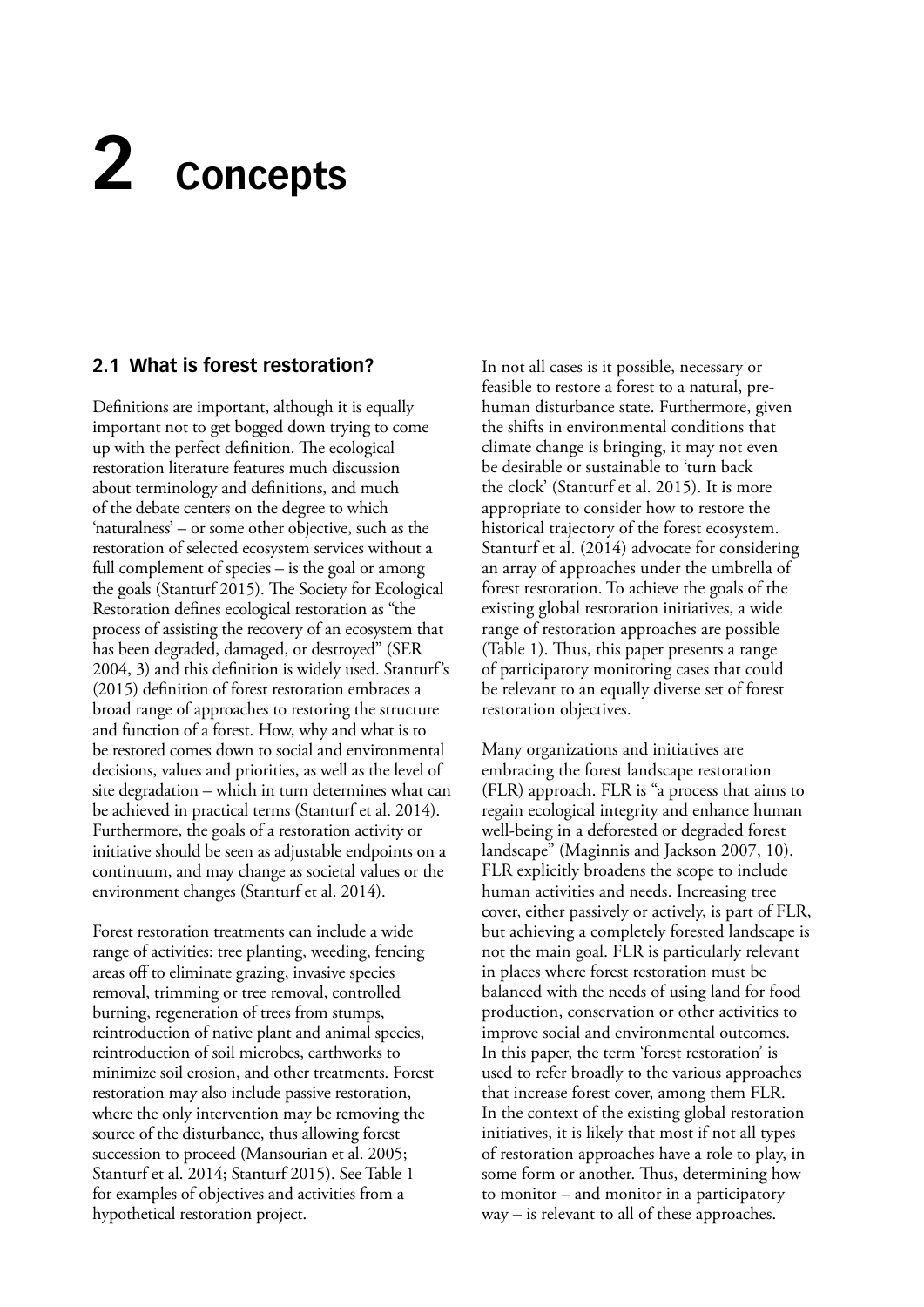| <b>Communicating progress and promoting</b><br>a hypothetical FLR project in a medium-sized landscape |                                 |                                                                                         |                                                                      |                                |  |  |
|-------------------------------------------------------------------------------------------------------|---------------------------------|-----------------------------------------------------------------------------------------|----------------------------------------------------------------------|--------------------------------|--|--|
|                                                                                                       | <b>Objective</b>                | <b>Mechanism</b>                                                                        | <b>Restoration Activity</b>                                          | Implementation<br><b>Level</b> |  |  |
|                                                                                                       | Sequester carbon                | Increase forest area                                                                    | Afforestation                                                        |                                |  |  |
|                                                                                                       |                                 | Increase biomass/unit area                                                              | Increase productivity                                                |                                |  |  |
| Mitigation                                                                                            |                                 |                                                                                         | Longer-lived species                                                 |                                |  |  |
|                                                                                                       |                                 | Increase soil carbon                                                                    | Increase rooting depth                                               |                                |  |  |
|                                                                                                       | Reduce emissions                | Bioenergy                                                                               | <b>Bioenergy plantations</b>                                         |                                |  |  |
|                                                                                                       | Maintain forest area            | Reduce deforestation drivers                                                            | Policy reform - wetlands drainage<br>regulations                     |                                |  |  |
|                                                                                                       |                                 |                                                                                         | <b>Conservation easements</b>                                        |                                |  |  |
|                                                                                                       |                                 |                                                                                         | Improve silviculture                                                 |                                |  |  |
|                                                                                                       | Maintain carbon stocks          | Reduce degradation                                                                      | Sustainable forest management<br>(improve regeneration)              |                                |  |  |
|                                                                                                       | Maintain other forest<br>stocks | Improve biodiversity                                                                    | Afforest with mixed species                                          |                                |  |  |
|                                                                                                       |                                 |                                                                                         | Recover endangered species                                           |                                |  |  |
|                                                                                                       |                                 |                                                                                         | Manage for species of concern<br>(migratory birds)                   |                                |  |  |
|                                                                                                       |                                 | Improve hydrology                                                                       | Restore microsites                                                   |                                |  |  |
| Adaptation                                                                                            |                                 |                                                                                         | Plant stream buffers                                                 |                                |  |  |
|                                                                                                       | Manage for resistance           | Reduce vulnerability to stressors                                                       | Integrated pest management of<br>key species                         |                                |  |  |
|                                                                                                       |                                 | Overcome regeneration barriers                                                          | Secure advance regeneration of<br>key species                        |                                |  |  |
|                                                                                                       |                                 | Reduce vulnerability by breeding,<br>introduce new provenances, genetic<br>modification |                                                                      |                                |  |  |
|                                                                                                       | Manage for resilience           | Expand population (with range)                                                          | Emphasize key species in<br>afforestation                            |                                |  |  |
|                                                                                                       |                                 | Expand range                                                                            |                                                                      |                                |  |  |
|                                                                                                       |                                 | Create refugia                                                                          |                                                                      |                                |  |  |
|                                                                                                       | Novel ecosystems                | Manage spontaneous ecosystems                                                           | Management of mixed plantings                                        |                                |  |  |
|                                                                                                       |                                 | Create ecosystems                                                                       | Translocate species                                                  |                                |  |  |
| Transformation                                                                                        |                                 |                                                                                         | Replace species within assemblages<br>with desired functional traits |                                |  |  |
|                                                                                                       |                                 |                                                                                         | Introduce exotics (non-native) with<br>desired functional traits     |                                |  |  |

#### <span id="page-14-0"></span>**Table 1. A hypothetical restoration project with specific objectives.**

FLR = forest landscape restoration.

Note: The far right column depicts a visualization tool based on a traffic light – with simple markers of green, yellow and red – to show whether certain activities have reached success, are moving in the right direction or need to be addressed. Source: Adapted from Stanturf et al. (2015)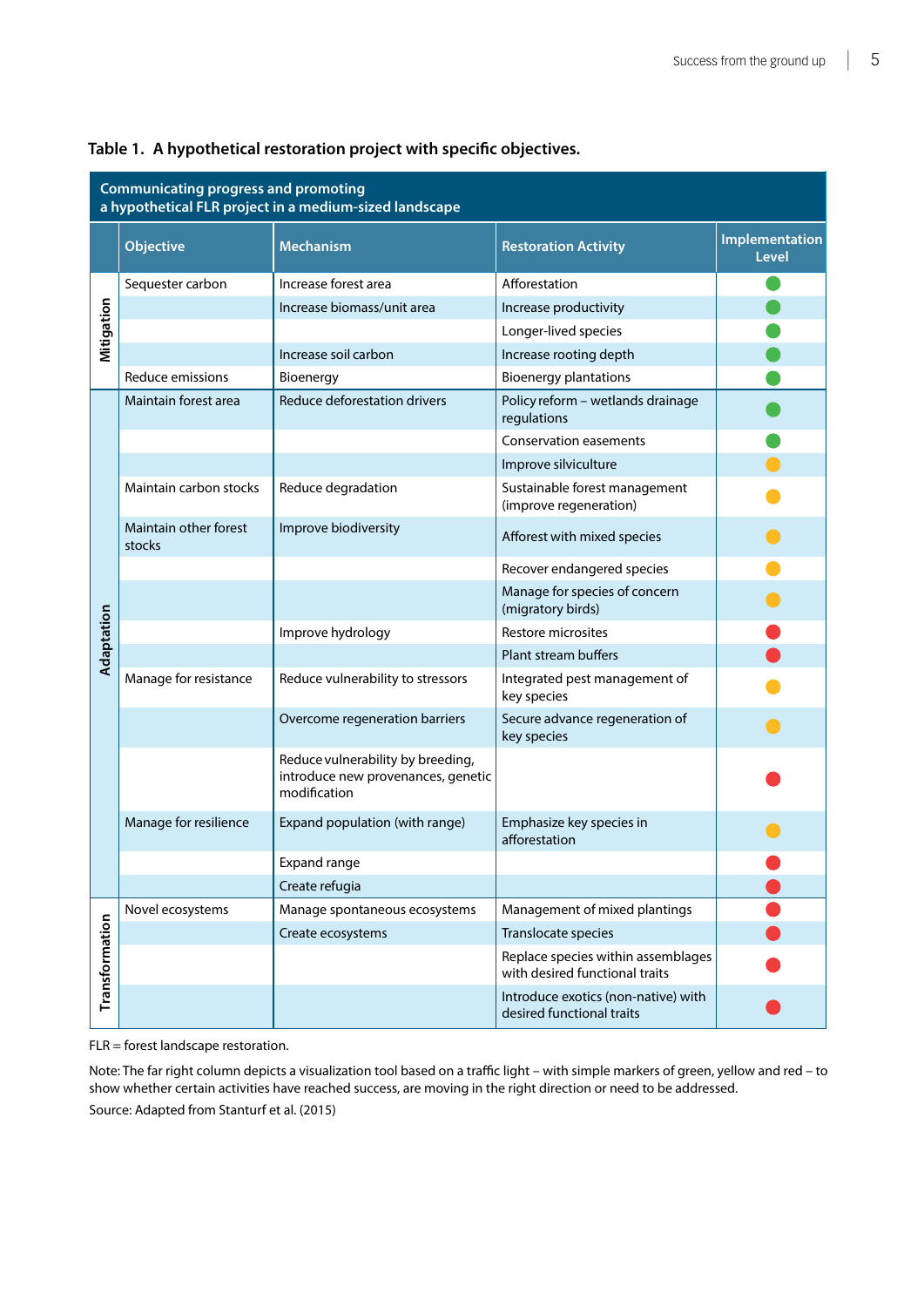#### <span id="page-15-0"></span>**2.2 Why is monitoring important?**

There is broad agreement that monitoring is fundamental to successful forest restoration (SER 2004; Clewell and Aronson 2013; Sayer et al. 2013; Dey and Schweitzer 2014). There are several core reasons why this is so.

**Evaluating success and avoiding failure.** Without monitoring progress and change, it is impossible to gauge whether restoration efforts are successful, are on the path to success or are shifting away from the original management objectives (Holl and Cairns 2002). Thus, monitoring is the best tool to avoid failure and to identify alternative management actions, by detecting problems early on and during specific implementation phases. Inspecting the restoration site is the most direct and critical form of monitoring in order to identify whether the restoration treatments are working or need to be modified before problems become entrenched (McDonald et al. 2016).

**Learning and adapting.** Every restoration site is different, and every restoration effort will encounter unique challenges, uncertainties and changes. Learning and adapting along the way is crucial for success. Not least because goals may change as a restoration project advances (Le et al. 2012). Monitoring generates the data that is needed for learning and adaptive management (Reed et al. 2016) and provides a mechanism for social learning<sup>1</sup> through the process of timely, deliberate, collaborative analysis of the monitoring results (Evans et al. 2014). Figure 1 shows that monitoring is a core function of social learning and adaptive management through learning cycles, as represented by 'the worm'. Failing to monitor represents a lost opportunity to learn from a project (DellaSala et al. 2003).

**Monitoring for accountability and transparency.** Restoration projects need accountability and investors, governments, international organizations and intergovernmental bodies need to know if targets are being met. Monitoring serves to gauge whether the system is likely to yield the expected results; and to show evidence of good practices that are likely to succeed.

The International Union for Conservation of Nature (IUCN) ROAM tool describes adaptive management and monitoring as one of the principles of successful restoration practice: "Adaptively manage. Be prepared to adjust the restoration strategy over time as environmental conditions, human knowledge and societal values change. Leverage continuous monitoring and learning and make adjustments as the restoration process progresses" (Maginnis et al. 2015, 16).

**Monitoring for compliance and enforcement.** Monitoring can also help determine whether local stakeholders are complying with agreed-upon rules and can encourage compliance with a system of sanctions and rewards. For instance, in the Ecuadorian Amazon, communities participating in the conservation program Programa Socio Bosque receive payments for complying with requirements, such as refraining from logging, burning, land-use change or commercial hunting. They must submit legal statements that they are complying. While the communities do not have to monitor, several have instituted their own monitoring programs, including a system of sanctions for violations of the rules (Krause and Zambonino 2013).

**More attention needs to be paid to monitoring.** It is widely recognized that more work and emphasis on monitoring is needed (Reed et al. 2016). While restoration projects might intend to monitor at the outset, it is common for the monitoring activities to fall well short of the necessary duration to establish whether the project has been successful or is on the right track during its implementation. Restoration projects often do not pay for themselves and so monitoring and evaluation is often under-budgeted or not included (DellaSala et al. 2003). For example, in Colombia, Murcia et al. (2015) surveyed restoration projects and found that while 96% of projects monitored short-term variables, such as early survival of tree seedlings, only 5% monitored long-term variables associated with the goals of the project, such as landscape change or improvements in water availability. Ruiz-Jaen and Aide (2005) found that only 15% of 468 restoration projects, reviewed over 11 years, monitored success. In spite of its broad importance, monitoring is often the last thing planned and the first thing cut.

<sup>1</sup> "Social learning" is a [cognitive process](https://en.wikipedia.org/wiki/Cognitive_process) that takes place in a [social context](numbering.xml) either through observation or direct instruction, or both.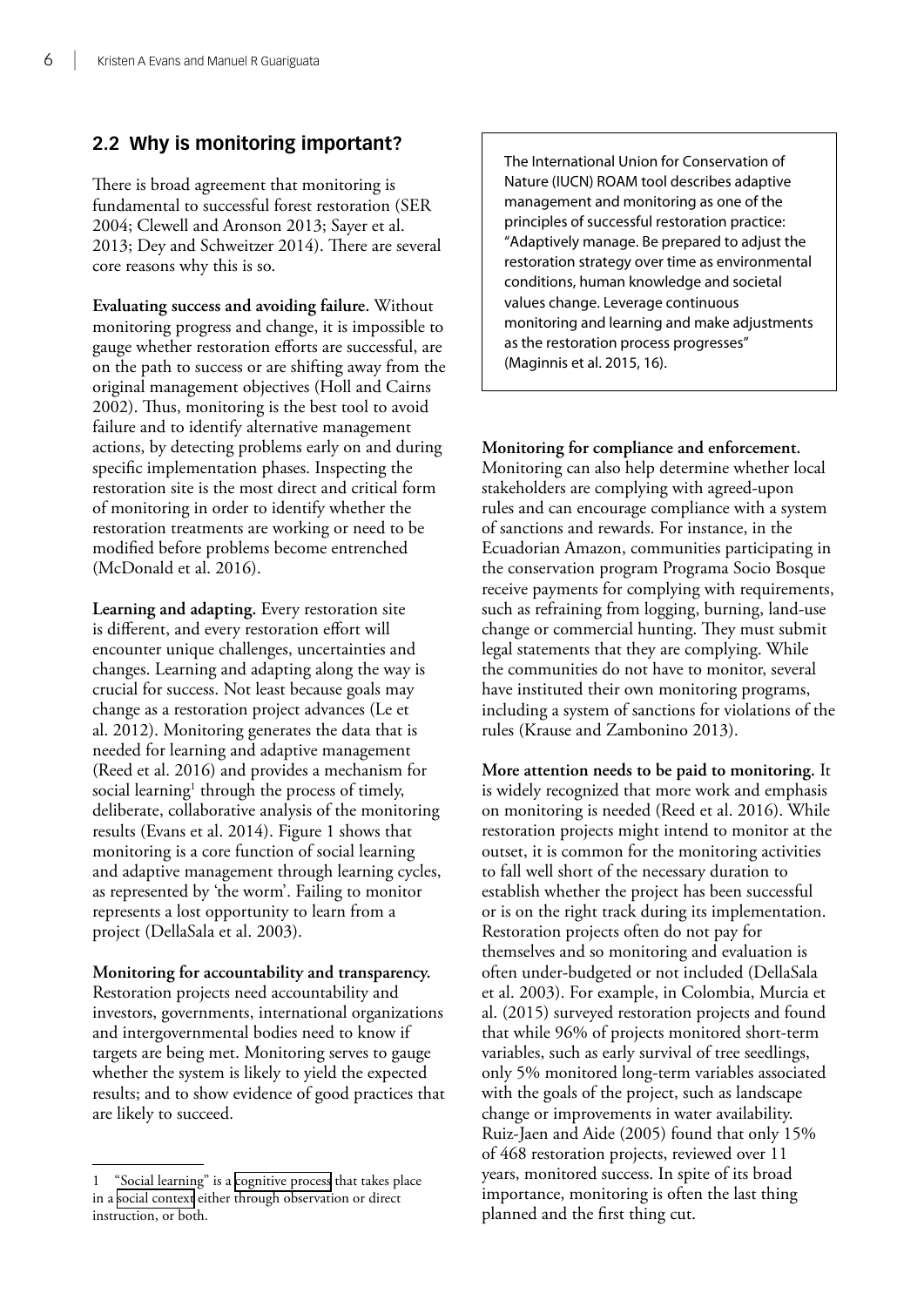<span id="page-16-0"></span>

**Figure 1. Monitoring helps to learn and adapt** Source: Colfer (2005)

#### **2.3 What does forest restoration monitoring include?**

Many resources present principles and guidelines for monitoring (Holl and Cairns 2002; Dey and Schweitzer 2014; Stanturf et al. 2014). It is not the purpose of this paper to review this broad topic, but it may be useful to present the basic tenets of forest restoration monitoring in the context of participatory approaches and the ways

that stakeholders at many levels can participate. The succinct guidelines presented by Holl and Cairns (2002) and McDonald et al. (2016) provide starting points from which to build the discussion about participatory monitoring (see Box 1), although they do not directly address roles and participation – that is, by whom and at what level (national, subnational, local) activities are carried out, and to what degree local people are involved.

#### **Box 1. Basic guidelines for restoration monitoring**

- Set specific targets and measurable goals and objectives at the outset. The importance of this cannot be overemphasized. What constitutes restoration success must be agreed upon by all parties, and the goals must be simple.
- Make a monitoring plan during the planning stage, not as an afterthought.
- Allocate a specific portion of the restoration budget for monitoring.
- Establish an appropriate reference system that serves as a point of comparison, and ensure that any reference site is representative of the varied stages of succession and restoration.
- Decide the spatial scale and the temporal scale (length and frequency) for monitoring:
	- a. Length ideally until the system is self-regulating
	- b. Frequency more frequent early on.
- Establish action thresholds an early warning system in case things are not working.
- Set milestones or trigger points to judge progress.
- • Collect data at the beginning and then at regular intervals.
- Collect data about the process: work sessions, treatments and costs.
- Decide on the appropriate methodology. The minimum standard for small projects is photo monitoring at photo points, with species lists and a description of conditions. Ideally this will also be done at the reference site, and at an untreated site as a control.
- Monitor performance of the recovery process using the pre-identified indicators consistent with objectives.
- Represent the information on progress and desired endpoints in a way that is visually understandable to stakeholders.

Source: Adapted from Holl and Cairns (2002) and McDonald et al. (2016)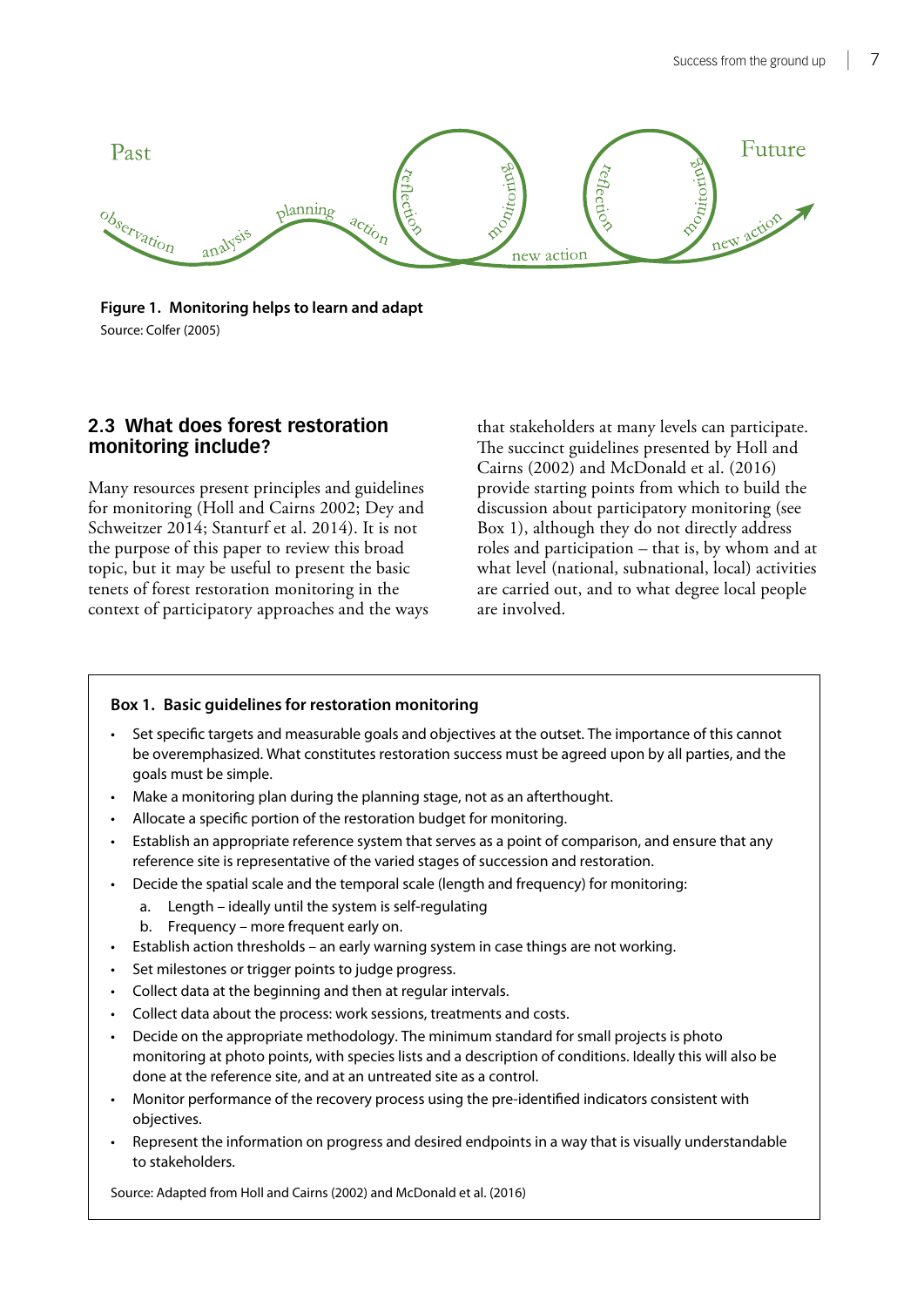#### <span id="page-17-0"></span>**2.4 The need for participation in monitoring**

Multiple authors argue that the participation of a range of stakeholders in monitoring leads to more successful outcomes in restoration projects, and in forest management more generally (DellaSala et al. 2003; Sayer et al. 2013; Le et al. 2014; Reed et al. 2016). "Communities that monitor, manage better" (Skutsch et al. 2014, 234). DellaSala et al. (2003) further mention that participatory monitoring is necessary to support the long-term viability of forest restoration for both communities and forests: "Acceptable restoration projects must include a transparent public process that provides for assessment, implementation, monitoring, evaluation, and adaptive criteria" (DellaSala et al. 2003, 18). Monitoring can motivate local stakeholders to maintain interest in and commitment to forest restoration (Galabuzi et al. 2014; Hanson et al. 2015). Sayer et al. (2013) call for participatory and user-friendly monitoring: "All stakeholders should be able to generate, gather, and integrate the information they require to interpret activities, progress, and threats" (Sayer et al. 2013, 8352). Reed et al. (2016) argue that participatory approaches, when well applied, can be cost-effective ways to generate necessary data and empower local people.

Several global agreements require or advocate for the participation of local people in monitoring and decision making in order to meet targets or commitments. Participatory, user-friendly monitoring is linked to the Aichi Biodiversity Targets 1, 2, 4, 15, 17 and 18 (Convention on Biological Diversity 2010; Reed et al. 2016). The International Indigenous Peoples' Forum on Climate Change (IIPFCC) has repeatedly called for the United Nations Framework Convention on Climate Change (UNFCCC) to include "respect for and recognition of the monitoring and information systems of Indigenous Peoples based

on their traditional knowledge and practices, and customary law, and forest governance" (IIPFCC 2013). The UNFCCC has mandated the full and effective participation of indigenous peoples and local communities in carbon measuring and monitoring (Vergara-Asenjo et al. 2015). The Intergovernmental Platform on Biodiversity and Ecosystem Services (IPBES), explicitly states its intentions to include indigenous and local knowledge systems together with 'western scientific' systems within global, regional and local assessments (Danielsen et al. 2014c).

The globally significant top-down demand on forest restoration over the last few years runs the risk, at the country level, of overlooking local participation during design and implementation. For example, Murcia et al. (2015) analyzed 119 ecological restoration projects in Colombia, and assessed aspects of their planning, governance and monitoring. Although the practice of ecological restoration in Colombia is decades old, it has been mostly driven by the government and carried out at small spatial scales. Local participation seemed marginal at best during project design and implementation (mostly provision of local resources, knowledge or labor). The authors found that almost all projects had monitoring plans but little monitoring in action, and almost no participatory monitoring. Only a very small fraction (5%) monitored social outcomes.

Perhaps most important is the recognition of the fundamental and catalytic role of monitoring in convincing people of all levels of the value of forest restoration: "People don't value what they don't own. That is a fundamental flaw with a lot of monitoring... a few [technical experts] are going out and doing it on their own. We tried to build [the Collaborative Forest Landscape Restoration Program] so that people own it" (T DeMeo, personal communication, 2016).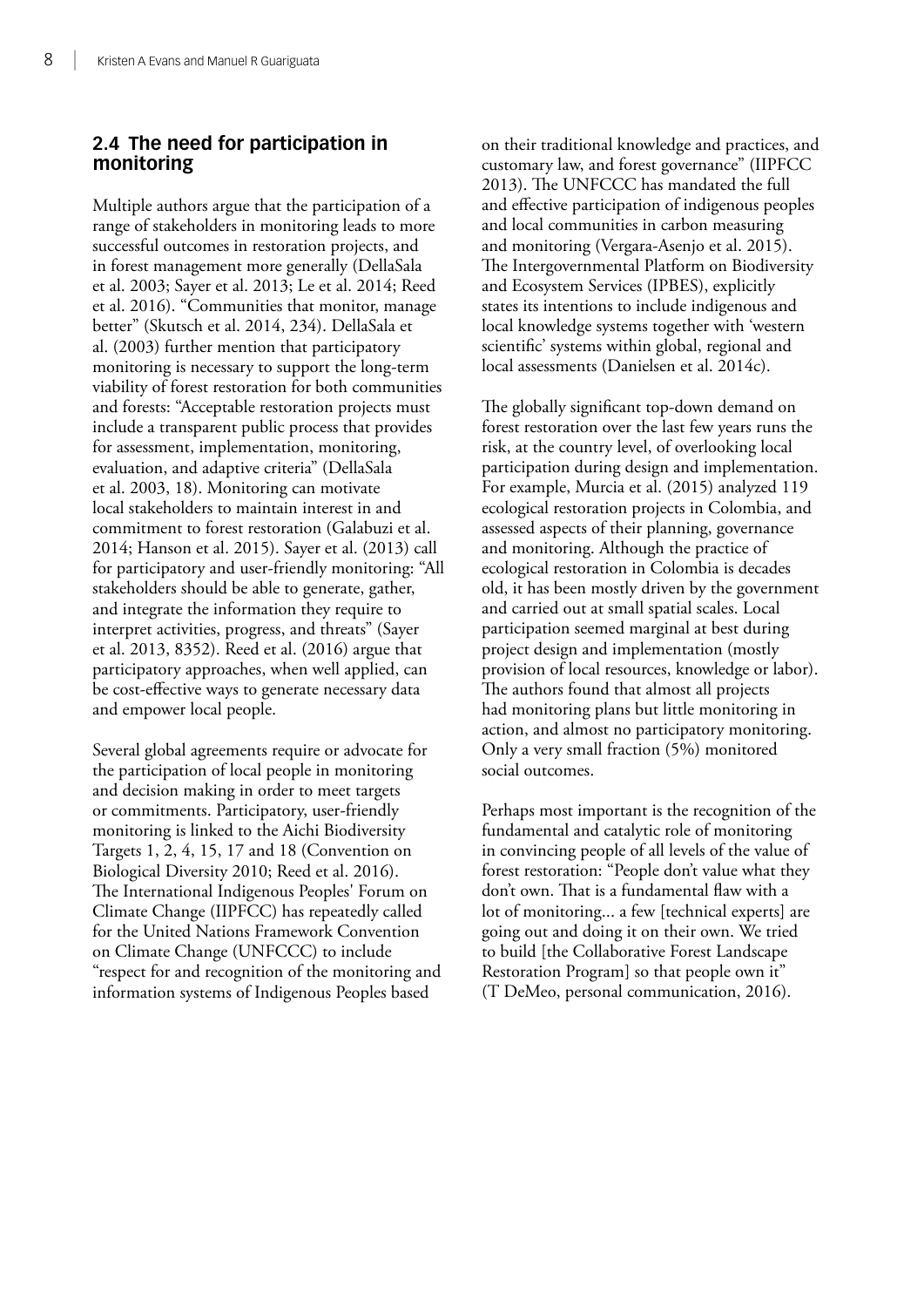# <span id="page-18-0"></span>**3 Participatory monitoring**

#### **3.1 Concepts and considerations**

Participatory monitoring is a system that involves stakeholders from multiple levels – especially local people – in the design, collection and analysis of data. When stakeholders from the local to the global levels engage, participatory monitoring provides a crucial and unique opportunity to link their goals through a network of learning and information exchange. Figure 2 shows how global and local needs, aspirations and capacities can be connected through a network of participatory monitoring in the context of forest restoration. Danielsen et al. (2009) provide a characterization of the different approaches to local monitoring in Table 2. The table describes the roles of professionals and local people across varying levels of collaboration.

While Table 2 presents what appears to be a continuum, it is important to note that the function and the nature of the monitoring varies when local stakeholders are involved. The priorities organically shift from only collecting data to serve rigorous scientific purposes to answering the questions of stakeholders and responding to their specific needs.

Furthermore, the desire for collecting data of the utmost scientific rigor becomes contextualized within the larger questions of meeting the priorities of local stakeholders, learning together and improving restoration practices. In the words of a regional manager of the Collaborative Forest Landscape Restoration (CFLR) program, a largescale national forest restoration initiative in the United States: "I'd rather collect adequate data on two or three indicators in a collaborative way with local stakeholders than ten indicators scientifically."

Villaseñor et al. (2016) reviewed 111 cases of participatory monitoring and classified them in two categories: collaborative learning and evidencebased monitoring. Collaborative learning was focused on creating situations for social learning to enhance adaptive management and self-reflection. Collaborative learning was generally focused on the evaluation of long-term management goals (e.g. reducing soil erosion). Evidence-based monitoring is conservation or management oriented (e.g. biodiversity assessments) and generally focused on short-term implementation goals (e.g. achieving the planting of thousands of tree seedlings).



### *Connect global monitoring needs*

**Figure 2. The potentials of a participatory monitoring system**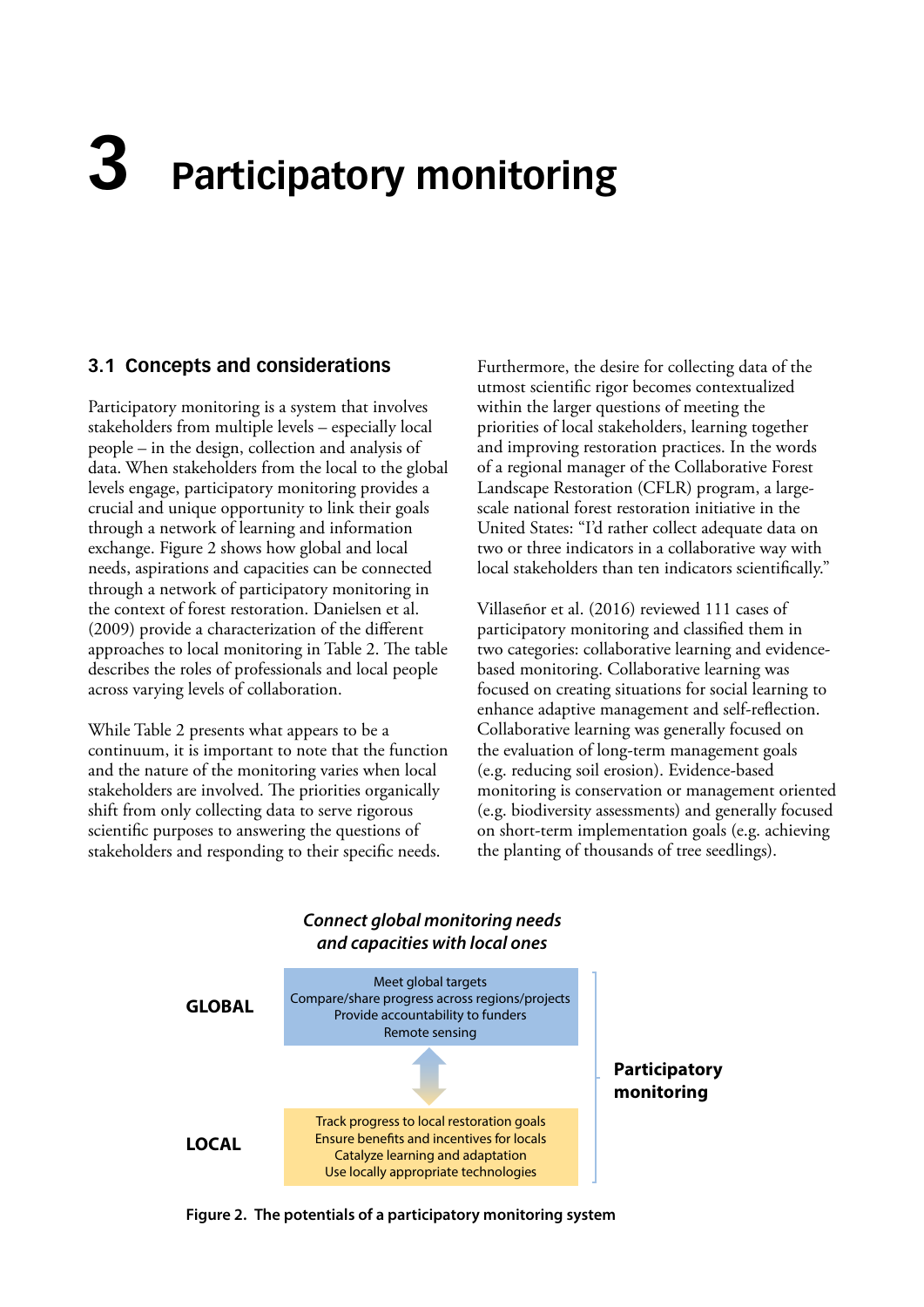| <b>Category of monitoring</b>                                 | Primary data gatherers                              | Primary users of data                        |
|---------------------------------------------------------------|-----------------------------------------------------|----------------------------------------------|
| Externally driven, professionally executed                    | Professional researchers                            | Professional researchers                     |
| Externally driven with local data collectors                  | Professional researchers, local people              | Professional researchers                     |
| Collaborative monitoring with external data<br>interpretation | Local people with professional<br>researcher advice | Local people and<br>professional researchers |
| Collaborative monitoring with local data<br>interpretation    | Local people with professional<br>researcher advice | Local people                                 |
| Autonomous local monitoring                                   | Local people                                        | Local people                                 |

<span id="page-19-0"></span>

|  | Table 2. A characterization of approaches to local monitoring. |  |  |  |  |
|--|----------------------------------------------------------------|--|--|--|--|
|  |                                                                |  |  |  |  |

Source: Adapted from Danielsen et al. (2009)

They found that monitoring that is focused on collaborative learning was more likely to be used in management decision making.

The distinctions noted above highlight the dual roles of monitoring in the context of existing global restoration initiatives. Ideally, monitoring systems must successfully fulfill the needs of learning, adapting and responding to local aspirations, while also providing information for accountability and surveillance at a higher level – in other words, participatory monitoring that is both collaborative learning and evidence based.

#### **3.1.1 Who participates?**

A wide range of stakeholders with diverse cultures, educational backgrounds, literacy levels and motivations have been involved in participatory monitoring in forest restoration. Among them are herders in the Nigerien Sahel, large agriculture enterprises in Brazil, high school students in the United States, smallholder farmers in Nepal, conservation organizations and forest service officers (Tougiani et al. 2009; Brancalion et al. 2013; Schultz et al. 2014; Staddon et al. 2015; USDA Forest Service 2015). Furthermore, the nature of the participatory monitoring – what people are doing and why – is equally diverse. The monitoring activities depend on the local goals and context, and people's participation in turn shapes the nature of the monitoring activities and goals.

For instance, in farmer-managed natural regeneration (FMNR) efforts in the African Sahel in Niger, the efforts are led by international nongovernmental organizations (NGOs), forest service technicians and local smallholder

Throughout this review, we use the terms 'participatory monitoring', 'collaborative monitoring' and 'multiparty monitoring' interchangeably, referring to a system of monitoring that involves stakeholders at multiple levels, but with meaningful local involvement. When we refer to 'local monitoring', we are discussing activities at the local level, which may (or may not) be part of a multilevel participatory monitoring system.

farmers. Monitoring focuses on learning from the experiences of local farmers as they experiment with various silvicultural treatments to encourage the recruitment of native species from tree stumps. Local herders play a key role in the effort because of the importance of controlling grazing; however, because herders are migratory and socially marginalized, including them in monitoring to encourage enforcement of grazing rules has required special efforts (Tougiani et al. 2009). National policy makers have become increasingly involved as efforts to replicate the small-scale successes into bigger ones have flourished (Smale 2009; Tougiani et al. 2009). Nonetheless, in spite of the current scale – over 5 million hectares have been reforested – FMNR remains a farmer-centered, local, grassroots effort.

For the Ngati Hine people in New Zealand, young people are nominated to become community monitors of restoration activities. After the community monitors receive training, they are responsible for their assigned areas, including monitoring, controlling invasive species and coordinating enhancement work. The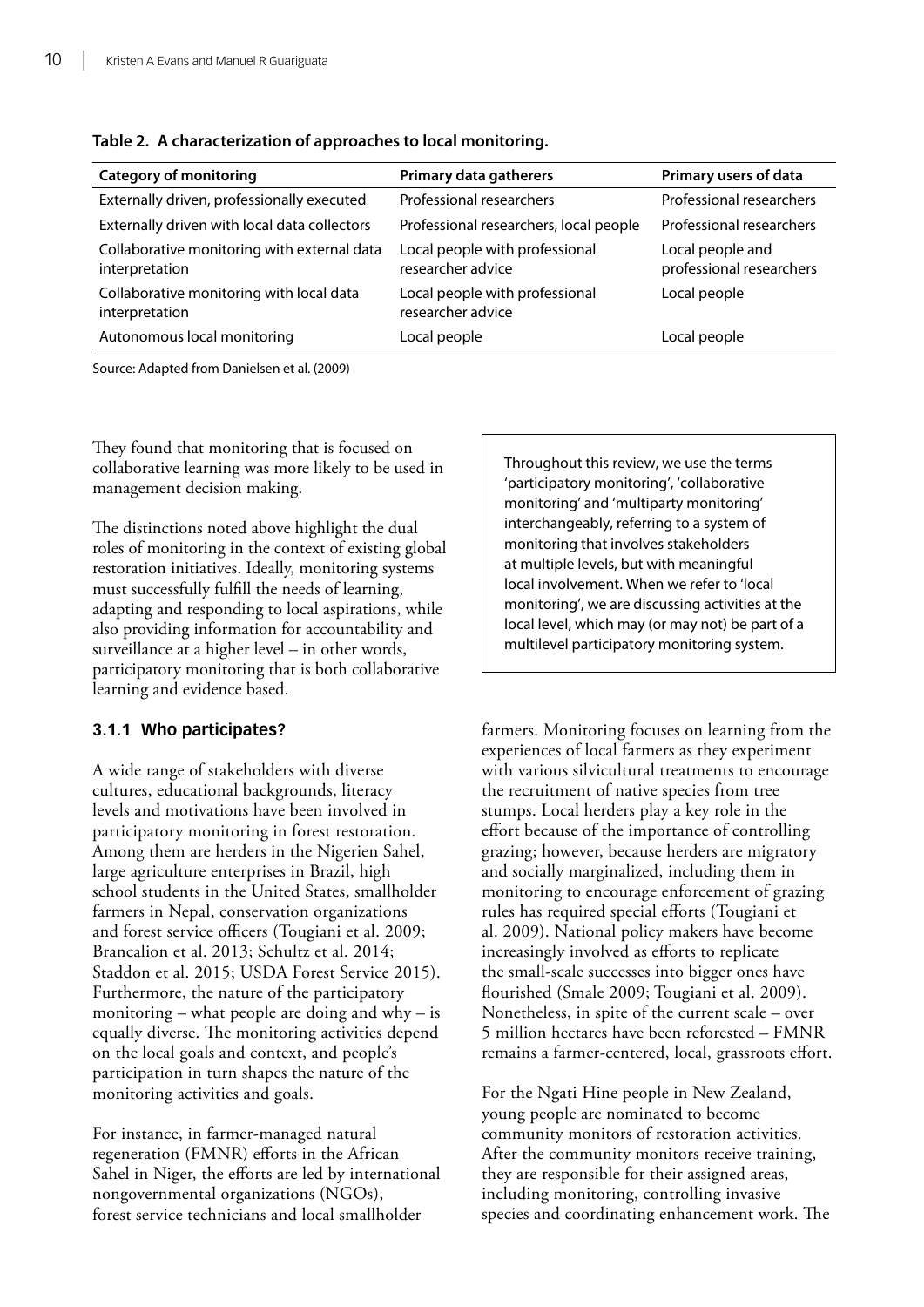monitors discuss findings at monthly meetings with the community elders, and upload data to a traditional knowledge database and a geographic information system (GIS). Monitors make recommendations and further action is decided at the meetings. The outcomes are also reported via radio (Stankovich et al. 2013).

Brazil's Atlantic Forest Restoration Pact (AFRP) (see Appendix A) has a different context from these community-based monitoring activities. The restoration effort in the Atlantic forest is motivated by a new forest law that requires conservation easements on all agriculture lands of a certain minimum size; no smallholders or communities are involved. Those lands are generally owned by large landholders or agroindustrial enterprises, and the restoration and monitoring is performed by contracted technicians or NGOs who have partnered to assist. Universities also play a key role in the monitoring. Nonetheless, AFRP staff consider it participatory because the relevant local stakeholders are core participants in the monitoring efforts (Brancalion et al. 2013; Pinto et al. 2014; P Brancalion, personal communication, 2016).

In the CFLR program (see Appendix A) in the United States, local groups, called 'collaboratives' are formed up by timber companies, environmental NGOs, universities, local landowners and other local stakeholders (Schultz et al. 2014; L Buchanan, personal communication, 2016). To date, 23 collaboratives have been formed in order to achieve a range of goals, defined by each collaborative. These include fire suppression, creating wildlife habitat, controlling soil erosion and job creation, among others. Membership of a collaborative is completely open to anyone interested and this is thought to be one of its strengths; the exception is one collaborative which has limited participation to timber companies and tribal members and is thought to have had difficulties and conflicts as a result. Local monitoring is performed by student groups, birders and senior groups, as well as professional consultants.

All of these projects or initiatives have successfully embraced participatory monitoring in varying forms to the benefit of the environment and the multiple stakeholders involved.

#### **3.1.2 Women and participatory monitoring**

Gender affects the success and outcomes of monitoring. Men and women can have different objectives in forest restoration and different motivations to participate in monitoring. For instance, Galabuzi et al. (2014) found in restoration projects in Uganda that men are mostly interested in on-farm tree planting to generate timber, while women want to control soil erosion. A successful participatory monitoring system would need to respond to both goals.

Women also bring their own skills and strengths, and challenges, to monitoring efforts. Mwangi et al. (2011) explored monitoring and sanctioning in activities related to forest restoration and management, such as tree planting and clearing undergrowth, in four sites in East Africa and Latin America. They found that mixed gender groups tend to do more monitoring than male dominated ones, and female dominated ones are unlikely to conduct any monitoring at all. All-women groups are less likely to adopt new technologies; this is thought to be because they are less likely to be visited by extension agents or to have the money to buy equipment. Women dominated groups may not participate in monitoring and sanctioning because of the distances to be covered for patrols and the potential damage to social networks, upon which they are more dependent. As a whole, mixed groups are less likely to have conflict, because women are more likely to have stronger norms of solidarity, due to their tendency to cooperate in other spheres. Women bring distinct knowledge and skills, such as the ability to construct alliances and resolve conflicts, which are key to group restoration efforts. Thus, constructing strategies to include women is necessary for restoration success (Mwangi et al. 2011).

#### **3.1.3 Power and participation**

Involving marginalized people in monitoring – and valuing their knowledge systems – can be key to restoration success. In a forest restoration monitoring effort in communities in Nepal, Staddon et al. (2015) explored the role of power and knowledge in interactions among local smallholders, Dalits, NGO technicians and forestry officials. They looked at the choice of the methods, decision making and control using the critical theory of 'tyranny of participation' (Cooke and Kothari 2001). They found that the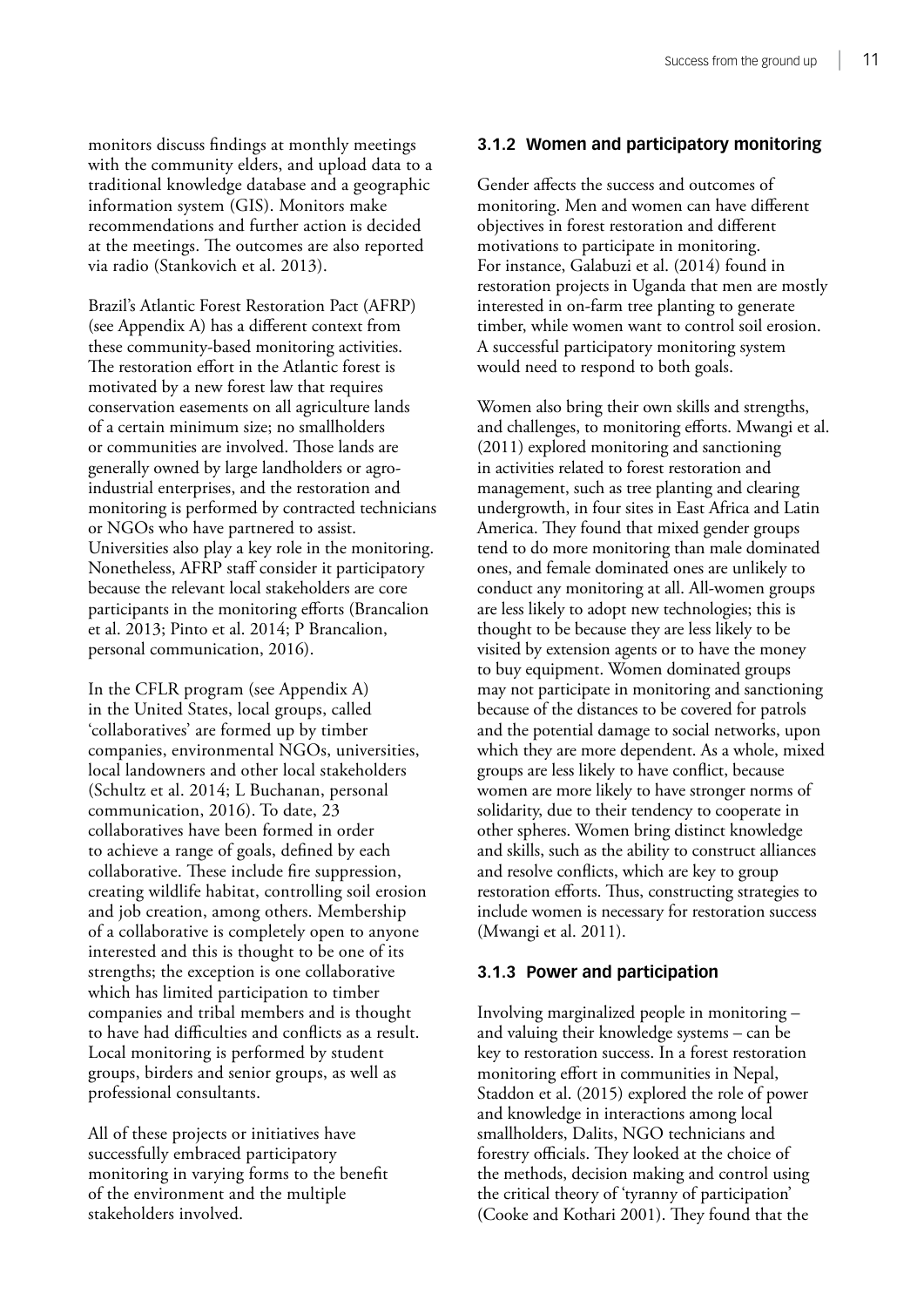<span id="page-21-0"></span>process of participation constructed and enforced unequal power relationships from the outset. For instance, when the NGO selected the participants, young, literate men were favored. Participants also experienced an uneasy relationship with outside organizations who were thought to possess superior knowledge. This reinforced the perception of technical and knowledge deficits and differences by local people, further exacerbating unequal power relations and engraining feelings of inferiority and lack of authority among the communities. In addition, the monitoring information – although collected by local people – was rarely shared with them. In response, local people went around the barriers of the scientific monitoring to do their own local monitoring (i.e. informally comparing control plots with treated plots). The authors suggest that participatory monitoring projects should approach their work with honesty and self-critique with regard to power and knowledge. For instance, they should define what they mean by 'community' – who are the participants and why would they do the work? How will non-data benefits (like empowerment) be assessed? The authors conclude that projects should pay attention to local systems of monitoring – they may be more effective, and adopting them will counter feelings of inferiority.

#### **3.2 Lessons learned**

#### **3.2.1 Local knowledge can complement remote sensing with crucial information**

Remote sensing is a valuable tool in gauging progress on forest restoration; however, remote sensing primarily provides surveillance data – whether or not there is forest cover at the time of imaging (Pratihast et al. 2014). Remote sensing alone cannot directly tell why forest cover is increasing or decreasing (i.e. the drivers of change) (Pratihast et al. 2014; K Holl, personal communication, 2016), what is in the forest or what type of forest it is, whether local people are supportive (or not) of the restoration, and what problems or threats may need to be addressed to head off failures. Remote sensing also does not indicate whether the forests are missing key functional elements that grant resiliency to the ecosystem (i.e. if they are defaunated forests), if forests are being overtaken by invasive species or if they are providing the goods and services that are expected at their given state of development. Decision makers at the national and global levels

need information on these local drivers and the effectiveness of restoration measures; communities can supply these (Laake et al. 2013). For example, several studies connected to REDD+2 monitoring efforts explore the roles of local people in collecting forest data that could integrate with national monitoring regimes. They found that local people can reliably monitor forest changes, forest quality, deforestation drivers and social impact information that remote sensing cannot (Danielsen et al. 2011; Brofeldt et al. 2014; Pratihast et al. 2014; Bellfield et al. 2015; Vergara-Asenjo et al. 2015; Zhao et al. 2016).

Communities can uniquely monitor drivers of deforestation, and being involved improves their buy-in. Bellfield et al. (2015) developed and tested a community-based monitoring framework in indigenous villages in Guyana. The aim was to explore the potentials for local people to gather data, analyze local drivers of deforestation and forest degradation, conduct participatory mapping, ground-truth satellite imagery, measure carbon stocks and monitor local co-benefits for REDD+. The study site included 16 Makushi communities in a forested area covering 311,531 ha. Thirtytwo community members and five local project management staff were trained as monitors. Data collection forms and protocols were designed together with researchers, government staff and community monitors. Natural resource use and well-being indicators were defined by the community in workshops. Community members used applications on offline Android smartphones to map geo-referenced polygons designating land use types, measured above-ground biomass in plots, ground-truthed satellite data and collected well-being data through household surveys. Data was then uploaded for analysis by project management staff and project facilitators, who used various tools for storing and analyzing the data and comparing it to remote sensing data. All data was owned by the communities, and a data sharing protocol designed so that communities could decide what data to share. Discrepancies between remote sensing and local monitoring highlighted that local monitoring more effectively distinguished between agricultural areas and forested areas. Furthermore, when surveyed, 85% of participants felt that their needs were considered

<sup>2</sup> REDD+ = reducing emissions from deforestation and forest degradation, and enhancing forest carbon stocks in developing countries.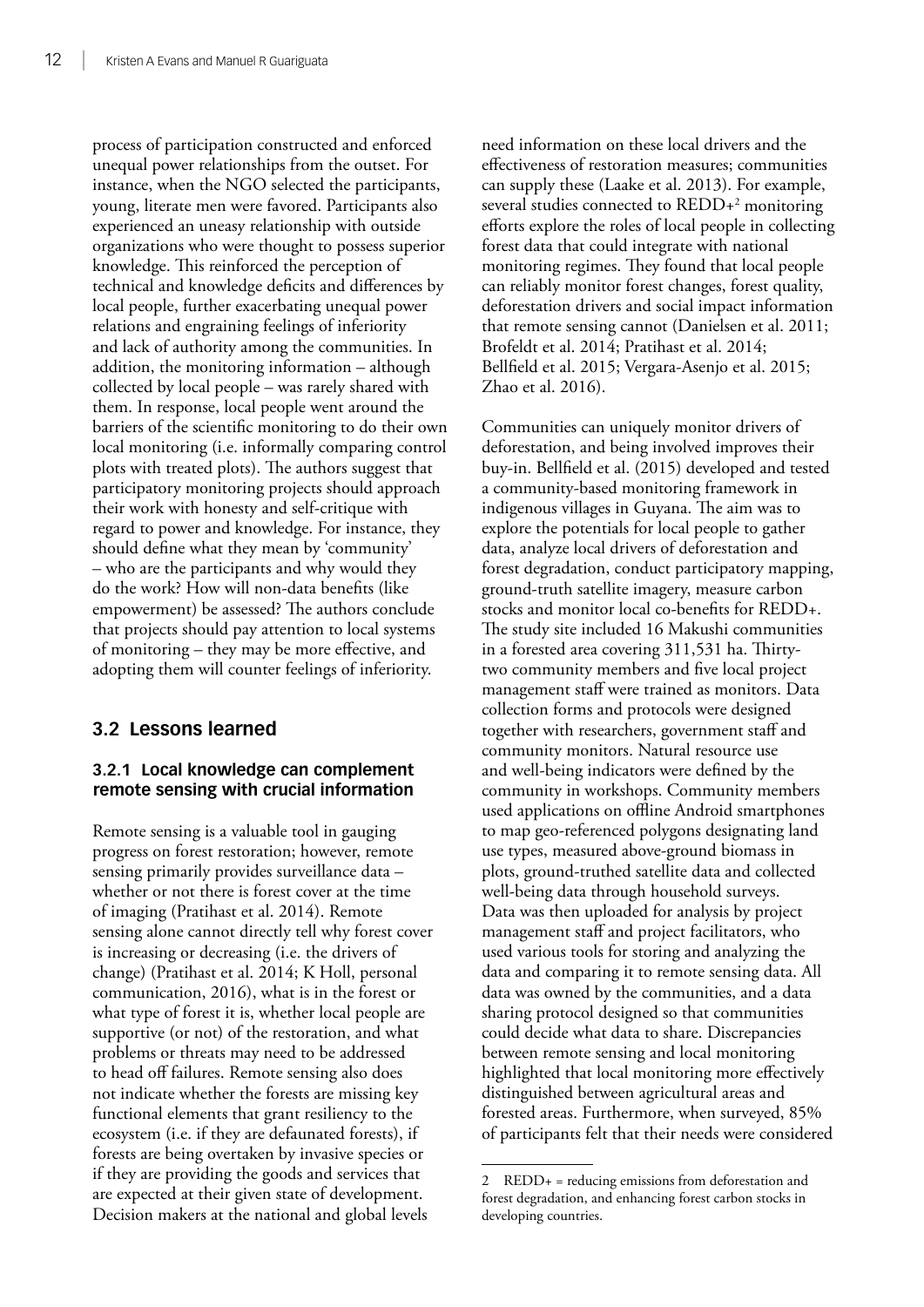in the monitoring system. The authors conclude that communities are well positioned to monitor drivers of deforestation, natural forest regeneration and reforestation.

Local people who are trained appropriately can generate forest change data that is equivalent to data collected by remote sensing data. Pratihast et al. (2014) tested a participatory monitoring system to see if communities could successfully monitor forest activity change and to explore the perception that data credibility and trustworthiness are major obstacles to communitybased monitoring of forest stocks. They trained 30 local community members in the Kafa Biosphere Reserve in Ethiopia on how to monitor forest activity change. All had secondary education, some forest management understanding, and were responsible for various elements of project activities related to the biosphere reserve (e.g. tourism, reforestation and community plantations, among others). The monitors collected information on forest changes, identifying the location, the type of change and taking photographs. Two methods of data acquisition were employed: paper forms with global positioning system (GPS), and mobile devices with integrated GPS and camera function, with a decision-based collection form. They found that mobile devices had a clear advantage over the paper system because fewer data entry errors occurred. The authors spot checked 65% of the sites to verify local expert data acquisition and location, drivers and forest change polygons with high-resolution SPOT and RapidEye remote sensing images. Some issues with spatial and temporal accuracy occurred, which the authors think could be corrected through training and providing better maps. They felt the most critical issues were that most data were collected near roads (53% of local data were collected within 1 kilometer of roads) and frequency of monitoring varied depending on the weather and people's motivation. The authors conclude that compared to field-based observations and high-resolution remote sensing, local experts are accurate in providing the spatial, temporal and thematic details of the forest change process in a way that complements and enhances remote sensing-based, forest change analysis.

There are some types of data that communities can collect well, but other types that require the support or assistance of professionals. Laake et al. (2013) present the experiences of several

community carbon accounting (CCA) projects implemented in Cambodia, Indonesia, Laos, Papua New Guinea and Vietnam. They conclude that community teams can take accurate forest surveys, retain the skills they have learned and can do more than is often assumed. The authors present a table outlining the tasks and steps to get community forest monitoring going, defining what steps require an intermediary and which steps communities can take autonomously. They found some limitations to the data collection capacity of communities. Data collection is best restricted to a set of basic forest properties, such as boundaries, types of species, tree count and tree diameter. Measurements might not always be of consistently high quality, thus professionals need to analyze data jointly with communities. Communities must also be assisted in setting up plots. The authors conclude that in order to ensure reliability and accuracy of data, a parallel process of crosschecking is necessary. Furthermore, communities should take annual measurements to keep up their interest and to generate enough data points to smooth out anomalous years.

Local knowledge can provide the information needed to correctly classify forests and forest use. Vergara-Ansenjo et al. (2015) compared the accuracy of remote sensing imagery processed from RapidEye satellite images with a map of land cover created by indigenous communities in eastern Panama. Both maps were evaluated against field data collected by scientists to check their accuracy. They found that the participatory map had 83.7% accuracy compared to the remote sensing map at 79.9%. In the digital image processing, forest transformed by human intervention is often confused with undisturbed primary forest. Local knowledge proved to be crucial to differentiating between these different forest types (Vergara-Asenjo et al. 2015). "We have demonstrated for the first time that local knowledge can improve land cover classification and facilitate the identification of forest degradation. The plea of the [UNFCCC] for the full and effective participation of local and indigenous people could indeed improve the accuracy of monitoring" (Vergara-Asenjo et al. 2015, 437).

While it has been proven that community members can assess carbon stocks and drivers of deforestation just as well as professional foresters, one of the challenges is in harmonizing monitoring practices and protocols between projects. Torres et al. (2014) analyzed 11 early action REDD+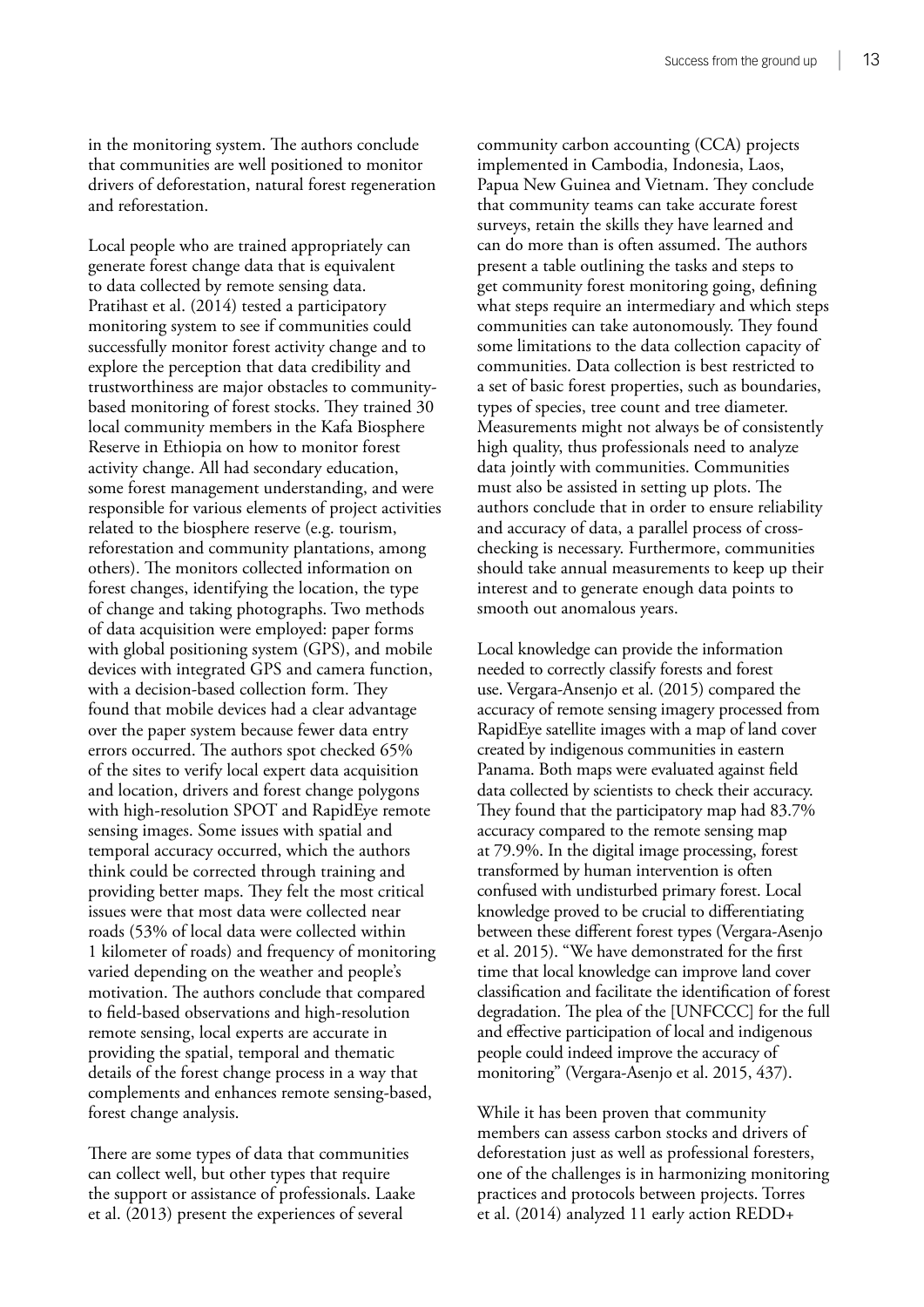projects in Mexico and considered the potential for the use of community-based monitoring information in national monitoring systems. The authors determined that community-based monitoring can become the backbone for a nested data collection structure for REDD+ monitoring if (i) national monitoring systems have the infrastructure for data registrations, storage and processing; (ii) standard procedures exist for monitoring processes to be consistent and transparent; and (iii) communities and the public benefit.

#### **3.2.2 Local monitors can provide reliable, accurate monitoring data with training, motivation and cross-checking**

Several studies – directly related or relevant to forest restoration activities – have demonstrated that local monitors can collect data of equivalent quality to scientist-collected data under certain conditions (Saipothong et al. 2006; Danielsen et al. 2011; Danielsen et al. 2014a; Bellfield et al. 2015). Successful methods include measuring above-ground biomass of trees in simple forests and woodlands with the use of handheld computers for capturing data (Danielsen et al. 2011), measuring aboveground biomass of trees in structurally complex forests with low-tech field approaches (Danielsen et al. 2013), recording the status and trends in forest resources through patrols (Danielsen et al. 2014a), focus group discussions on the status of forest resources (Danielsen et al. 2014b) and tree species identification (Zhao et al. 2016). Furthermore, in interviews conducted for this study, experts expressed their opinion that this may no longer be a debate: local people can provide reliable monitoring data given appropriate training and motivation and if the monitoring activity is relevant to them. However, there are some limitations: local people often struggle with monitoring or understanding indicators decided elsewhere (Sabai and Sisitka 2013), the data needs and goals of local stakeholders must be considered (Saipothong et al. 2006), and experts must conduct cross-checking to ensure data integrity (Le Tellier et al. 2009; Nielsen and Lund 2012; Laake et al. 2013; Skutsch et al. 2014). These themes are explored below.

Locally-based natural resource monitoring is suitable for monitoring resources or phenomena that are meaningful for community members – such as those connected to their livelihoods – but may not be suitable for monitoring attributes

that are not relevant from the local perspective. Danielsen et al. (2014a) compared local systems to professional monitoring in five types of natural resource use at 34 sites across four countries in order to evaluate the competence of local monitoring. They looked at resource abundance, and status of and trends in resource abundance indices, and they compared data from patrols by community members with that of line transects conducted by trained scientists along the same or adjacent survey routes and in the same forest areas. They found that "in tropical forest habitats in developing countries, community members with little or no formal scientific education, who have decided which natural resources should be monitored, can generate records of abundance estimates, relative trends, and the variation over time of natural resources and resource uses that are very similar to those of trained scientists" (Danielsen et al. 2014a, 246). They believe the reason that results were so good was because community members know their forest intimately. "Here, we have shown that local people and trained scientists can be equally good at collecting data and, therefore, that local communities can play this role in monitoring if schemes are organized to facilitate their engagement" (Danielsen et al. 2014a, 250). However, if monetary benefits are tied to the results, local people may have an incentive to provide false reports, so triangulation will be necessary. Triangulation could be random spot checks or combined with statistical analysis to identify anomalies or trends.

Local people have also successfully monitored watershed restoration with sufficient training and support. Saipothong et al. (2006) tested simple locally-managed science-based methods for monitoring watershed services in an area of montane Thailand that is shifting to opium production from swidden agriculture. The monitoring objectives were to provide feedback on the impacts of local land-use management on watershed services, help manage tensions and conflicts, and facilitate communication and negotiations between upstream and downstream communities. They tested a set of tools in 12 study sites over a 30-month period. To measure climate, they set up simple structures near the villages that recorded data on rainfall, temperature and relative humidity. To measure stream flow, they measured stream depth, using a staff gauge; and surface flow velocity, using a leaf or foam float with a stop watch to time its travel over 5–10 m. The data collected by the community monitors was comparable to expert collected data for both climate and stream flow. To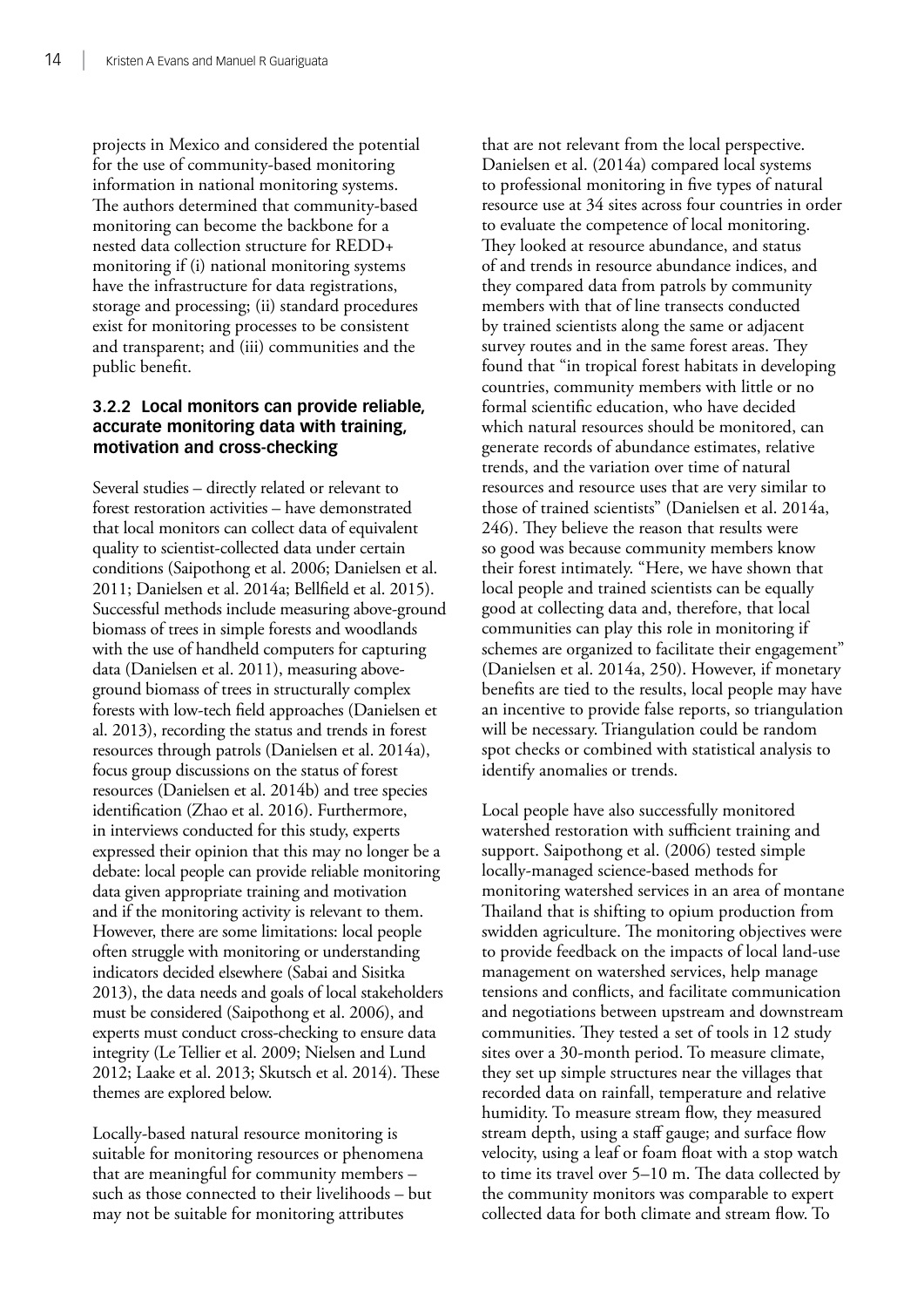monitor water quality, they used bioindicators: specific species were identified and given scores. At first, villagers were apprehensive about identifying bioindicators, but this became one of the most popular and highly regarded activities. To assess local environmental knowledge, the authors compared villager predictions with the data. When assessing the quality of the monitoring, scientists developed basic criteria for evaluating the completeness and consistency of records. They found that data quality was high and comparable to data collected using more sophisticated techniques, and villagers could explain the reasons for gaps and inconsistencies. The following suggestions about the use of data were proposed by the villagers: schedule regular meetings among monitors to exchange information and data; involve village headmen so that they appreciate the data; match the data needs of villagers with scientists and watershed managers early on to avoid conflict (because the needs may be different); and plan for appropriate training in data collection, interpretation and use, so that villagers can build understanding and answer questions. Villagers were confused about the use and interpretation of data from science-based tools, and they suggest that future trainings need to emphasize tool use and data interpretation, and support information exchange.

Not all local monitoring experiences have successfully generated reliable data. Le Tellier et al. (2009) hired local farmers to collect data on stream depth in a payment for environmental services initiative in Bolivia. For each location, they hired two monitors to take readings on different days to avoid people fabricating data. However, they suspected that data fabrication still took place. As a result, the data was not of sufficiently high quality to be used, although the authors think that with further refinement of the methods it could be. The authors also concluded that the methods were too complicated. They recommend the monitoring of only what is locally relevant, rather than fulfilling scientifically complete criteria – in their case, switching to just monitoring dry season hydrologic flow. Furthermore, they suggest that locally-based monitoring needs to be socially acceptable.

Furthermore, some authors caution that agreement is not always to be expected between data collected through local monitoring and scientifically collected data (Nielsen and Lund 2012; Boissière et al. 2014a,b). While much of the

literature supports local monitoring as acceptable in the context of forest restoration or REDD+ for example, this resonates poorly with the body of literature that documents local power struggles over benefits and resources (Nielsen and Lund 2012), which is characterized by contestation as much as cooperation. For instance, as community benefits through monetary compensation payments grow, so may the incentives to manipulate or fabricate data (Danielsen et al. 2011; Nielsen and Lund 2012). Nielsen and Lund (2012) evaluated the local monitoring of forest conditions and the financial transactions of a showcase communityconservation project in Tanzania and compared the results against transect data and audits of the taxes and fines collected. They also interviewed key informants and made observations of the power struggles. They found that monitoring data collected by community members contradicted trends in wildlife densities and human disturbance that came from the transect studies and from reviewing their own reports. Community monitoring data also underrepresented financial flows. They found that income based on receipts and vouchers was higher than income presented in monthly reports. There was no indication of a lack of understanding and ability; in fact, there was a high level of capacity in performing the monitoring tasks, although less so in the maintenance of records and in the use of the data for reflection. Instead, the discrepancies were evidence of instances of embezzlement, taking shortcuts, turning a blind eye to infractions, extorting offenders, re-using receipts, and of leadership or patrol guards accessing the resources themselves. The local monitors adjusted reports to avoid audits by the district-level authorities, and also because a 5% tax on their receipts is leveled by the district. So many instances of discrepancy were found that it is unclear from the patrols what the ecological conditions are. The authors also found that no village compared the data from year to year to identify or reflect upon trends. Interviews and observations found that this information is communicated in a context of ongoing power struggles over access to benefits. "It seems relevant to pose the question whether the locally-based monitoring setup in this case has not failed on both its stated objectives of 1) providing an information basis for discussion and informed management decision making in the communities and 2) generating accurate information to higher authorities about the performance of collaborative forest management" (Nielsen and Lund 2012, 10).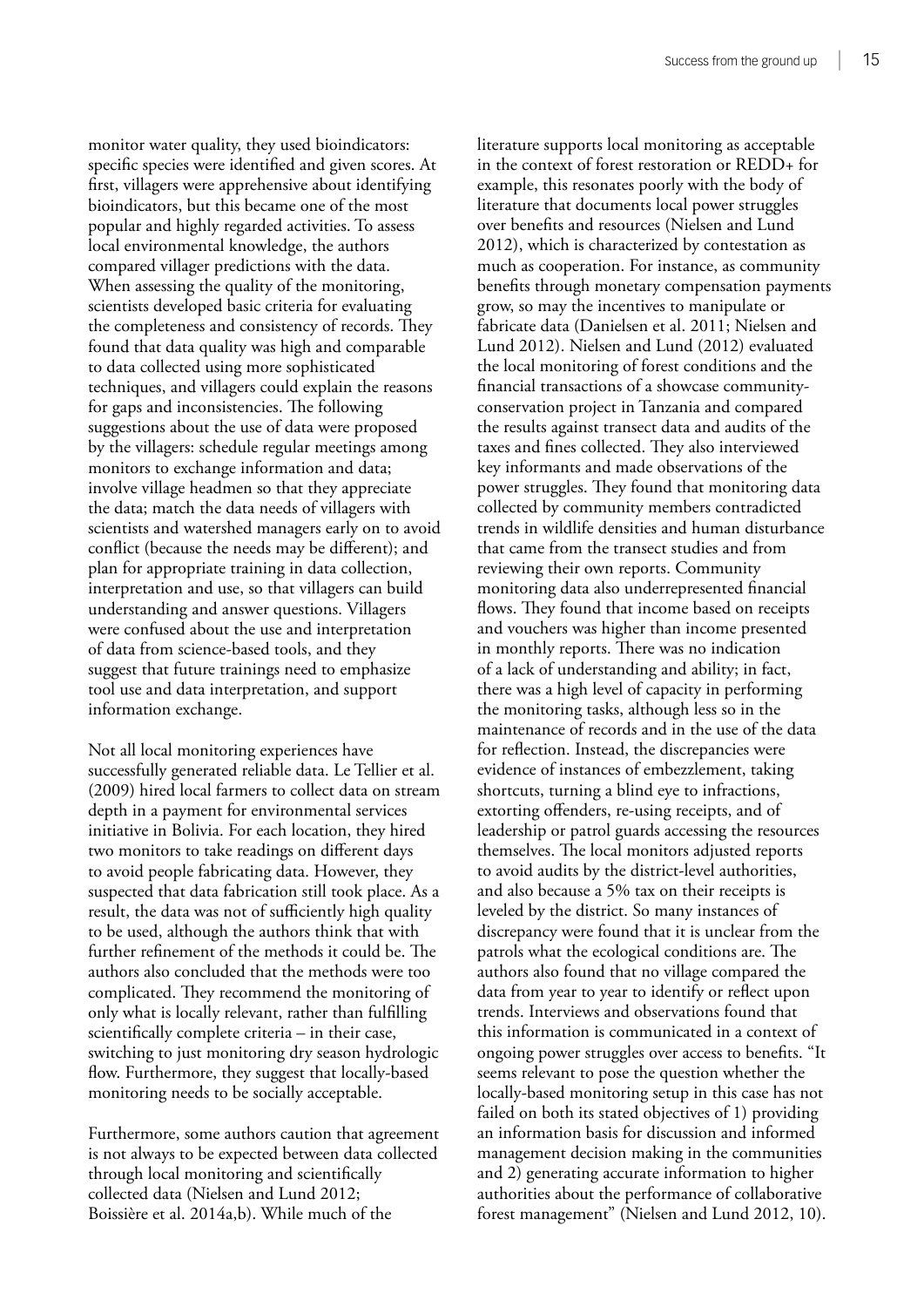Solutions to these problems suggested by other authors include having a system for spot-checking or cross-checking data (Danielsen et al. 2014a) or uncoupling payments for monitoring from performance (Skutsch et al. 2014).

#### **3.2.3 Participatory monitoring enhances learning and decision making at local and global levels**

Participatory monitoring can lead to faster decision making (Danielsen et al. 2010), encourage learning and sharing (Saipothong et al. 2006; Fernandez-Gimenez et al. 2008; Pinto et al. 2014) and strengthen stakeholder capacity and empowerment (Constantino et al. 2012; Funder et al. 2013). This section explores these themes to understand the connections between participatory monitoring, learning and decision making at different levels and suggests how to better link local and global perspectives.

Including local people in monitoring enhances management decision making and responses at the local level and increases the speed of response to issues or problems that emerge. Danielsen et al. (2010) reviewed 104 cases of monitoring schemes to assess whether participation in data collection and analysis influences the speed and scale of decision making and action. They found that scientist-executed monitoring informs decisions within regions, nations and international conventions and takes 3–9 years to be implemented. At the village level, monitoring that involves local people and is related to resource utilization is much more effective at influencing decisions and takes up to 1 year to implement. In contrast, scientist-executed monitoring has little impact at the village scale, where most natural resource use decision making occurs.

Community involvement in monitoring can facilitate social learning, build trust, increase resilience, enhance appreciation for monitoring and reconnect people with landscapes. Fernandez-Gimenez et al. (2008) explored the role of collaborative monitoring in five communitybased forestry organizations in the United States and looked for evidence of social learning as an outcome. The local community participants were diverse: most were multiethnic and impoverished because of loss of jobs from timber harvesting. Community members were involved in a wide range of monitoring activities: ecological

assessments, inventories, compliance monitoring and management effectiveness monitoring. The authors found evidence of social learning in those cases where there were self-reflection, public meetings to discuss lessons learned, and learning workshops. In slightly less than half of the projects, the monitoring results were used to complete the adaptive management cycle (Figure 1); that is, catalyze changes in response to reflection on management activities. The monitoring results were also used to inform other projects, either to include monitoring or actually to change the management approaches. Clear objectives and design were key. Fewer social learning outcomes were detected in projects where the objective was to validate existing knowledge. The authors found more evidence of trust, community building, stronger relationships and social learning when community members were involved in the design and planning. Repeated interactions between diverse stakeholders allowed participants to get to know each other as individuals and move beyond stereotypes and assumptions; they also allowed individuals to demonstrate qualities like reliability, consistency, transparency and respect for others' viewpoints. Projects designed by agencies or researchers alone resulted in fewer social learning outcomes, and less community building and trust. Collaborative monitoring built trust between community groups, environmental groups and government, even if that was not a goal at the outset. The two biggest challenges were obtaining broad-based and sustained participation and determining and securing the necessary levels of technical assistance and capacity to assure the scientific validity and credibility of the monitoring. In conclusion, community involvement in monitoring advanced the overall goals of transforming relationships between ecosystems, communities and local economies.

Encouraging social learning and decision making requires the establishment of flexible governance mechanisms, as Oosten et al. (2014) concluded when they evaluated the governance dimensions of three cases of forest restoration in Indonesia. Governance mechanisms must support local landscape stakeholders in planning and design, and link locally-designed plans to state-designed plans. Most importantly, forest landscape restoration cannot be based on professional plans alone, but depends on gradual changes in governance, local creativity and public-private partnerships at the landscape level. Oosten et al. (2013a) argue that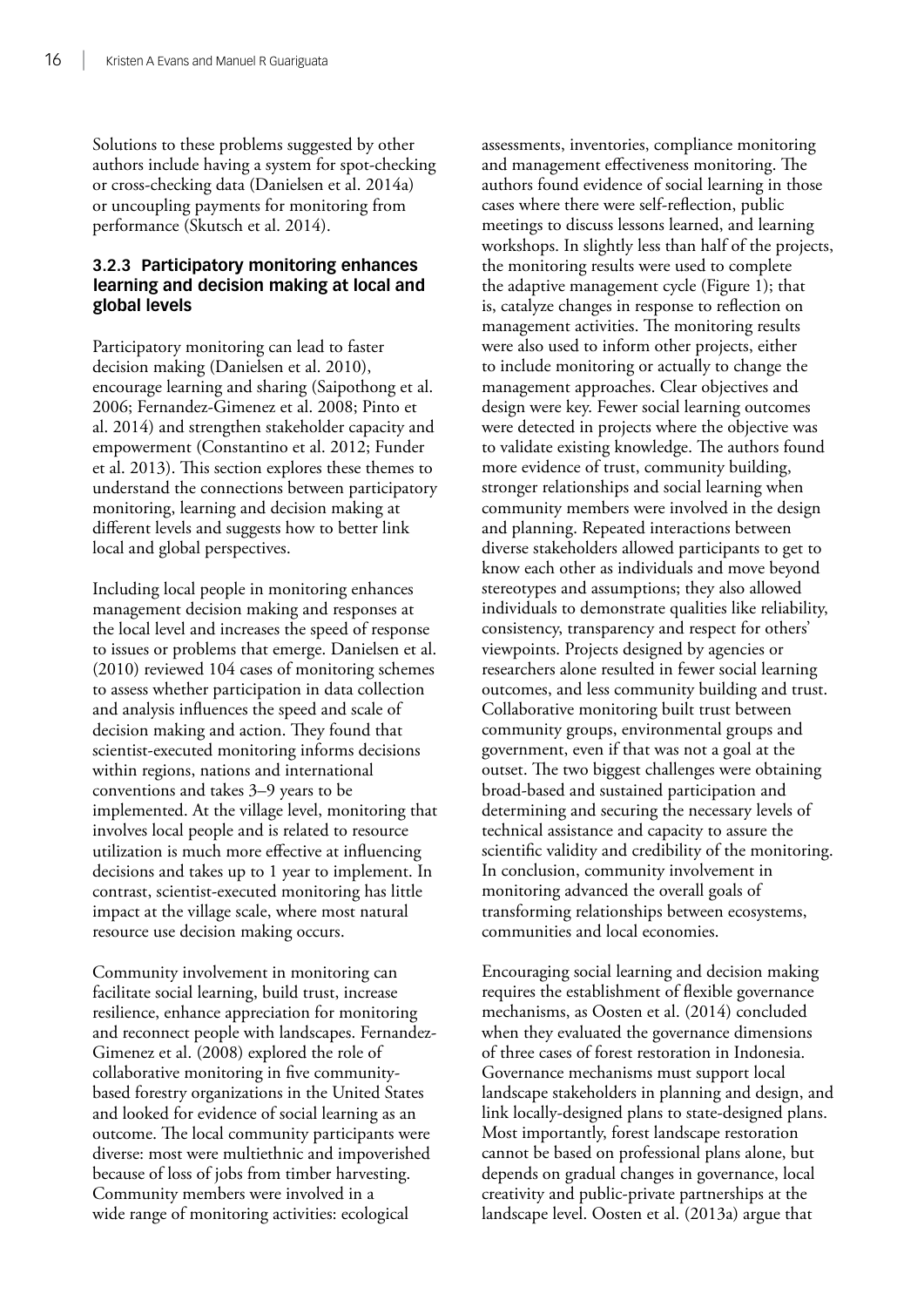if global initiatives like the Bonn Challenge are able to pick up local initiatives and scale them up by creating learning networks both within and between landscapes, they may be able to reconcile global needs and processes with local ones. They emphasize the need to create learning networks, or 'glocalized' networks that use events, workshops and the Internet to connect local stakeholders at global levels. Social learning is integral to landscape restoration, and how people learn and connect with each other is a function of the landscape governance structures. "Landscape restoration requires a flexible approach of social learning rather than a strongly institutionalized approach based on design criteria" (Oosten et al. 2014, 1158).

Community participation in monitoring enhances local empowerment by catalyzing learning and skills development. Constantino et al. (2012) explored the empowerment outcomes of participatory monitoring in four cases in Brazil and Namibia. The authors define empowerment as gaining control over one's future, either as an individual or as a community. Three of the cases were programs in Brazil that focused on hunting to evaluate sustainability. They were characterized by substantial training, feedback opportunities and capacity building. Some activities prioritized the participation of women. The authors also examined the Namibia Event Book System, where local people monitor wildlife, rainfall and craft making. Monthly and yearly reports are presented, and the information is used by local managers to help mitigate human-wildlife conflict, develop craft-making skills and sustainably manage craft resources. The information is reported back to communities through village representatives and annual meetings. The authors found that individuals in all four systems were psychologically empowered, "feeling proud to engage in a program with external researchers, learn new techniques, and promote resource stewardship" (Constantino et al. 2012, 22) and that monitors viewed themselves as respected community members. Participation in data analysis was particularly important to social empowerment because members used the data for decision making. Monitors learned from each other and improved their skills over time. They also found that dissemination of results was very important: it enhanced transparency, highlighted monitors' work and improved management.

Not all approaches to participatory monitoring enhance learning and decision making equally. In their comparative study of two approaches to participatory monitoring – 'evidence-based' and 'collaborative' learning, as described in Section 3a – Villaseñor et al. (2016) sought to determine which was most effective at influencing conservation and management decisions. The authors conclude that it was more likely for monitoring information collected in the collaborative learning cases to be used in decision making. This is because collaborative learning focuses more on evaluating processes rather than results, and greater local empowerment leads to greater use of monitoring information. The authors suggest creating monitoring schemes that generate information local people can use in their own productive activities, such as agriculture and hunting, while discussing the monitoring results in ways that local people can both interpret and apply. Certain activities can make it more likely that information will be used, such as environmental education campaigns and regular reporting of the results to communities.

#### **3.2.4 Participatory monitoring can be costeffective but requires investment at the outset**

Participatory monitoring can be a costeffective way to implement scalable, multisite monitoring because of the lower costs of labor and transportation versus professionally trained monitors (Danielsen et al. 2011; Pratihast et al. 2014). However, care must be taken not to offload costs onto local people (Holck 2007; Danielsen et al. 2011). Costs will vary depending on the monitoring approach, location, investments in training and staff time needed. A study carried out in Cambodia, Indonesia, Laos, Papua New Guinea and Vietnam found that the costs for analyzing above-ground biomass are usually USD 1–4 per hectare/per year, and professional costs are 2–3 times higher to collect equivalent data. Costs are always higher in the first year; they decrease as less training and follow-up is required. Communities should be paid annually at least, not at the end of a multiyear phase (Laake et al. 2013). Another study in Tanzania compared four different approaches to tree surveys carried out, and found that the costs were USD 0.04–0.12 per hectare for local people to carry out plot-free, tree-counting methods twice a year, or USD 1.88 per hectare for surveying permanent sample plots once per year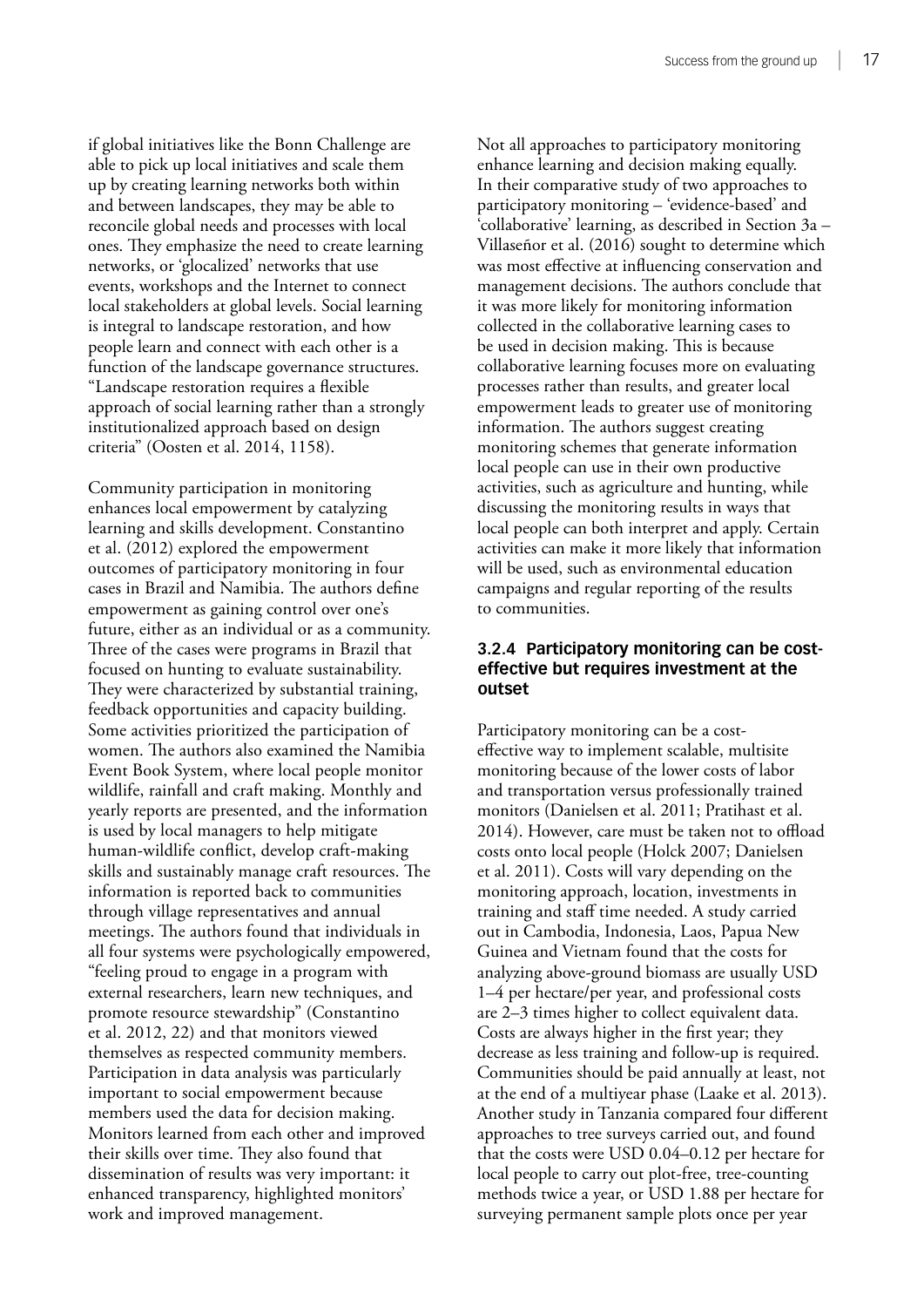(Holck 2007). Investments in training, capacity building and follow-up should be considered in the costs of participatory monitoring. For instance, one full day of training per year was needed to train the local participants in the methods (Holck 2007).

Community-based identification of tree diversity can be done at a quality comparable to trained botanists at one-third of the cost, as Zhao et al. (2016) found in a comparison of data from community members and trained scientists in montane forest in Yunnan, China. Community members could provide the ethnotaxonomical names for 95% of 1071 trees in 60 vegetation plots, without accessing herbaria, identification guides or the Internet. The community-led survey also spent most of the expenses at the village level (89%), compared to the botanists who spent only 23% of monitoring funds at the village level.

More information is needed to fully understand the costs of local monitoring. The studies encountered in this review primarily compared day labor rates of local people with those of professionals, plus transportation costs. The picture is more complex, however, as local monitoring may require a more robust infrastructure of training, resources and paid staff to support the monitoring efforts. Furthermore, the appropriate incentives must be in place to motivate local people to participate, as they may have to balance the opportunity cost of the monitoring with other livelihood demands; that is, the day labor rate may not be the appropriate incentive. Finally, participatory monitoring involves much more than data collection; resources must be dedicated to data analysis and social learning activities – meetings, workshops, training, fieldtrips – that support decision making and adaptive management cycles. Furthermore, the costs related to quality control, data management and data storage must also be considered.

#### **3.2.5 Planning and implementing a monitoring system is a slow process**

Successfully planning and implementing a monitoring system – participatory or otherwise – requires a concerted, long-term commitment by stakeholders to get it off the ground and see it all the way through (Fernandez-Gimenez et al. 2008; Boissière et al. 2014b). Unless the learning loop is closed, (i.e. monitoring data is collected, analyzed and used to inform decisions, see Figure 1), there

is little point in monitoring. This section presents several cases where projects struggled at various phases of the process, in order to understand why and how those pitfalls can be avoided.

Monitoring plans are often the easiest components to drop from a project. Dudley et al. (2003) spearheaded the development of a multilevel participatory monitoring and evaluation plan for forest landscape restoration in Vietnam in collaboration with the World Wide Fund for Nature and the local government. Over 60 meetings were held at different levels to define indicators on various issues: forest condition and biodiversity, forest ecosystem services, livelihoods and capacity for good management of natural resources, among others. Some indicator data was to come from existing government sources. They planned to use local data collectors to monitor forest cover or quality, forest management, biodiversity and governance capacity. The plan included a list of over 30 indicators; the framework, objectives and principles of the monitoring and evaluation system; and sample questionnaires. A follow-up interview revealed that the plan was never implemented (N Dudley, personal communication, 2016). According to the interviewee, big monitoring systems get dropped as soon as there is a cash flow crisis: "Monitoring is one of the easiest things to drop, even though it is key." One solution is to "keep pushing the message that if you don't have a monitoring system you will fail." Another approach is to have a full monitoring system that is really simple, can be applied by projects, and is written into their work plans so it does not fall apart if there is a staff change. Another solution is for monitoring programs to use as much data that is already being collected as possible. For instance, many types of social data are already being collected by the government, and they can be used for monitoring some aspects of the social impacts of forest restoration.

It is recommended that monitoring data be analyzed frequently; small rapid experiments are conducted, as well as large long-term ones; and a strong ethos of debate is encouraged among all stakeholders to spur innovation. Mills et al. (2015) describe a large-scale effort in South Africa to restore subtropical thicket, where the project waited too long to reflect on the monitoring data. The project started in 2004, with an investment of over USD 8 million. While the project did monitor, the monitoring results only emerged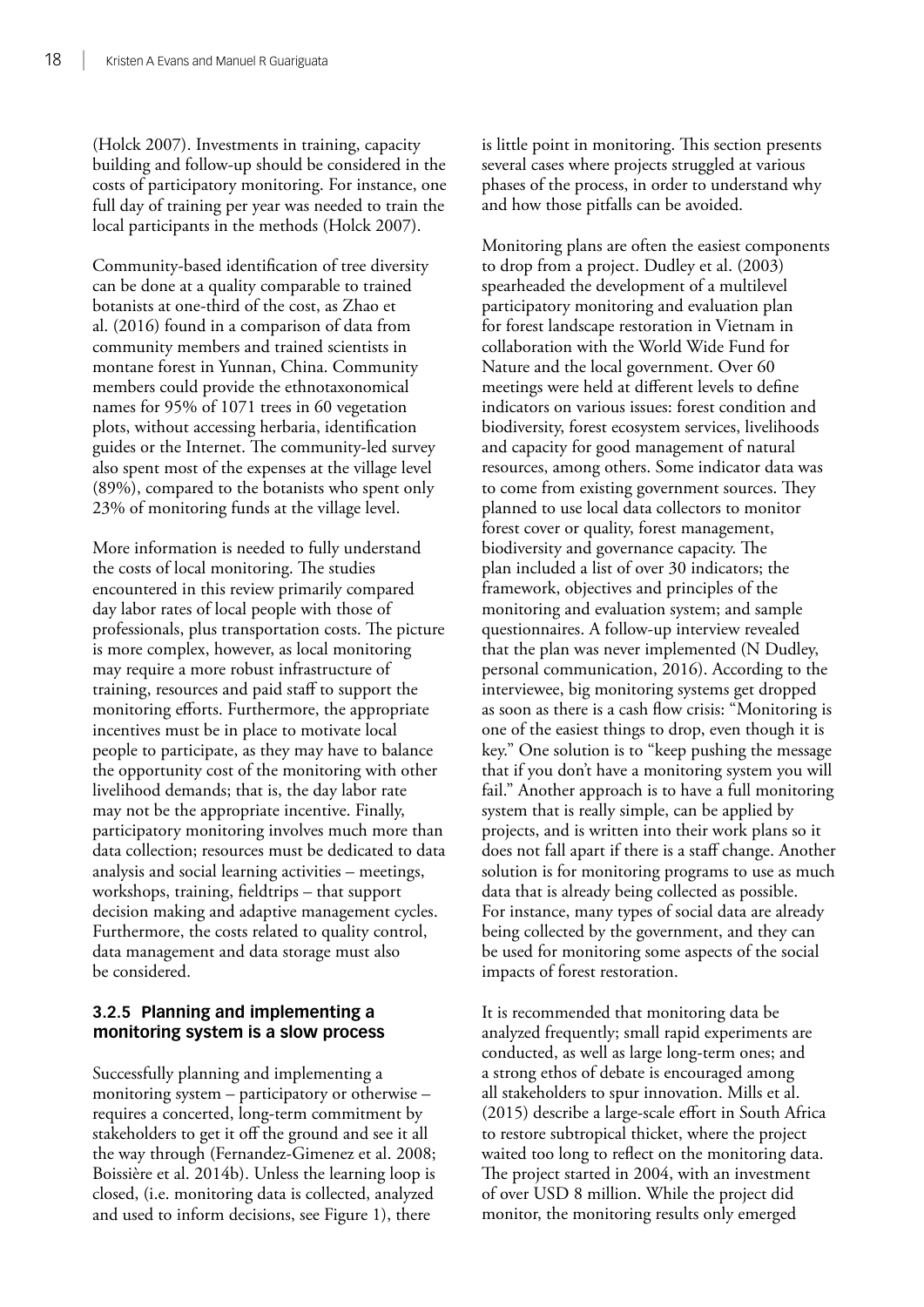a decade after the project was initiated, and monitoring information was not evaluated until the end of the project. By then, it was too late to avoid many of the pitfalls. The project failed to restore thickets significantly because of a flawed seedling planting methodology and because the methods were not adapted to the landscape position. By neglecting to analyze the monitoring data in a timely manner, they were not able to adopt an adaptive management approach, they did not analyze the effect of landscape position on survivorship and they did not carry out cost-benefit analyses. As a result, they did not understand the degree to which the effort was failing until it was too late. Based on this experience, the authors advocate for building in an experimental approach: "Intelligent tinkering needs to be prescribed, not assumed" (Mills et al. 2015, 4342). The authors also recommend ensuring a mixture of experiences: involving ecologists, agronomists and local people experienced in planting, cultivation and soils in that location. Furthermore, they recommend connecting payments to survival outcomes, since consultants were just interested in planting, not in plant survivorship.

Local people will often seek the opportunity to learn in spite of barriers, and they may learn better using their own systems. In a forest restoration monitoring effort in communities in Nepal, Staddon et al. (2015) explored the role of power and knowledge in interactions among local smallholders, low-caste individuals, NGO technicians and forestry officials. The goals of the restoration effort were to convert pine forest to broadleaf and improve the yields of several native income-generating species. The restoration treatments included fencing off areas from grazing and thinning and pruning pines to encourage broadleaf tree growth. Members of the community forest user group (CFUG) measured trees, pruned and thinned, supervised, affixed ribbons, provided snacks, counted plants, and recorded results. In the monitoring phase, they measured girth and height of trees when established and each subsequent year, observed annual grass growth in plots, and cut grass. The monitoring activities stopped short of analyzing and reflecting on the data to formally encourage social learning: 95–100% of participants said that they were learning, but not exchanging information. One of the CFUGs never received an official report, even though they took all of

the measurements. Of those who did receive the reports, few people understood them. Nonetheless, they had their own conclusions and impressions based on the experience and using their own criteria. For instance, in the control plots where there was no treatment, they saw no change. But in the plots where they cut, they saw improvement in the growth of the remaining trees, density of vegetation, presence of new species and the growth of seedlings. Some were surprised by the results: where they cut, 50% did not expect the forest to do well, but it flourished. Even people who did not participate in the project had their own observations and conclusions. People saw the results were positive and wanted to scale them up. However, members of one CFUG felt that they did not have the authority, and in the other did not have the capacity to control the grazing over the entire village.

#### **3.2.6 Participatory selection of indicators can build common ground and catalyze social learning**

Selecting indicators in forest restoration "is inherently a human process and therefore hard to manage" (Dey and Schweitzer 2014, S53). Monitoring activities need a set of indicators closely aligned with management objectives in the short, medium and long term, even though selecting indicators can be a "messy and time-consuming process" (Dey and Schweitzer 2014, S53) in any restoration effort. Participatory monitoring adds complexity and input that – while enriching and strengthening the monitoring activities and the restoration outcomes – requires recognizing that time, negotiation, experimentation and training are part of the process (Izurieta et al. 2011; Sabai and Sisitka 2013; Schultz et al. 2014). Nonetheless, forest management and restoration efforts have successfully developed indicators in a participatory way (Dudley et al. 2003; Fernandez-Gimenez et al. 2008; Sabai and Sisitka 2013; Schultz et al. 2014; Bellfield et al. 2015) and found that locally developed indicators can be more relevant to the success of the restoration effort (Fernandez-Gimenez et al. 2008). Several studies discuss the difficulties of identifying appropriate indicators in participatory monitoring, and the pitfalls of selecting too many indicators (Fernandez-Gimenez et al. 2008; Sabai and Sisitka 2013), indicators that are too technical (Sabai and Sisitka 2013), too time-consuming to monitor or simply wrong. The examples below illustrate these points.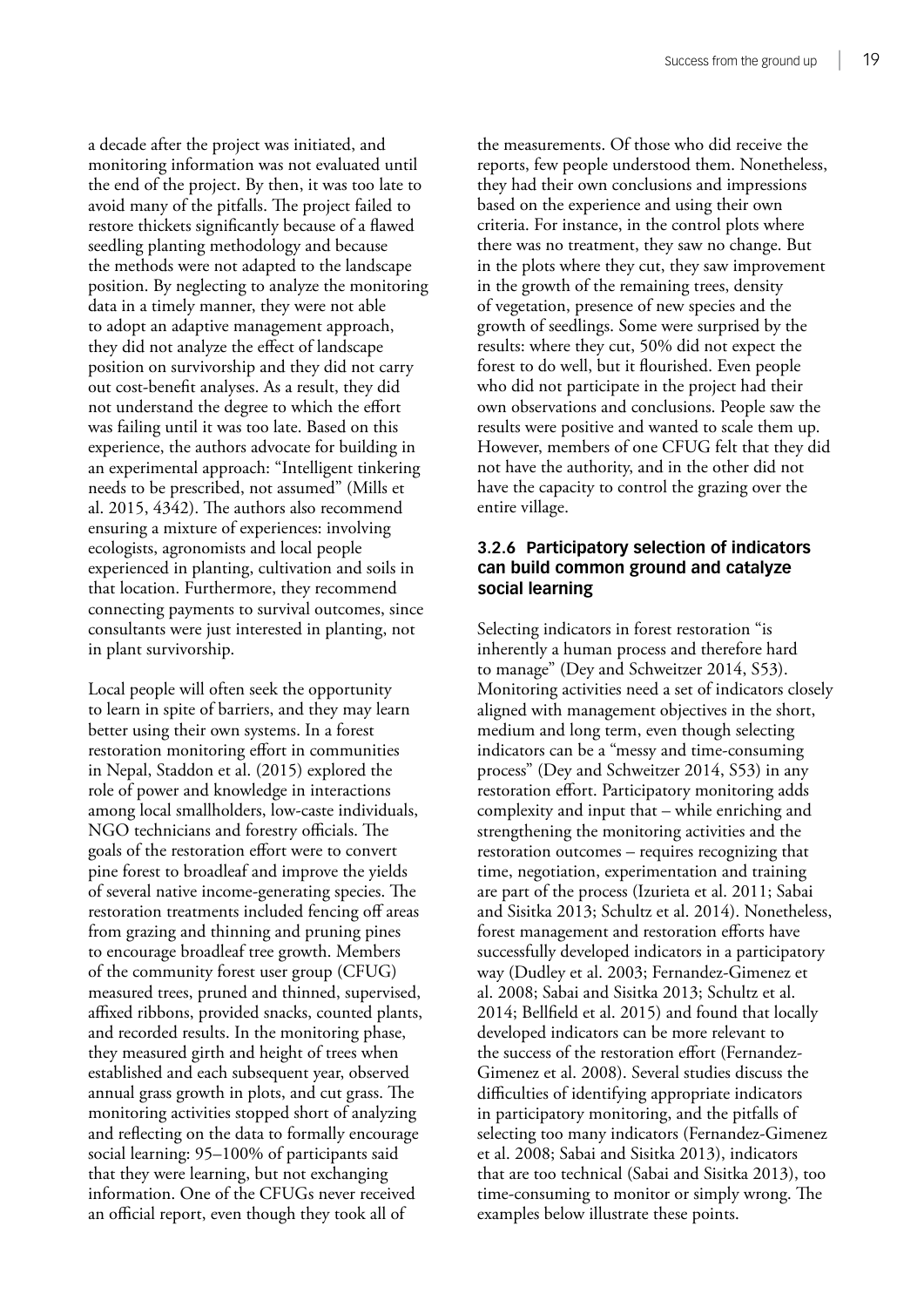Sabai and Sisitka (2013) came to the conclusion that it is advisable to avoid indicators that are too numerous or technical, based on their experience in Tanzanian coastal-community mangrove restoration projects. In the 1990s, scientific institutions developed indicators to guide community-based monitoring practices. However, the authors observed in 2005 that it had been a challenge for communities to understand, identify or apply the indicator framework. They found that low formal education made it difficult for people to understand indicators or their relevance; the indicators were too technical or involved a lot of mathematical knowledge. Their study sought to identify the challenges that enable or constrain adapting or using scientific indicators, and to test a new approach to develop indicators that are more relevant and more likely to facilitate social learning. The authors used the Experiential Learning Intervention Workshop as a methodology to test the existing framework, analyze its relevance, and add local input to improve it and make it more user-friendly. As a part of the methodology they conducted questionnaires, interviews and focus group discussions held with fishers, mangrove restorers and elders. Four themes emerged addressing the concerns of participants: the physical condition of mangroves, threats to the mangrove ecosystem, changes and trends in the mangroves, and fisheries species. Next, the groups identified indicators and field tested them through monitoring.

The process of identifying indicators can create common ground and open communication among stakeholders. Izurieta et al. (2011) present the process of selecting indicators for a participatory monitoring and evaluation system for joint management of traditional lands, involving Aboriginal peoples (the Wardaman) and national park staff in the Northern Territories of Australia. The authors focused on the process of developing a participatory monitoring and evaluation system to see if the participants were meeting joint management goals and agreed-upon outcomes. During 2007–2008, they used several methods to develop a participatory monitoring system (e.g. focus groups, small group meetings, oral and visual tools) and utilized several environments for meetings (e.g. formal meetings in offices, outdoor meetings with larger groups of diverse stakeholders). To help identify the indicators, they used the five capitals approach (Bebbington 1999) and the management effectiveness framework

(Hockings 2003). Izurieta and colleagues present the list of indicators, which focus on building social capital, communication and learning. They found that outside facilitation by experienced experts from Charles Darwin University was key to building a closer relationship between partners. These experts also provided extra capacity to run the workshops and minimized the bias towards the park's interests, which would have tended to dominate. Participatory monitoring and evaluation was seen as way for participants to learn from each other. The process created common ground and opened communication, in contrast to prior experiences the Wardaman have had with the park management. Informal moments where Wardaman and park staff spent time outside of the meetings, such as fishing together, were important. While at first participation seemed to be constrained, the authors realized that those who spoke tended to be elder women, who may have been nominated to be spokespeople by the participants.

#### **3.2.7 Generating and maintaining local participation can be challenging**

Generating and maintaining participation by local stakeholders is a common challenge. Fernandez-Gimenez et al. (2008), in their studies of collaborative monitoring in five communitybased forestry organizations in the United States, determined that gaining and keeping the participation of key local stakeholders was the biggest issue. Long-term participation can be difficult to sustain, particularly when it means mobilizing and maintaining long-term volunteer commitment. A related pitfall – all too common in development projects – is over-reliance on specific individuals at the expense of building broadbased participation. The authors suggest keeping all members up to date and regularly distributing monitoring results through the community to help maintain motivation (Fernandez-Gimenez et al. 2008). Other authors suggest that asking local people to volunteer their time without getting paid is an inappropriate way of offloading costs (Danielsen et al. 2011) and provides inadequate incentive. Modest compensation is necessary (Saipothong et al. 2006) even though it may compromise the ability to sustain the scheme over time (Danielsen et al. 2000). Newton et al. (2012) document difficulties engaging stakeholders to participate in monitoring in their study of restoration projects in drylands of Latin America. The authors noted 'stakeholder fatigue'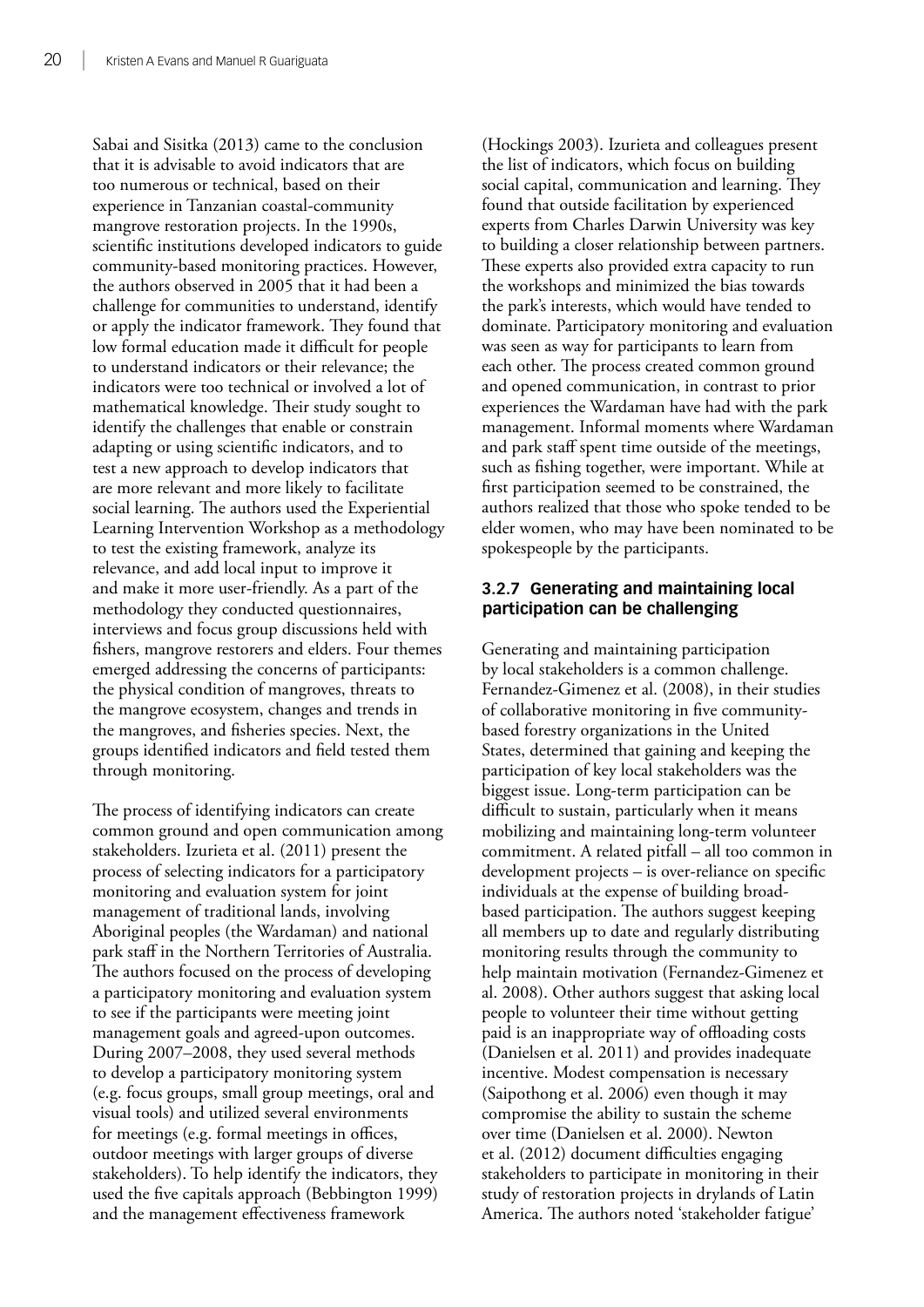caused by the frequent promises of benefits from development projects that failed to deliver. They recommend that stakeholders be strongly engaged in order to improve motivation, and noted that stakeholders must perceive benefits to their participation. Furthermore, the restoration projects need to pay for the opportunity costs borne by local stakeholders, such as loss of cattle grazing sites.

Participation can also be derailed by competing livelihood pressures as Boissière et al. (2014a) found in a study to develop a multistakeholder system for monitoring non-timber forest products in six villages in rural Laos. The authors used community meetings, participatory mapping, scoring exercises, focus group discussions, village-level interviews and household surveys to identify key resources to be monitored. Then households used logbooks to record what they collected. Villagers hoped to use the monitoring as a negotiating tool with local authorities to gain more control over natural resources, but they also saw it as a distraction that provided no income. The project was significantly disrupted when a gold mine opened nearby: in three villages people stopped monitoring because they wanted to participate in the gold mining, and the other villages were negatively impacted by the mining activities. As a result, the authors were not able to follow the project all the way through the monitoring phase. This outcome shows how people's concerns about land and resources can be

a lower priority compared to issues like livelihoods and income. The authors recommend including adaptive approaches to be able to adjust to unforeseen events.

Participatory monitoring has been found to help motivate participation in restoration projects "to sustain the hope of local people achieving the intended benefits of restoration" (Galabuzi et al. 2014, 729). This is particularly important, given that restoration projects see results slowly and over long timeframes. Galabuzi et al. (2014) explored the conditions for participation in forest restoration in 12 communities surrounding a forest reserve in Uganda. They conducted interviews and focus group discussions to understand what motivates people to be involved in various aspects of restoration, not just monitoring. They found that the main conditions for local participation in forest restoration are access rights and benefit sharing. Another condition is the promotion of locally important species, especially indigenous species. To maintain participation, regular sensitization is needed, including building skills like tree nursery establishment and tree planting, as well as monitoring. Furthermore, the authors found that community to community exchange visits help facilitate learning, demonstrate new ideas and generate interest in restoration. They found that local people need to be involved because restricting resource use simply does not work and can worsen forest degradation.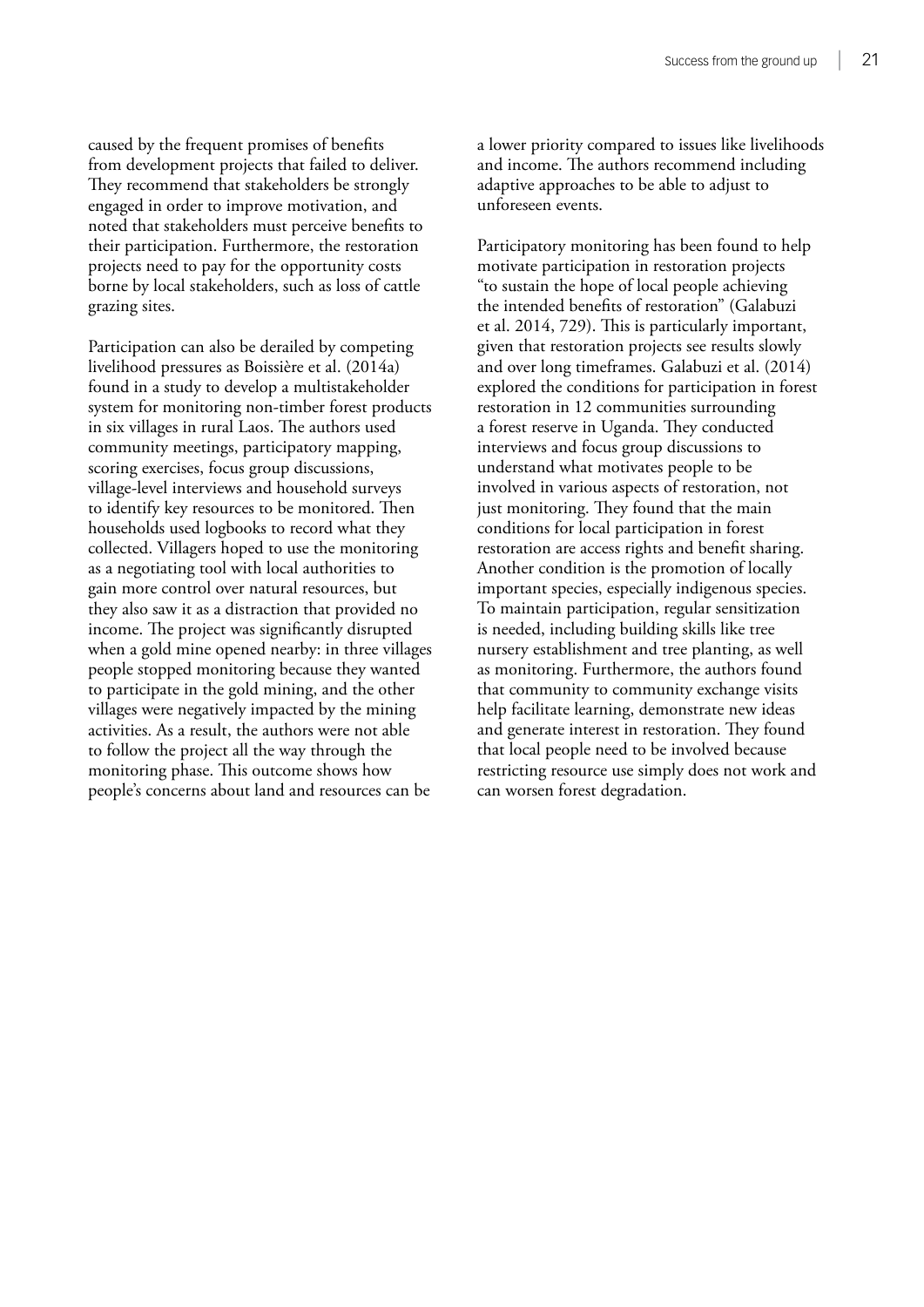# <span id="page-31-0"></span>**4 Proposed elements for designing a participatory monitoring system**

This section presents a series of essential elements for the development of a participatory monitoring system for forest restoration, based on this review. This is not intended to be a step-by-step process but rather an aggregation of principles and considerations for setting up monitoring systems for large-scale forest restoration initiatives.

#### **4.1 Set up a monitoring system and include a mechanism to oversee it**

It is not enough to set up a monitoring protocol: there needs to be a monitoring system that supports data collection, aggregation, analysis and learning. This is the conclusion of one of the experts who has worked on the AFRP in Brazil. The AFRP set up a monitoring protocol in 2011 (and then a revised version in 2013) to bridge gaps between members of the pact, to facilitate the exchange of information between the many restoration projects and to encourage learning. After several years of working with the protocol, they found that few members were collecting the data: it was too complicated and had too many indicators. "We realized that we had to deliver a good monitoring system, not just a protocol" (P Brancalion, personal communication, 2016). They reduced the number of indicators and focused on creating the infrastructure for collecting and analyzing the data, including an online database and a mobile application for data entry. The new system is slated to be launched by the end of 2016. A fundamental lesson learned from this process is that the monitoring system itself must have a built-in capacity to learn and adapt.

Several experts advocate for the designation or establishment of an organization that is specifically responsible for organizing and overseeing the monitoring of restoration efforts (Cheng and Sturtevant 2012; K Holl, personal

communication, 2016). One of the challenges for that organization would be to balance local needs with national and global needs – achieving the right mix of breadth and specificity and keeping local people motivated (Reed et al. 2016). The staff of the CFLR program agree that maintaining this balance is the biggest challenge across its 23 projects (L Buchanan, personal communication, 2016). Their solution is to have a small number of national indicators (five categories) and a pool of local ones to choose from. Likewise, the AFRP in Brazil decided to go with only a few 'highlevel' indicators, and let locals choose more if they want (Brancalion et al. 2013). This balancing act between local and global needs could be facilitated by the establishment of national frameworks, as was suggested in the context of Latin America: "Latin American countries responding to international restoration calls should balance bottom-up initiatives and approaches with explicit policy frameworks and national-level planning to provide the necessary large-scale context" (Murcia et al. 2015, 6).

#### **4.2 Dedicate funds for participatory monitoring**

It is crucial to establish a dedicated budget for monitoring covering the length of the restoration initiative (Cheng and Sturtevant 2012). "Restoration financing should include not only the costs of the implementation on the ground but also the transfer of knowledge needed to guide effective action and adaptive management" (Chazdon et al. 2015, 7). Monitoring can actually save money in the long run; if problems are discovered early on, corrective action can be taken. This has been demonstrated repeatedly in restoration projects (Holl and Cairns 2002). In the CFLR program, 10% of project funding is dedicated to collaborative monitoring (L Buchanan, personal communication, 2016).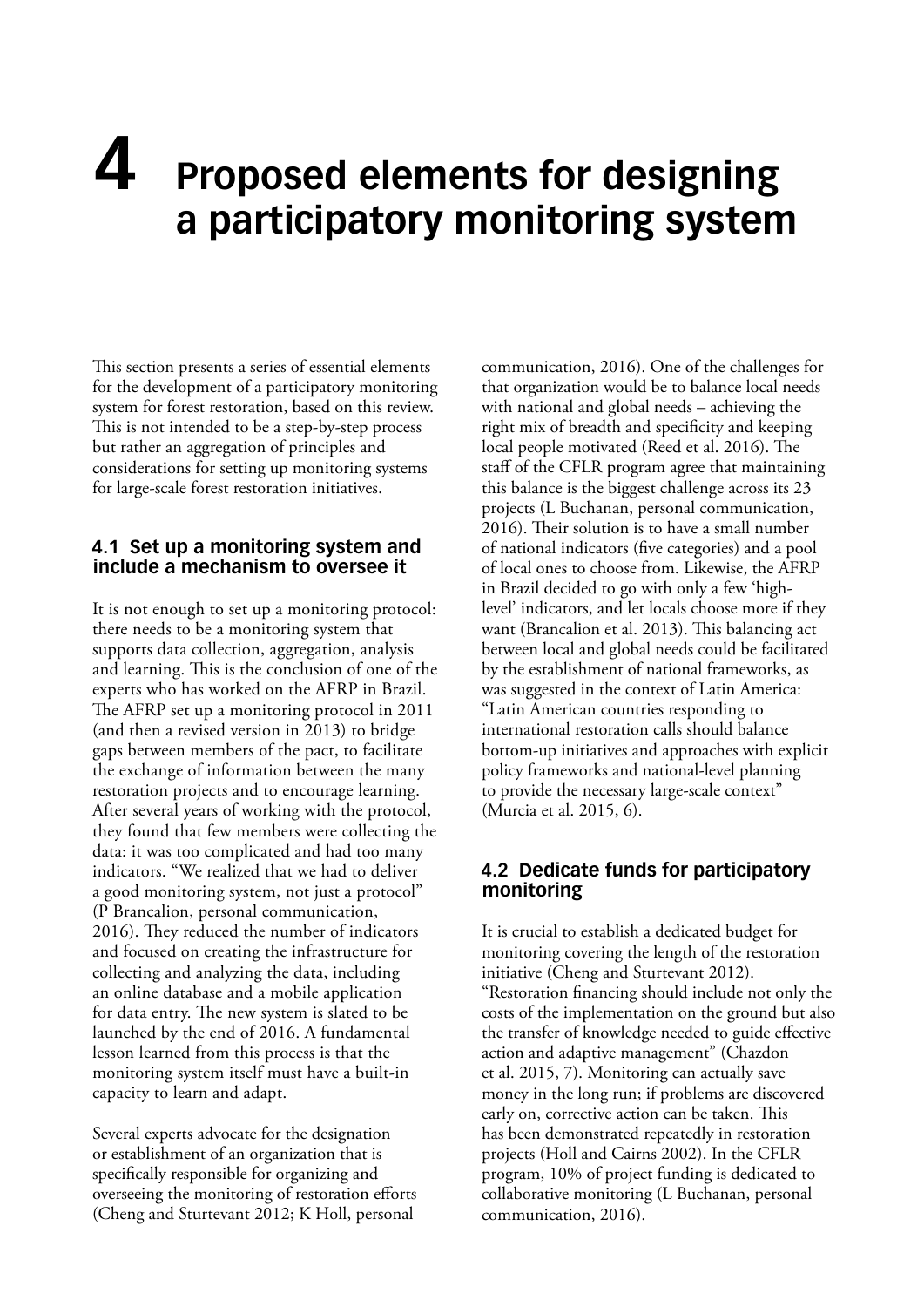<span id="page-32-0"></span>Given the long timeframes of forest restoration and the uncertainties and pressures facing forested areas, a large-scale forest restoration monitoring system will need dedicated funding for decades – ideally indefinitely – to be able to claim success and identify forest change, drivers and threats. This might necessitate securing the funding for monitoring in a savings mechanism (e.g. a trust fund or endowment) to ensure that funding is available beyond budgetary cycles.

#### **4.3 Prepare to monitor: readiness, training and capacity building**

When is local monitoring feasible? Several studies present frameworks for assessing local monitoring capacity. Boissière et al. (2014b) present a multidisciplinary approach to understanding local readiness for participatory monitoring in the context of REDD+, which might be applicable to forest restoration. They studied three sites in Indonesia and worked with an interdisciplinary team to develop three research models to explore local readiness. The social science model explores the enabling conditions for local participation, the governance analysis identifies existing monitoring systems in forestry and health, and the remote sensing model compares local and remote sensing assessments of forest cover change. The process can be used to identify stakeholders and the governance levels that should be involved in monitoring, and to answer the question as to how to make participation feasible and sustainable. Cheng and Sturtevant (2012) present a framework for assessing the collaborative capacity of community-based forest management in the United States, including restoration projects. It focuses on six areas of collaboration: organizing, learning, deciding, acting, evaluating and legitimatizing. The framework provides groups with a tool to assess what capacities they have or lack, and it can provide organizations with a way to identify where they need to invest in building and sustaining collaborative capacities. It could serve as a diagnostic for emerging or newly formed collaboratives to identify what they need to strengthen in order to prepare themselves for participatory monitoring. Danielsen et al. (2011) present a protocol for identifying where local REDD+ monitoring is appropriate, looking at key conditions that should be in place in the community, the forest, the government and the partner organization. They also outline a three-step process to establishing a local monitoring team.

Training and capacity building in preparation for the participatory monitoring activities are crucial. Torres et al. (2014) stress the need to build local capacities for participatory monitoring, including technical and organizational skills, and invest in technical resources, including computers, software, satellite imagery and an Internet connection. The investment in training local people makes a demonstrable difference. In a participatory mapping of forest change project in Panama, accuracy was high in one village because people had received a lot training in carbon projects over the past 10 years. "The preparation and training of local dwellers in interpreting basic aspects of aerial or satellite images becomes a fundamental step before any participatory mapping exercise takes place... the trainers should avoid complex aspects and terminologies of conventional scientific methods, and keep the training stage as simple as possible" (Vergara-Asenjo et al. 2015, 437).

Local people value and appreciate training, as was demonstrated in a community-based watershed monitoring project in Thailand. Villagers recommended that extension support staff ensure that enough time is spent on training in monitoring, including collecting, interpreting and using data, as well as building understanding about the importance of the data (Saipothong et al. 2006). A skilled, wellcompensated regional staff is necessary to support local monitoring, and the restoration efforts must commit to maintaining local and regional training capacity (DellaSala et al. 2003). Understanding what conditions promote successful participatory monitoring requires further research. Saipathong et al. (2006) recommend a study of factors that help support monitoring activities, since volunteers must manage their time carefully.

#### **4.4 Make the monitoring plans at the very beginning**

Some experts argue that monitoring should be the very first activity: "[Community-based forest management monitoring] is in fact the first cycle of action research that builds community institutions and generates data for exploring the feasibility of alternative forest management options as well as data to improve existing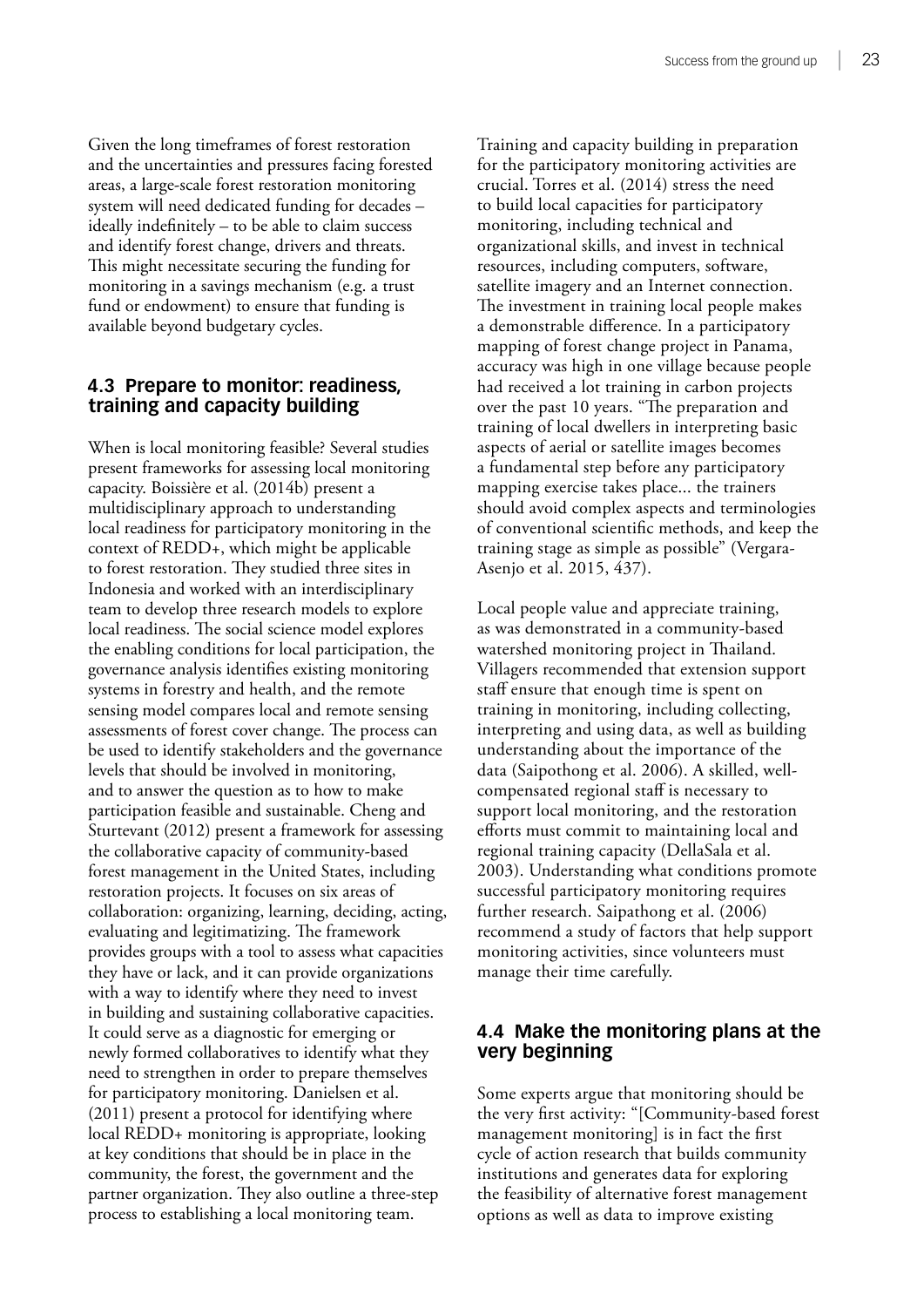<span id="page-33-0"></span>forest management planning" (Scheyvens et al. 2014, 10). Monitoring plans should be closely linked with restoration goals and involve a range of stakeholders. The ultimate motivation for monitoring is, after all, (i) to ascertain whether the restoration effort is proceeding well and is yielding the expected outcomes and benefits for society and the environment, and (ii) to take the necessary measures in case the system is not behaving as expected and failure is a risk if no timely action is taken.

Several papers provide guidance in this process. Laake et al. (2013) present a table outlining the task and steps necessary to get community forest monitoring going, defining which steps require an intermediary and which ones communities can take autonomously. The CFLR program emphasizes the importance of planning the monitoring strategy at the outset of the initial project planning phases. The sequential steps of their multiparty monitoring process are outlined below in Figure 3 (Moote et al. 2010).

#### **4.5 Set clear goals, objectives and targets collaboratively**

Holl and Cairns (2002) emphasize the importance of setting clear goals at the outset for any forest restoration project. What constitutes restoration success must be agreed upon by all parties – and the goals should be simple. For most projects, this will be a process of negotiation, conversation and collaboration. Determining the goals of any restoration project requires responding to social questions and determining social values (Stanturf et al. 2014). According to Maginnis et al. (2015), stakeholder involvement should be a guiding principle of the process: "Actively engage local stakeholders in decisions regarding restoration goals, implementation methods and trade-offs… A well-designed process will benefit from the active voluntary involvement of local stakeholders." Forest restoration will almost always have multiple goals, ranging from improving the provision of ecosystem goods and services, and realizing positive social impacts, to biodiversity-related goals. Examples may

### **Hold Multiparty Meeting** - Identify common goals and monitoring concerns for the project. Construct communications framework outlining information transfer between project stakeholders. **Develop Monitoring Plan** - Describe indicators to measure change

**Overview of CFLR Multiparty Monitoring Process**

built on reliable data collection methods. Specifically address where, when, and who will gather project data.

**Gather Data** - Collect pre-treatment measures, repeated measures, to determine post-treatment success. Ensure data is kept in a long-term safe place.

**Analyze Results** - Conduct reliable and simple calculations on data from local, regional, and national perspectives. Schedule multiparty team meetings to discuss and interpret results.

**Share Results** - Keep process transparent, adaptive, and flexible. Suggest tangible prescriptions when new information becomes available. Report results illustrating both success and failure.

#### **Figure 3. Steps in a multiparty monitoring process**

CFLR = Collaborative Forest Landscape Restoration Source: Moote et al. (2010)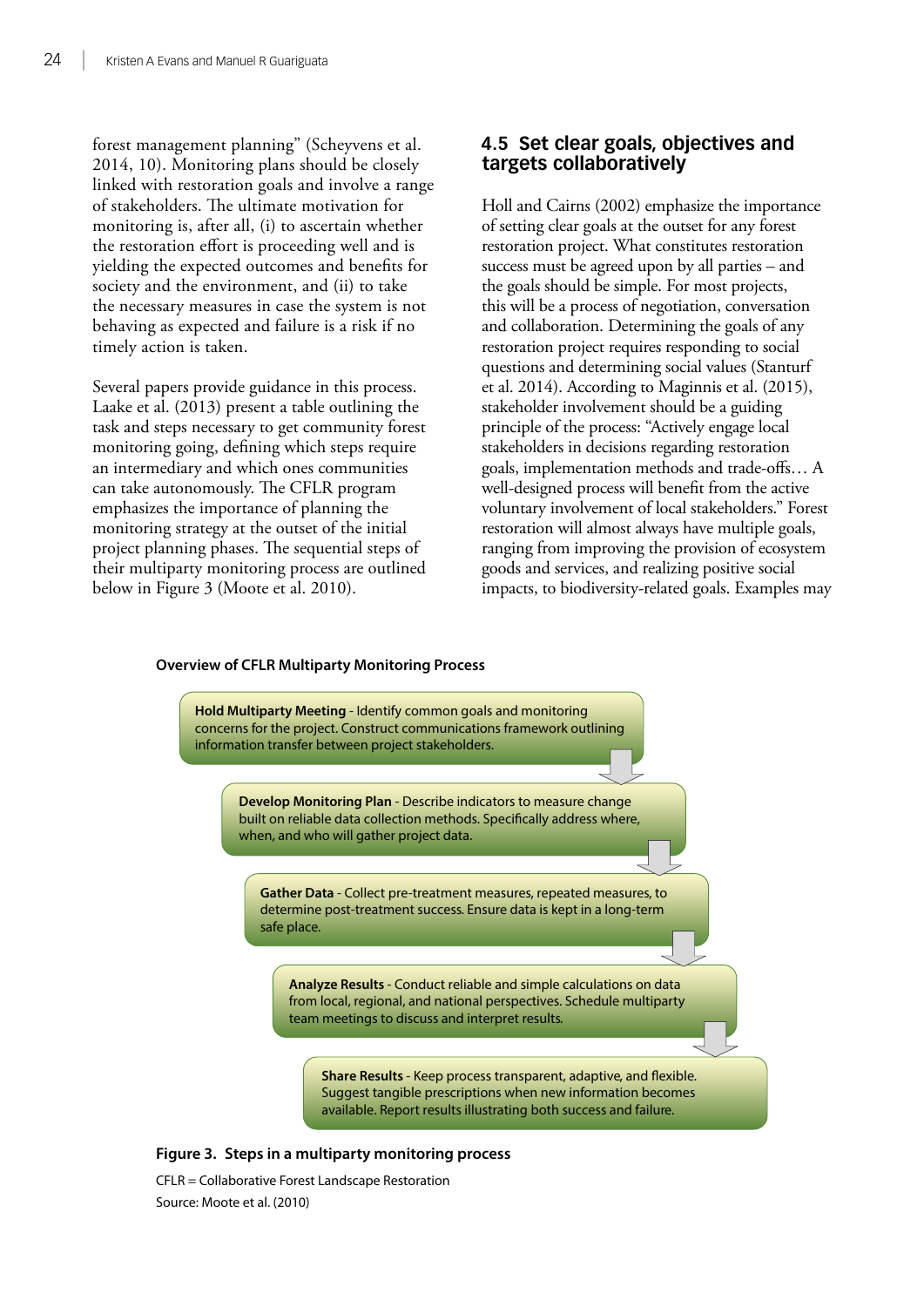<span id="page-34-0"></span>include habitat creation, forest cover increase, water provision, job creation, fire control, erosion control and improving food security. Clearly, each one of the goals might have one or more indicators that can help determine if the project is moving toward that goal.

The next step is to translate what might be vague goals into feasible objectives and measurable

targets that represent success. Success is a socially determined value (Stanturf et al. 2014) that may change over time, and forest restoration can be a long-term endeavor. Measures of success may also vary widely at different stages. Thus, it may be necessary to revisit targets and objectives based on changing notions of success. Box 2 outlines attempts to define success.

#### **Box 2. Defining restoration success**

Experts agree that establishing clear objectives or targets is crucial (Holl and Cairns 2002; SER 2004; Vallauri et al. 2005; Clewell and Aronson 2013; McDonald et al. 2016). However, there is no consensus on how to do so.

Many restoration experts advocate for identifying a reference site, a model ecological site that resembles the structure and function of a fully restored site (Clewell and Aronson 2013; McDonald et al. 2016). It can be an actual physical location that closely resembles what the restored site is hoped to look like in composition, structure and function after a certain number of years, or it can be a theoretical model based on attributes that are aggregated from various sites (SER 2004; McDonald et al. 2016). According to Clewell and Aronson (2013), a description of a reference site should include the following information: species composition, community structure, physical conditions of the abiotic environment, exchanges of organisms and materials that occur with the surrounding landscape, and anthropogenic influences on the ecosystem. When choosing an actual site as a reference, some criteria can help guide the selection: same ecological zone, close by and subject to similar natural disturbances (Ruiz-Jaen and Aide 2005). Sometimes, because a site may go through various phases of recovery, multiple reference sites may be necessary to determine how that site should look at those distinct phases of recovery (SER 2004; McDonald et al. 2016).

In practice, many restoration projects do not use a reference site, and some practitioners argue against it. In a literature review of monitoring in ecosystem restoration, Wortley et al. (2013) identified 301 papers over 28 years where ecosystem restoration was monitored beyond survival of plantings. The vast majority were in North America. Less than half of the projects used a reference site. Staff of the United States Collaborative Forest Landscape Restoration Project see reference sites as problematic because baselines shift as the restoration process advances, deciding what is an ideal site is inherently subjective and setting up appropriate random sampling methods between sites is not feasible (T DeMeo, personal communication, 2016).

No examples of participatory monitoring where a reference site was explicitly specified were found in this review. This may be because in restoration efforts with participation by local stakeholders, the targets are framed in terms of socioeconomic outcomes instead of ecological goals. For instance, in the case of farmermanaged natural regeneration in the Nigerien Sahel, the goal was not to recreate a forest ecosystem, but rather to increase tree cover to halt desertification and to provide firewood and other forest products using native trees. Farmers experimented with treatments that created the best possible outcomes for their individual needs (Tougiani et al. 2009). The Atlantic Forest Restoration Pact in Brazil intends to use its new monitoring protocol as a way of aggregating results to establish regional reference values for ecosystem types without using reference sites, per se. The reference values will be evaluated and adjusted in an iterative process as the restoration projects proceed. The only reference indicator is forest structure establishment at 70% canopy cover.

Ultimately, what is most important is that stakeholders at multiple levels are in agreement on the goals of the restoration initiative, regardless of whether a reference site is used.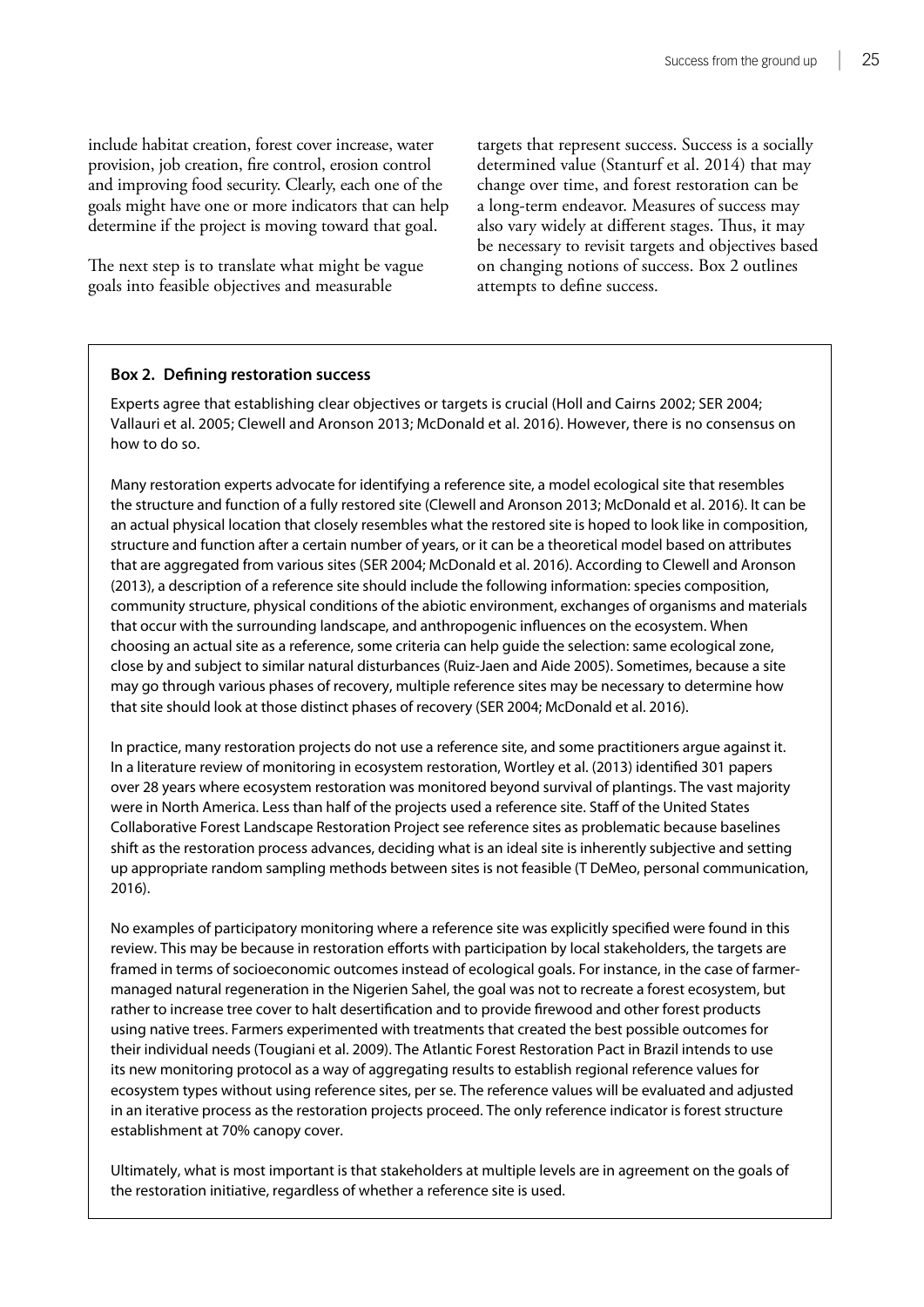#### <span id="page-35-0"></span>**4.6 Decide what to monitor: questions and indicators**

Defining indicators is never easy. Selecting indicators "should be a collaborative interdisciplinary result of cooperative and diverse partnerships"(Dey and Schweitzer 2014, S53). When approached in a structured way and when given enough time and patience, it can be an invaluable process that also builds trust (Demeo et al. 2015) and elicits what is important to stakeholders (N Dudley, personal communication, 2016).

Le et al. (2012) witnessed many failed reforestation projects and abandoned nurseries in developing countries. They conclude that indicators that represent the drivers of reforestation success are ignored in the majority of assessments. They identified that what is needed is a monitoring framework that integrates both the indicators and the drivers of success. They reviewed the success indicators (performance measures) that have been applied in the tropics and internationally, and then related them to the key biophysical, environmental and socioeconomic drivers that affect success. In follow-on research, Le et al. (2014) tested this framework by surveying 43 restoration projects in the Philippines. They investigated 98 potential success drivers and measured 12 success indicators. They found the key drivers of reforestation success to be: revegetation method, funding source, education and awareness campaigns, the dependence of local people on forests, reforestation incentives, project objectives, forest protection mechanisms, and the condition of road infrastructure. They also found that the most important drivers of tree survival were grazing management (20x greater impact), weed control (18x greater impact) and whether road conditions were good (12x greater impact), because poor road conditions make it difficult to reforest sites or maintain them.

Practitioners of participatory monitoring have found that, instead of focusing on indicators at the outset, it can be more useful for local stakeholders to construct questions that ask what information is needed for decision making to support restoration objectives (Lawrence et al. 2006; Kusumanto 2007; Demeo et al. 2015). Box 3 presents a list of guiding questions to support the formulation of monitoring questions. Demeo et al. (2015) describe their question development process with

#### **Box 3. What monitoring questions should be used?**

#### **Does the question:**

- meet a core objective of the project?
- meet other specified and agreed upon collaborative goals?
- facilitate learning (adaptive management)?
- facilitate the decision-making process?
- address something new, and if not, what results are currently available?
- address the appropriate spatial scale?

#### **Is the question:**

- cost effective and practical to implement?
- outcome focused?
- adequately representative of social, economic and ecological issues?
- agreed upon by the collaborative (i.e. everyone has access to the process, has offered input and is committed to seeing the question through)?

Source: (Demeo et al. 2015)

one collaborative group in the Pacific Northwest of the United States. They presented an initial 65 questions in a workshop and then narrowed them down to 9 questions later on. A predetermined set of criteria for each question was related to a specific restoration goal, and then the indicator that answers those questions was determined. They emphasize the collaborative nature of the question development process: "The process should facilitate an environment of mutual learning and successive refinement rather than one of opposition or blame. In this way, the group owns failures as well as successes" (Demeo et al. 2015, 10). The process takes time, and it can take multiple iterations: "Go slow to go fast" is the guiding phrase of the CFLR program. Investing time at the outset in developing the questions and the monitoring approaches sets the restoration projects up for more efficient, smoother and more effective monitoring, with less conflict among stakeholders. The workshops to identify local indicators can take the course of a year. Often a large number of indicators come out of first meetings, and so there must be a plan to pare them down, such as identifying a subcommittee charged with that task. They learned that having fewer indicators is better.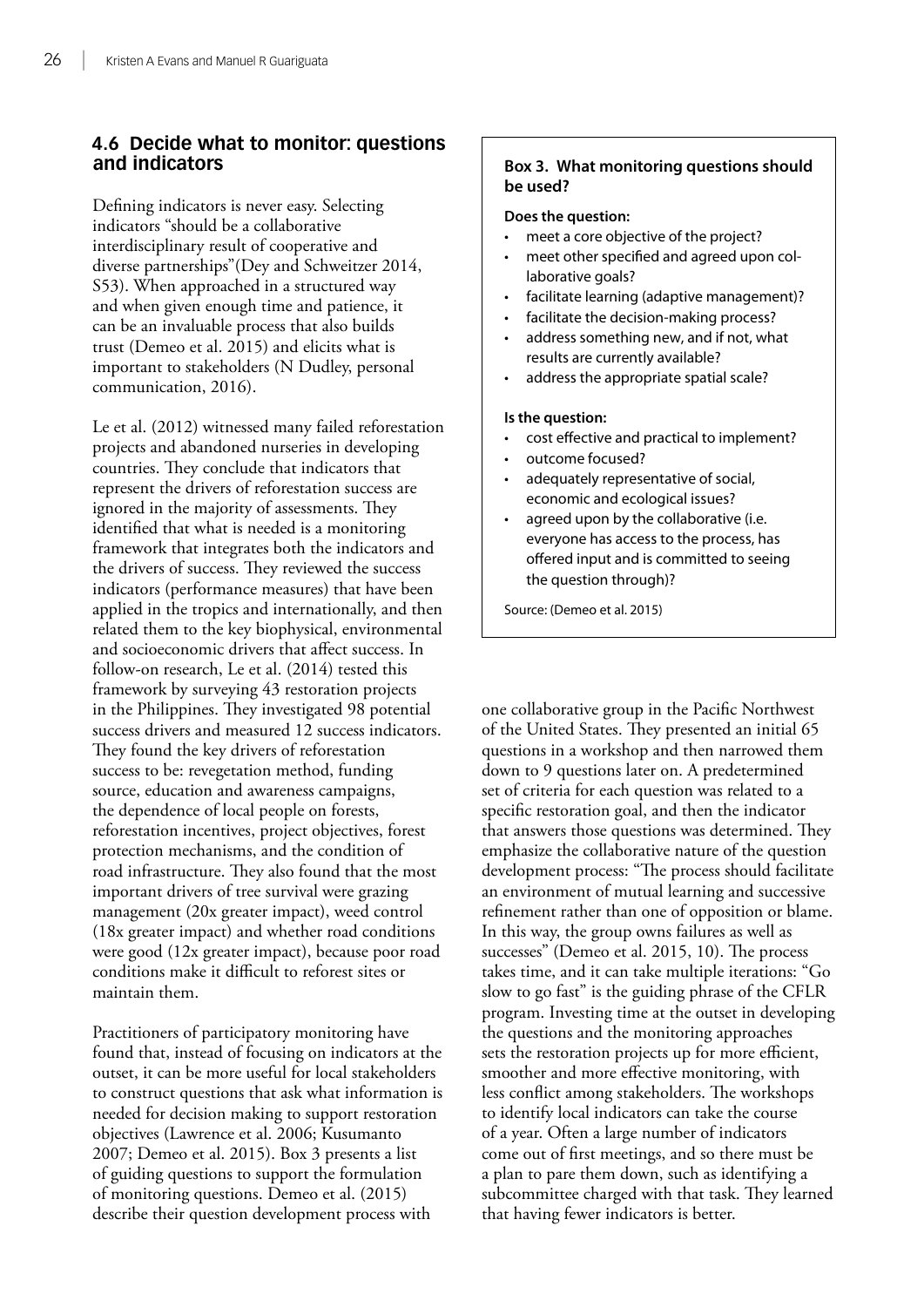|                        | <b>Collaborative Forest Landscape</b><br><b>Restoration program (United States)</b>                                          | <b>Atlantic Forest Restoration Pact (Brazil)</b>                                                                                                                                                                                                                                                                                                                       |
|------------------------|------------------------------------------------------------------------------------------------------------------------------|------------------------------------------------------------------------------------------------------------------------------------------------------------------------------------------------------------------------------------------------------------------------------------------------------------------------------------------------------------------------|
| National<br>indicators | - Economic impacts<br>- Fire risk and costs<br>- Ecological condition                                                        | Ecological indicators: canopy cover; density<br>and richness of regenerating plant community                                                                                                                                                                                                                                                                           |
|                        | - Collaboration<br>- Leveraged funds<br>(Note: These are categories of indicators,<br>with multiple indicators per category) | Socioeconomic indicators: number of jobs and<br>daily income; how these jobs are distributed<br>(male/female); restoration investments (total<br>costs and costs distribution – materials, taxes,<br>profit from restoration companies, labor,<br>etc.); and economic benefits (payment for<br>environmental services, timber exploitation,<br>tourism, tax reduction) |

<span id="page-36-0"></span>**Table 3. Shared indicators in two participatory large-scale restoration monitoring efforts.**

A scalable, multisite participatory monitoring system for forest restoration may well find it useful to have a small set of national or global indicators, and then individual restoration projects can select additional indicators specific to each site's needs. This is the case for the two examples of such multilevel systems found for this review, the CFLR program and the AFRP. The CFLR program identified five shared national indicators, and locals can pick more specific ones. The most recent version of the monitoring protocol for AFRP has only seven shared indicators, and local projects can decide to add other indicators if they choose. Table 3 outlines the shared indicators in these two systems.

Once the indicators are determined, some experts recommend defining milestones along the path to each objective. These milestones help gauge if the rate of progress is on track. In addition to milestones, 'trigger points' along that path can be helpful – if the data reaches a trigger, then certain corrective actions should be taken (Holl and Cairns 2002; Dey and Schweitzer 2014).

#### **4.7 Pick appropriate monitoring methodologies and technologies**

Once the monitoring questions and indicators have been determined, the methods used to collect, analyze and share the data must be decided. This section shares one approach to making those decisions, and presents several technology tools that have been used in the field for data collection and information sharing. Many methods can be applied in monitoring forest restoration in a

participatory way. Instead of presenting all of the possibilities here, a selection of them are organized into a table in Appendix B to make it easier to locate information on specific methods.

Experts recommend methods that are easy to use, participatory and verifiable, and that generate the appropriate level of accuracy (Holl and Cairns 2002; Danielsen et al. 2011; Laake et al. 2013; Skutsch et al. 2014). The CFLR program relies on the 'continuum of evidence' approach, where only the level of rigor needed to answer a question adequately is used, not the most scientifically rigorous approach: "the approximate answer arrived at quickly is often more valuable than the precise answer a year from now" (Demeo et al. 2015, 6). The authors advise against developing individual monitoring elements in isolation; these tend to drift toward research-focused monitoring methods, instead of focusing on answering the monitoring questions established by stakeholders. Defining the methods needs to be a collaborative process (Demeo et al. 2015).

#### **4.7.1 Digital data collection**

Several studies found that using digital tools, (e.g. smartphones, GPS, personal digital assistants, etc.) for data collection can have advantages over pen and paper under certain conditions (Laake et al. 2013; Pratihast et al. 2014; Bellfield et al. 2015; Brammer et al. 2016). Brammer et al. (2016) reviewed 107 cases of participatory monitoring to understand the degree to which using digital tools in the field benefits or detracts from participatory monitoring. Two out of three participatory monitoring projects use pen and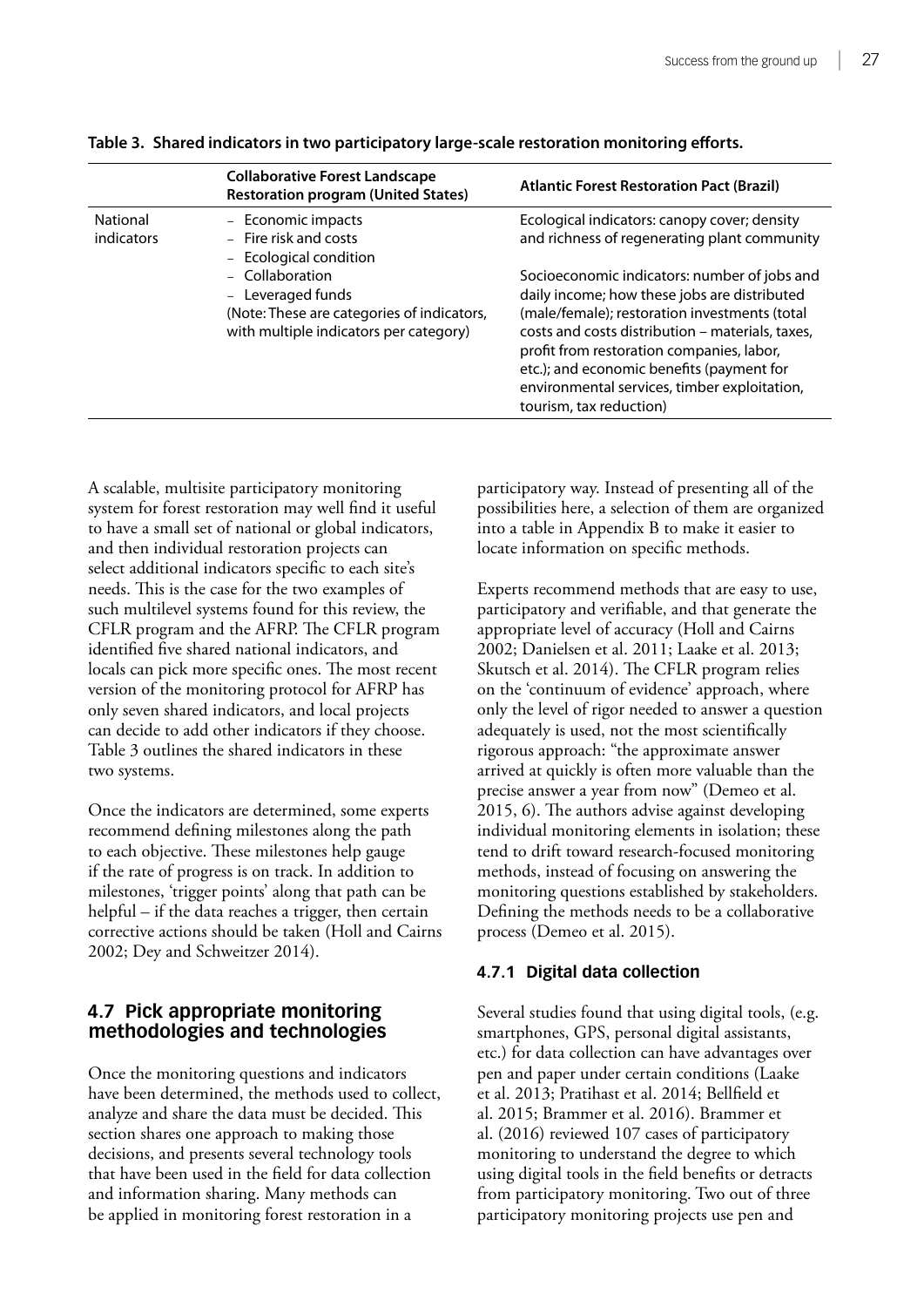paper instead of digital devices. However, they found advantages to digital devices for those projects that did use them: reducing errors, improving accuracy, reducing processing time and making data more useful for analysis and decision making. There are disadvantages too, such as the cost of ongoing training and technical support and alienation of groups who may be less familiar with digital tools, such as women, older people and marginalized groups. Some groups may be suspicious of the technology, and some concerns about data ownership and the control of sensitive information are legitimate. On the other hand, engaging youth is an advantage, and technology sometimes connects younger people and older members of a community. The authors conclude that participatory monitoring benefits from digital devices only if there is already a strong foundation in place of collaboratively defined questions, objectives and approaches. Digital data entry increases the capacity of the monitoring program to share information with other stakeholders at multiple levels and integrate with remote sensing, but it also makes a program more dependent on outside expertise and support. Pratihast et al. (2014) compared the forest activity data collected by two groups of local community members in Ethiopia. One group used pen and paper, and the other group used smartphones with GPS, cameras and a data-entry application. The group with the smartphones said that the devices made data entry simpler and made it easier to communicate results to other community members. Data was also immediately accessible for analysis and could be integrated with top-down monitoring programs and remote sensing.

An online monitoring data collection application is being developed for AFRP by the Nature Conservancy (P Brancalion, personal communication, 2016). It will be used to collect field data and send it to a web-based registry and assessment tool (Brancalion et al. 2014; Pinto et al. 2014). An open-source application called Open Data Kit has been used to create customized forms, such as FormHub, for entering participatory monitoring data into a shared database through Android smartphones. These can be used offline when in the field and then connected to the database when cell service is available (Laake et al. 2013; Ferrari et al. 2015). Cybertracker was developed in Southern Africa and has been used widely by indigenous groups in Australia (Brammer et al. 2016) as well as in experimental

REDD+ monitoring, reporting and verification projects in Mexico (Peters-Guarin and McCall 2010). Its icon-based interface for identifying wildlife is easy to use by people with varying levels of education, even those who are not literate, and minimal exposure to technology.

Some of these applications and digital tools may also help to bridge the gap between participatory and scientific monitoring, because some of the more technical aspects of sampling and data analysis procedures can be automated and put into the hands of local monitors. This can further empower local monitors to collect data, get results in real time, associate results with reference values to judge whether results are good or not and, eventually, to make a decision while on-site as to what kind of corrective intervention is needed. Social media also has the potential to be used in participatory monitoring, to link local people with external supporters of restoration – for example by making monthly videos of the site, or posting photos of animals.

#### **4.7.2 Imaging technologies and tools**

Imaging and remote sensing technologies are becoming more accessible and affordable for use at the local level. For instance, Landsat images are now downloadable for free (Burton 2014) and drones are being used for imagery (Burton 2014; Zahawi et al. 2015); however, there are questions as to how participatory the process can be because significant technical knowledge is required to process and interpret the images (K Holl, personal communication, 2016).

Photo point monitoring is considered a simple yet effective way for local people to collect information that can be discussed and analyzed collaboratively (Danielsen et al. 2000). In a participatory monitoring research project with the indigenous Pueblo of Zuni, in New Mexico, United States, local monitors used photos taken at the same point over the course of two years. These images were used together with data collected on tree density, basal area, species, tree diameter, canopy cover and ground cover to respond to their questions about whether restoration treatments (e.g. thinning) were improving resilience to fire and wildlife habitat. The paired pre- and post-treatment photographs provided an effective visual representation of change to aid in discussion and analysis of the effectiveness of the interventions (Schumann and Waikaniwa 2004).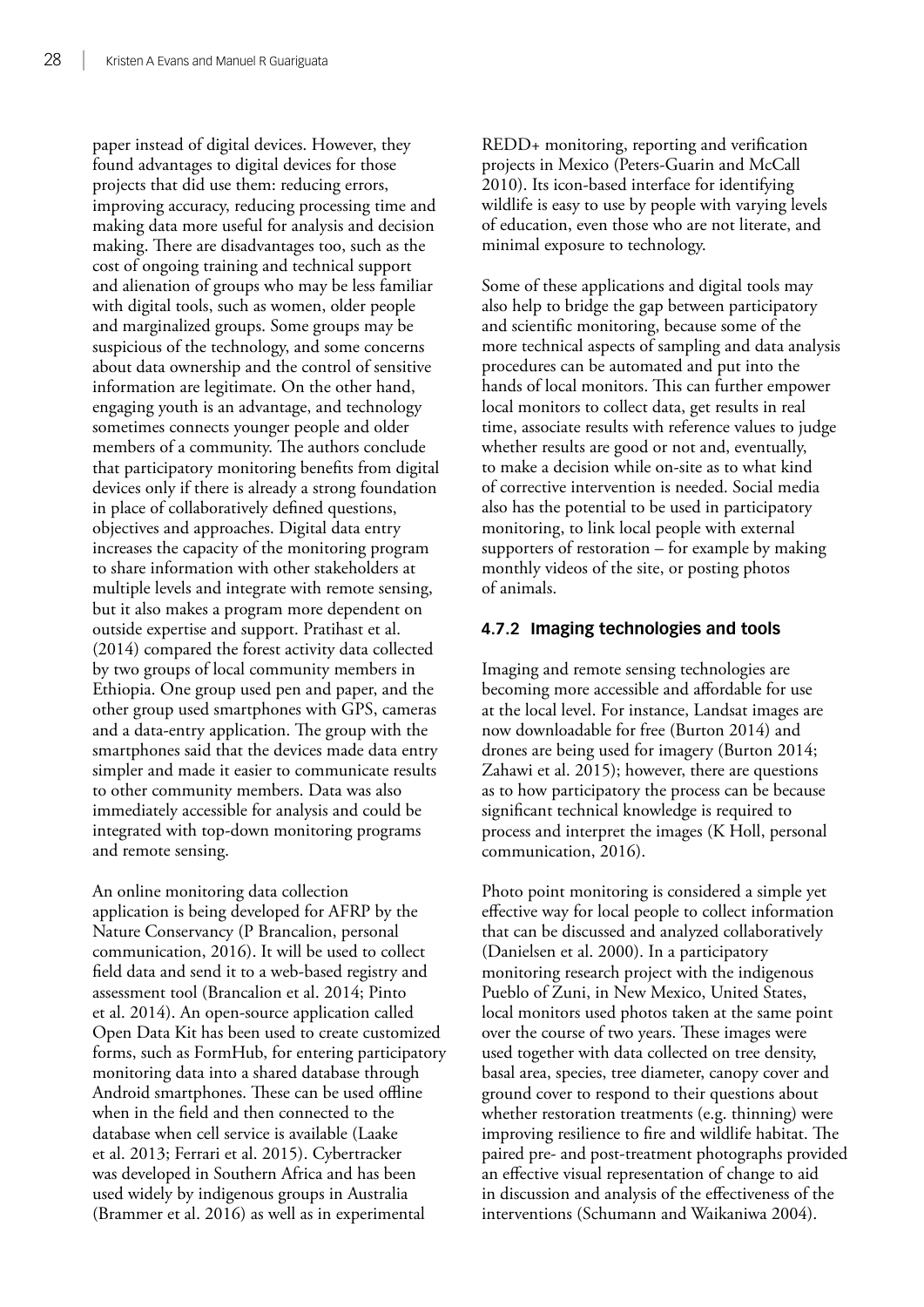#### <span id="page-38-0"></span>**4.7.3 Collaboration and decision-support tools and approaches**

Monitoring methods can promote local discussion and interpretation of the findings during the monitoring process, often leading to decisions that are locally meaningful. Danielsen et al. (2014b) found that focus group discussions of forest resources in indigenous communities in Nicaragua led not only to accurate assessments of biodiversity, but also contributed to empowerment and learning. Fieldtrips can provide opportunities for people who might not be collecting monitoring data themselves to visit the restoration sites, informally monitor change, and discuss and analyze collaboratively. The CFLR program found that fieldtrips to restoration sites provide catalytic opportunities for local stakeholders – who may have had disagreements – to see the restoration activities and impacts, learn together, build trust and overcome differences (T DeMeo, personal communication, 2016). Evans et al. (2014) discuss the value of organizing short monitoring fieldtrips with community members to see reforested areas in indigenous communities in Nicaragua. Community members quickly learned how to take tree growth measurements and reflected on the results on the spot: they saw for themselves if the trees were growing and recognized that weeding was needed if the trees were to survive.

Presenting the monitoring results to stakeholders in a meaningful way is just as important as collecting the data. Some restoration projects have adopted a visualization tool based on a traffic light – with simple markers of green, yellow and red – to show whether certain activities have reached success, are moving in the right direction or if they need to be addressed (Doren et al. 2009; Stanturf et al. 2015) (See Table 1). Another tool used to present monitoring results is a 'progress wheel' (McDonald et al. 2016) (See Figure 4). The progress wheel illustrates the degree to which a restoration initiative is achieving the goals agreed during project design over a specific time period. Six attributes are represented, with various subattributes. Indicators of progress are assessed and shaded in as they are achieved, on a scale of 1 (low) to 5 (full achievement).

Several technologies have been used to share monitoring results more widely, especially where obstacles like long distances or poor Internet access present challenges. These include local radio broadcasts (Stankovich et al. 2013) and instant messaging to alert stakeholders about problems and/or changes (Stankovich et al. 2013; Ferrari et al. 2015).



**Figure 4. The progress wheel** Source: McDonald et al. (2016)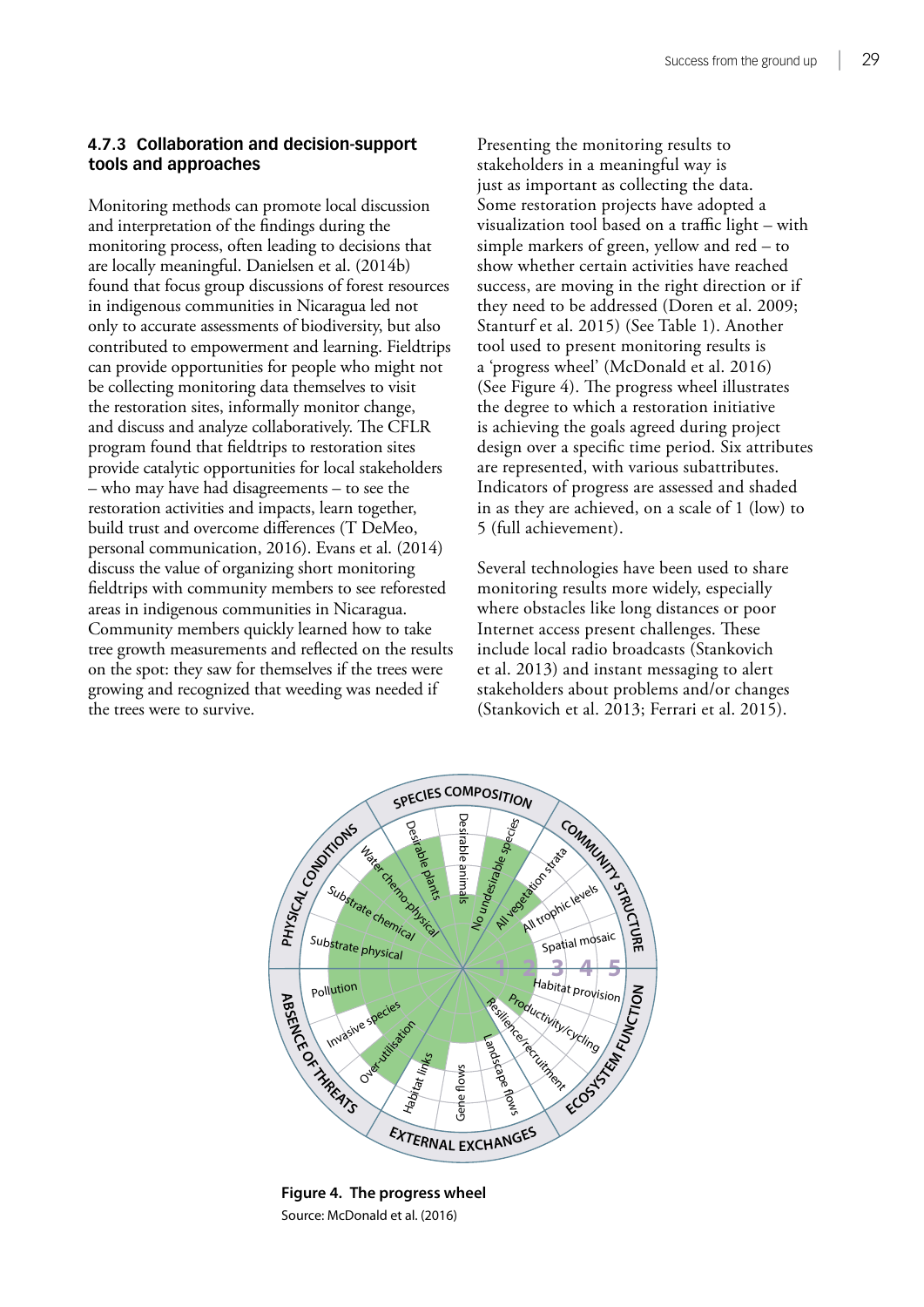<span id="page-39-0"></span>Several existing monitoring and decision-support tools may be useful to forest restoration projects (Ouya 2014). The Land Degradation Surveillance Framework provides systematic and comparable assessments of ecosystem health (Landscape Portal 2016). The Toolkit for Ecosystem Service Sitebased Assessment (TESSA) allows users to evaluate and decide on appropriate interventions for forest restoration before, during and after implementation. TESSA tracks progress in achieving targets related to five ecosystem services: climate, harvested wild goods, water, nature-based recreation and cultivated goods (TESSA Tools 2016). The Biodiversity Indicators Partnership (BIP) indicator toolkit guides practitioners in the design of appropriate indicators for measuring the state of biodiversity and ecosystem health at various points in forest restoration programs (BIP 2016).

#### **4.8 Involve women and marginalized groups**

It may take special strategies to involve women (Mwangi et al. 2011; Evans et al. 2014), depending on the sociocultural context. These may include organizing mixed-gender monitoring groups or special outreach efforts to ensure that technical resources and training reach women (Mwangi et al. 2011). Community-based resource monitoring in Brazil specifically prioritized women's participation in some monitoring protocols (Constantino et al. 2012). Evans et al. (2014) found that collaborative monitoring of the participation of women in activities (e.g. keeping a tally of how often women spoke at meetings, and then presenting and discussing the results at the end of the meeting) opened up spaces for reflecting on the barriers and opportunities to women taking a greater role in activities related to natural resource management, including reforestation monitoring.

#### **4.9 Encourage social learning and learning networks**

Multiple cases demonstrate that participatory monitoring catalyzes learning cycles and adaptive management among the stakeholders in a project (Guijt 2007; Fernandez-Gimenez et al. 2008). However, scalable, multisite forest restoration monitoring systems have the potential to link monitoring results so that restoration projects can share information and learn from each other. In order to operationalize learning in the context of restoration, Oosten (2013b) finds it useful to define 'communities of practice' as the group of people who are concerned about a local issue or problem. A social learning system thus networks these communities of practice into a constellation-like system. This can be done through the creation of organizations, websites, meetings, workshops and conferences that encourage people to interact regularly to learn how to do things better.

In the case of Nigerien farmer-managed natural regeneration, initially people worked in isolation. They then created learning networks at multiple levels (peer-to-peer, through the forestry service and a website etc.) which catalyzed the transformation of 5 million hectares of degraded land into wooded plots (Smale 2009; Tougiani et al. 2009).

Creating similar cross-scale linkages to learn, share and improve restoration projects is the primary motivation for Brazil's AFRP to develop its monitoring system (Pinto et al. 2014). The new monitoring system will provide the opportunity for members to compare progress with other projects via the monitoring website.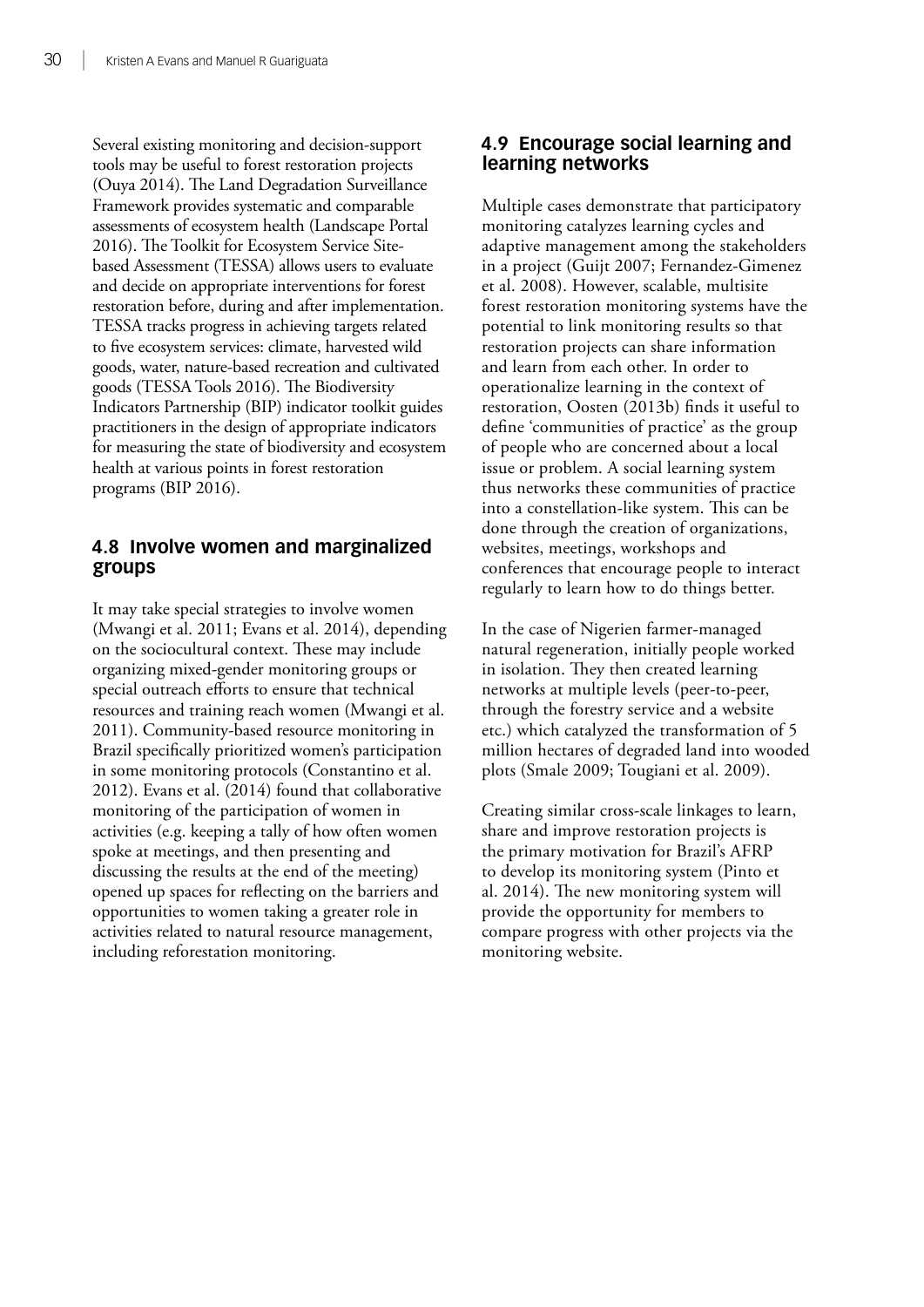# <span id="page-40-0"></span>**5 A proposed framework**

This review has examined a range of considerations related to participatory monitoring in forest restoration. Hopefully it has provided insights that can contribute to discussions about how to link forest restoration monitoring efforts through a framework that responds to both the global need to track compliance and a local need for meaningful information for decision making.

Scalable, multisite, participatory monitoring systems for forest restoration have a clear role to play in efforts to track progress, provide accountability and create a framework for learning and adaptation. Existing models, cases and lessons learned can be built upon: the United States' CFLR program, Brazil's AFRP, FMNR in the Sahel and others. What needs to be monitored is increasingly well understood: not just tree planting, but drivers of success, local concerns and forest change.

There are, however, knowledge gaps: information on monitoring costs is still incomplete, as is our understanding of the conditions that provide motivation and support for local participation. Also, more testing is needed of data collection methods specifically geared to forest restoration monitoring approaches for local and global decision making. There seems to be no published evidence of a multilevel participatory monitoring system where information and learning link local and global stakeholders, although it may be useful to look to at public health systems for models (J Aronson, personal communication, 2016).

Forest restoration planning is underway at the global level; now is the ideal time to begin developing and testing a participatory monitoring framework. Figure 5 represents a proposed learning-oriented adaptive approach that emphasizes local input in the process, to define success from the ground up.

#### *Research, planning and testing a multilevel participatory monitoring system* **Global Network** Identify global questions/indicators Dedicate monitoring budget Plan data sharing infrastructure Identify remote sensing approach Build partner networks **National Support** Develop communications plan Identify monitoring capacity Develop training capacity Build national network Institutionalize in government systems **Local Pilot Sites** Identify local questions/indicators Develop/test methods Define appropriate incentives Determine costs Share lessons learned Share, analyze, learn, adapt and improve with multiple iterations **Implementation**

**Figure 5. A proposed multilevel participatory monitoring system**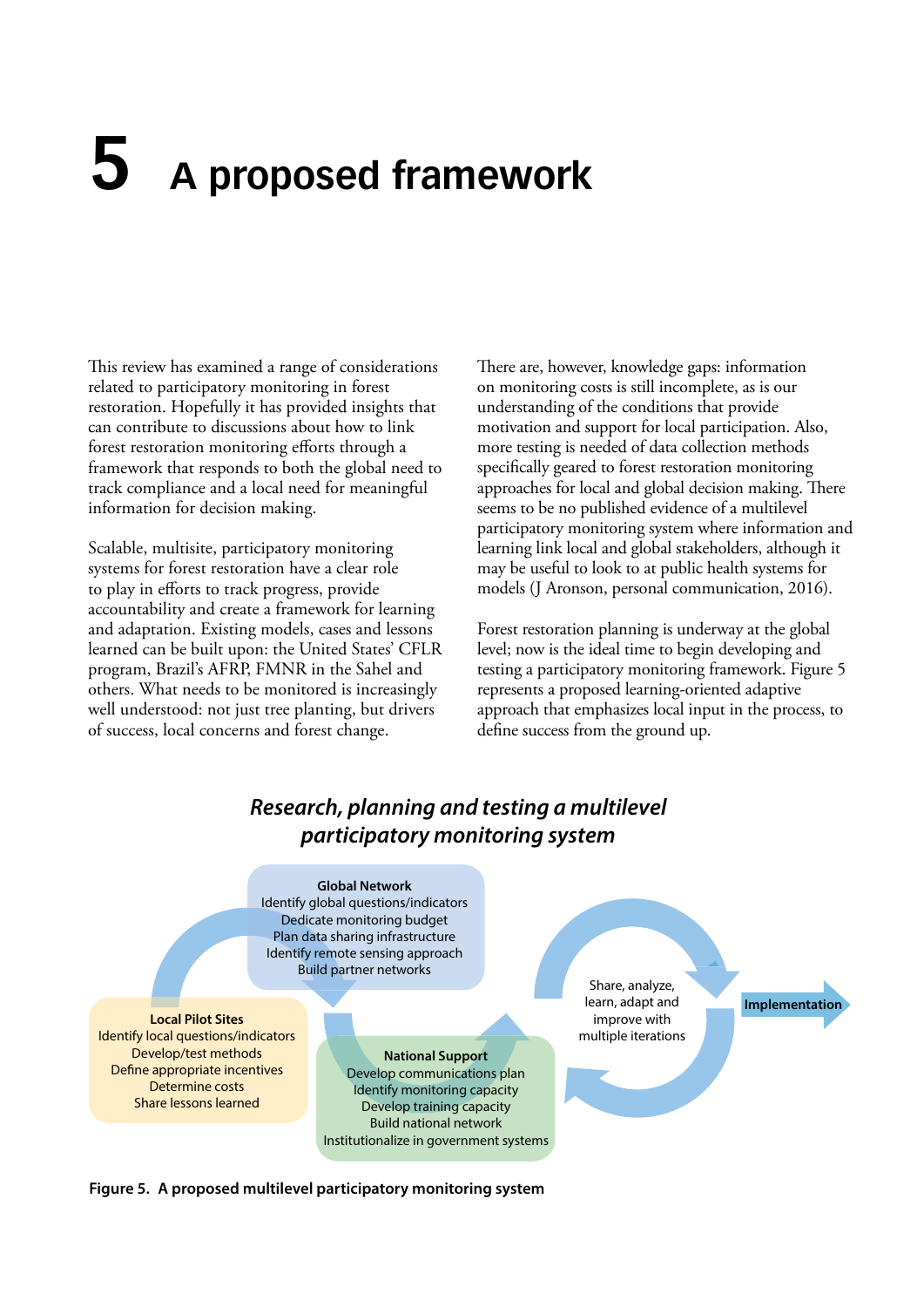## <span id="page-41-0"></span>**References**

- [AFRP] Atlantic Forest Restoration Pact. 2013. *Monitoring Protocol for Forest Restoration Programs & Projects*. Brazil: AFRP.
- Aronson J and Alexander S. 2013. Ecosystem restoration is now a global priority: Time to roll up our sleeves. *Restoration Ecology* 21(3):293–96. doi:10.1111/rec.12011
- Bebbington A. 1999. Capitals and capabilities: A framework for analyzing peasant viability, rural livelihoods and poverty. *World Development* 27(12):2021–44. doi:10.1016/S0305- 750X(99)00104-7
- Bellfield H, Sabogal D, Goodman L and Leggett M. 2015. Case study report: Communitybased monitoring systems for REDD+ in Guyana. *Forests* 6(1):133–56. doi:10.3390/ f6010133
- Berrahmouni N, Regato P and Parfondry M. 2015. *Global Guidelines for the Restoration of Degraded Forests and Landscapes in Drylands: Building Resilience and Benefiting Livelihoods*. Forestry Paper No. 175. Rome: Food and Agriculture Organization of the United Nations.
- [BIP] Biological Indicators Partnership. Accessed 7 September 2016. http://www.bipindicators.net/
- Blay D, Appiah M, Damnyag L, Dwomoh F, Luukkanen O and Pappinen A. 2008. Involving local farmers in rehabilitation of degraded tropical forests: Some lessons from Ghana. *Environment, Development & Sustainability* 10(4):503–18. doi:10.1007/ s10668-006-9077-9
- Boissière M, Bastide F, Basuki I, Pfund J and Boucard A. 2014a. Can we make participatory NTFP monitoring work? Lessons learnt from the development of a multi-stakeholder system in northern Laos. *Biodiversity & Conservation* 23(1):149–70. doi:10.1007/s10531-013-0589-y
- Boissière M, Beaudoin G, Hofstee C and Rafanoharana S. 2014b. Participating in REDD+ measurement, reporting, and

verification (PMRV): Opportunities for local people? *Forests* 5(8):1855–78. doi:10.3390/ f5081855

- Brammer JR, Brunet ND, Burton AC, Cuerrier A, Danielsen F, Dewan K, Herrmann TM, Jackson MV, Kennett R, Larocque G, et al. 2016. The role of digital data entry in participatory environmental monitoring. *Conservation Biology* 30(6):1277–87. doi:10.1111/cobi.12727
- Brancalion PHS, Cardozo IV, Camatta A, Aronson J and Rodrigues RR. 2014. Cultural ecosystem services and popular perceptions of the benefits of an ecological restoration project in the Brazilian Atlantic forest. *Restoration Ecology* 22(1): 65–71. doi:10.1111/rec.12025
- Brancalion PHS, Viani RAG, Calmon M, Carrascosa H and Rodrigues RR. 2013. How to organize a large-scale ecological restoration program? The framework developed by the Atlantic Forest Restoration Pact in Brazil. *Journal of Sustainable Forestry* 32(7):728–44. doi:10.1080/10549811.2013.817339
- Brofeldt S, Theilade I, Burgess ND, Danielsen F, Poulsen MK, Adrian T, Bang TN, Budiman A, Jensen J, Jensen AE, et al. 2014. Community monitoring of carbon stocks for REDD+: Does accuracy and cost change over time? *Forests* 5(8):1834–54. doi:10.3390/f5081834
- Burton PJ. 2014. Considerations for monitoring and evaluating forest restoration. *Journal of Sustainable Forestry* 33(sup1):S149–60. doi:10. 1080/10549811.2014.884001
- Chazdon RL, Brancalion PHS, Lamb D, Laestadius L, Calmon M and Kumar C. 2015. A policy-driven knowledge agenda for global forest and landscape restoration. *Conservation Letters*. doi:10.1111/conl.12220
- Cheng AS and Sturtevant V. 2012. A framework for assessing collaborative capacity in community-based public forest management. *Environmental Management* 49(3):675–89. doi:10.1007/s00267-011-9801-6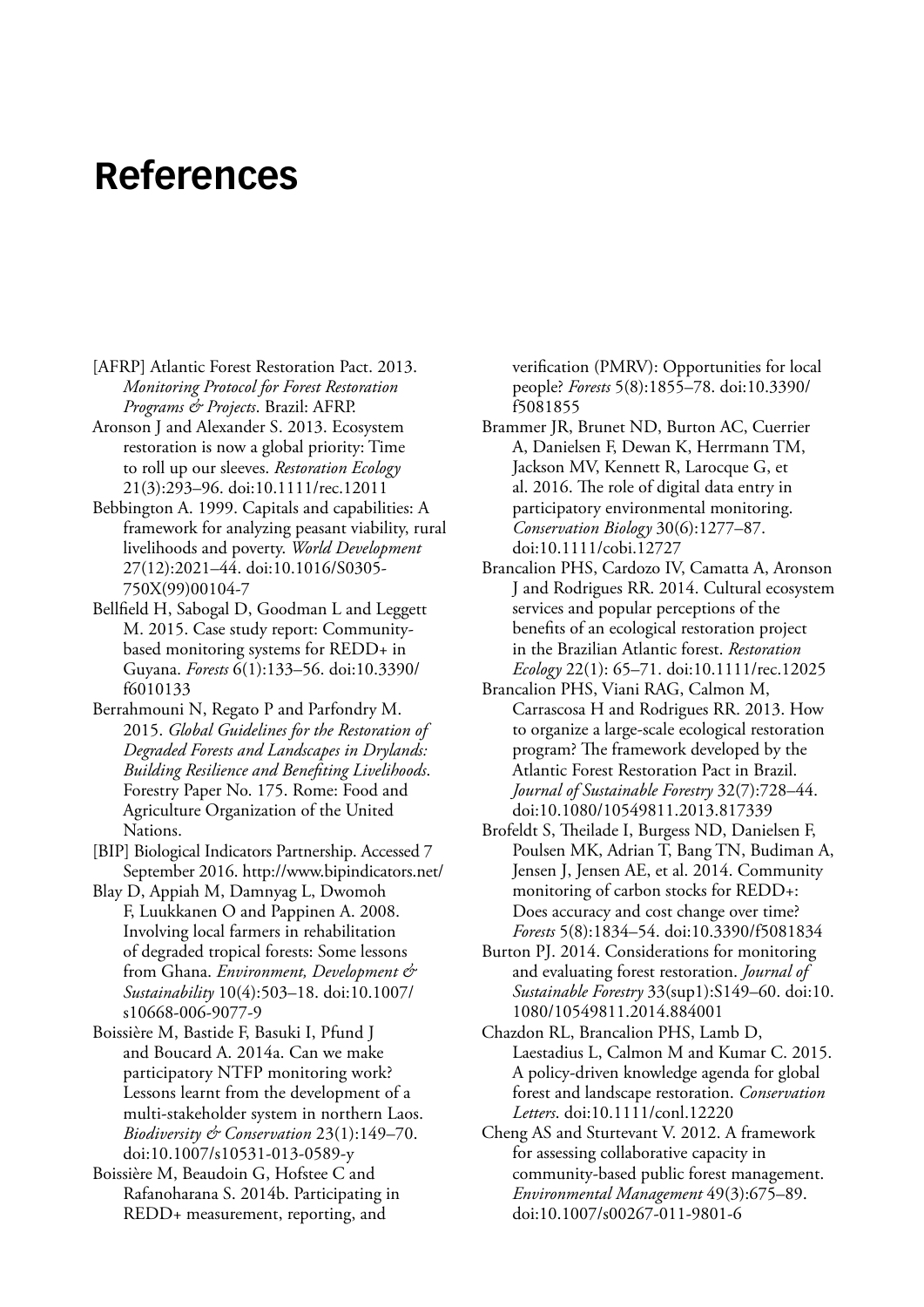- Clewell AF and Aronson J. 2013. Ecological references. *Ecological Restoration*: *Principles, Values, and Structure of an Emerging Profession*. Washington, DC, USA: Island Press and Center for Resource Economics. 137–53. http://link.springer.com/ chapter/10.5822/978-1-59726-323-8\_7
- Colfer CJP. 2005. *The Complex Forest: Communities, Uncertainty, and Adaptive Collaborative Management*. Washington DC, USA and Bogor, Indonesia: Resources for the Future and Center for International Forestry Research.
- Constantino PAL, Carlos HAS, Ramalho EE, Rostant L, Marinelli CE, Teles D, Fonseca SF, Fernandes RB, and Valsecchi J. 2012. Empowering local people through community-based resource monitoring: A comparison of Brazil and Namibia. *Ecology and Society* 17(4):22. http://www. ecologyandsociety.org/vol17/iss4/art22/
- Convention on Biological Diversity. 2010. *Aichi Biodiversity Targets*. Montreal, Canada: Convention on Biological Diversity. Accessed 18 November 2016. https://www.cbd.int/sp/ targets/
- Cooke B and Kothari U. 2001. *Participation: The New Tyranny?* London; New York: Zed Books.
- Danielsen F, Adrian T, Brofeldt S, van Noordwijk M, Poulsen MK, Rahayu S, Rutishauser E, Theilade I, Widayati A and The An A, et al. 2013. Community monitoring for REDD+: International promises and field realities. *Ecology and Society* 18(3):41. doi:10.5751/ES-05464-180341
- Danielsen F, Balete DS, Poulsen MK, Enghoff M, Nozawa CM and Jensen AE. 2000. A simple system for monitoring biodiversity in protected areas of a developing country. *Biodiversity & Conservation* 9(12):1671–705. doi:10.1023/A:1026505324342
- Danielsen F, Burgess ND and Balmford A. 2005. Monitoring matters: Examining the potential of locally-based approaches. *Biodiversity & Conservation* 14(11):2507–42. doi:10.1007/ s10531-005-8375-0
- Danielsen F, Mendoza MM, Tagtag A, Alviola PA, Balete DS, Jensen AE, Enghoff M and Poulsen MK. 2007. Increasing conservation management action by involving local people in natural resource monitoring. *AMBIO: A Journal of the Human Environment* 36(7):566– 70. doi:10.1579/0044-7447(2007)36[566:IC MABI]2.0.CO;2
- Danielsen F, Burgess ND, Balmford A, Donald PF, Funder M, Jones JPG, Alviola P, Balete DS, Blomley T, Brashares J, et al. 2009. Local participation in natural resource monitoring: A characterization of approaches. *Conservation Biology* 23(1):31–42. doi:10.1111/j.1523- 1739.2008.01063.x
- Danielsen F, Burgess ND, Jensen PM and Pirhofer-Walzl K. 2010. Environmental monitoring: The scale and speed of implementation varies according to the degree of peoples involvement. *Journal of Applied Ecology* 47(6):1166–68. doi:10.1111/j.1365- 2664.2010.01874.x
- Danielsen F, Skutsch M, Burgess ND, Jensen PM, Andrianandrasana H, Karky B, Lewis R, Lovett JC, Massao J and Ngaga Y. 2011. At the heart of REDD+: A role for local people in monitoring forests? *Conservation Letters* 4(2):158–67.
- Danielsen F, Jensen PM, Burgess ND, Altamirano R, Alviola PA, Andrianandrasana H, Brashares JS, Burton AC, Coronado I, Corpuz N, et al. 2014a. A multicountry assessment of tropical resource monitoring by local communities. *BioScience* 64(3): 236–51. doi:10.1093/biosci/biu001
- Danielsen F, Jensen PM, Burgess ND, Coronado I, Holt S, Poulsen MK, Rueda RM, Skielbo T, Enghoff M, Hemmingsen M, et al. 2014b. Testing focus groups as a tool for connecting indigenous and local knowledge on abundance of natural resources with science-based land management systems. *Conservation Letters* 7(4):380–89. doi:10.1111/conl.12100
- Danielsen F, Pirhofer-Walzl K, Adrian TP, Kapijimpanga DR, Burgess ND, Jensen PM, Bonney R, Funder M, Landa A, Levermann N, et al. 2014c. Linking public participation in scientific research to the indicators and needs of international environmental agreements. *Conservation Letters* 7(1):12– 24. doi:10.1111/conl.12024
- DellaSala DA, Martin A, Spivak R, Schulke T, Bird B, Criley M, van Daalen C, Kreilick J, Brown R and Aplet G. 2003. A citizen's call for ecological forest restoration: Forest restoration principles and criteria. *Ecological Restoration* 21(1):15. http://www.wildwestinstitute.org/ pdf/Restoration%20Principles.pdf
- Demeo T, Markus A, Bormann B and Leingang J. 2015. *Tracking progress: The Monitoring Process Used in Collaborative Forest Landscape Restoration Projects in the Pacific Northwest*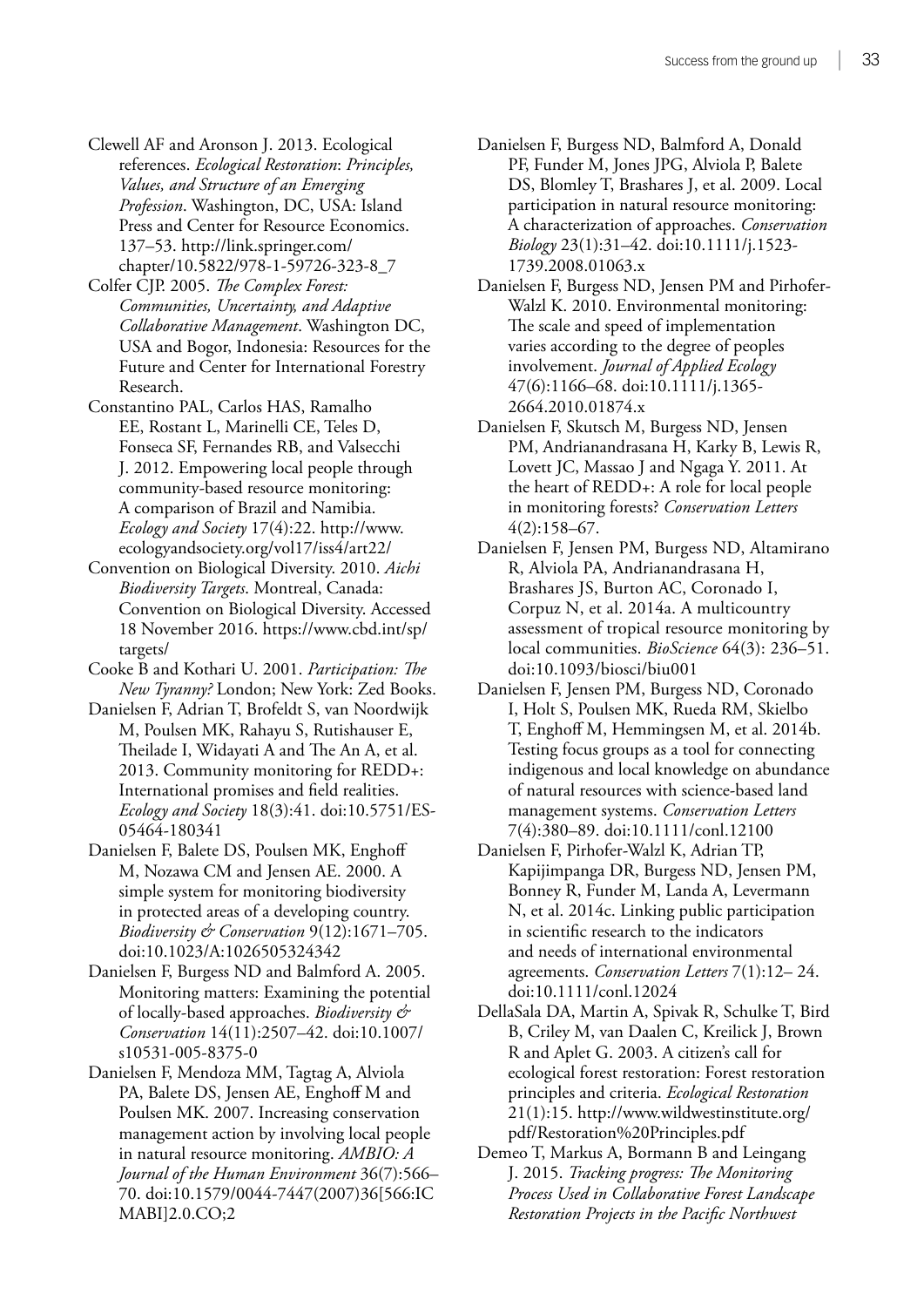*Region*. Working Paper Number 54. Ecosystem Workforce Program. Eugene, Oregon: University of Oregon.

- Dewees P. 2013. *Bouncing Back: Forests, Trees, and Resilient Households.* Working Paper prepared for the International Conference on Forests for Food Security and Nutrition, Rome, 13–15 May 2013. Washington, DC, USA: Program on Forests.
- Dey DC and Schweitzer CJ. 2014. Restoration for the future: Endpoints, targets, and indicators of progress and success. *Journal of Sustainable Forestry* 33(sup1):S43–65. doi:10.1080/10549 811.2014.883999
- Doren RF, Trexler JC, Gottlieb AD and Harwell MC. 2009. Ecological indicators for systemwide assessment of the Greater Everglades Ecosystem Restoration Program. *Ecological Indicators*, Indicators for Everglades Restoration 9(6sup):S2–16. doi:10.1016/j. ecolind.2008.08.009
- Dudley N, Cu N and Manh VT. 2003. *A Monitoring and Evaluation System for Forest Landscape Restoration in the Central Truong Son Landscape, Vietnam*. Hanoi, Vietnam: WWF Indochina Programme and Government of Vietnam.
- [ELTI] Environmental Leadership and Training Initiative. 2015. *National Greening Program Monitoring Workshop*. Workshop Report. 23– 27 January 2015. Cebu, Philippines: ELTI.
- Enda Dominicana. 2015. *Levantamiento Y Medición de Parcela de Regeneración En Seboruco*. Enda Dominicana. Accessed 18 November 2016. http://www.endadom.org. do/2015/09/levantamiento-y-medicion-deparcela-de-regeneracion-seboruco/
- Evans K and Guariguata MR. 2008. *Participatory Monitoring in Tropical Forest Management: A Review of Tools, Concepts and Lessons Learned*. Bogor, Indonesia: Center for International Forestry Research. http:// www.cifor.org/publications/pdf\_files/Books/ BGuariguata0801.pdf
- Evans K, Larson AM, Mwangi E, Cronkleton P, Maravanyika T, Hernandez X, Müller P, Pikitle A, Marchena R, Mukasa C, et al. 2014. *Field Guide to Adaptive Collaborative Management and Improving Women's Participation*. Bogor, Indonesia: Center for International Forestry Research.
- Fernandez-Gimenez ME, Ballard HL and Sturtevant VE. 2008. Adaptive management and social learning in collaborative and

community-based monitoring: A study of five community-based forestry organizations in the western USA. *Ecology and Society* 13(2):4.

- Ferrari MF, de Jong C and Belohrad VS. 2015. Community-based monitoring and information systems (CBMIS) in the context of the Convention on Biological Diversity (CBD). *Biodiversity* 16(2–3):57–67. doi:10.10 80/14888386.2015.1074111
- Funder M, Danielsen F, Ngaga Y, Nielsen MR and Poulsen MK. 2013. Reshaping conservation: The social dynamics of participatory monitoring in Tanzania's community-managed forests. *Conservation & Society* 11(3):218–32. doi:10.4103/0972-4923.121011
- Galabuzi C, Eilu G, Mulugo L, Kakudidi E, Tabuti J and Sibelet N. 2014. Strategies for empowering the local people to participate in forest restoration. *Agroforestry Systems* 88(4):719–34. doi:10.1007/s10457-014-9713-6
- Global Landscapes Forum. 2015. *Putting Restoration Pledges into Practice*. Presentation at the Global Landscapes Forum, COP21, Paris, 5–6 December 2015. https://youtu. be/u\_hTTr5mAGE
- Green Belt Movement. 2016. *Participatory GIS Mapping in Kirisia Forest, Samburu County.* Nairobi, Kenya: Green Belt Movement. Accessed 19 November 2016. http://www. greenbeltmovement.org/node/455
- Guijt I, ed. 2007. *Negotiated Learning: Collaborative Monitoring in Forest Resource Management*. Washington, DC, USA: Resources for the Future.
- Hanson C, Buckingham K, DeWitt S and Laestadius L. 2015. *The Restoration Diagnostic: A Method for Developing Forest Landscape Restoration Strategies by Rapidly Assessing the Status of Key Success Factors*. Washington, DC, USA: World Resources Institute. http://www. wri.org/publication/restoration-diagnostic.
- Hockings M. 2003. Systems for assessing the effectiveness of management in protected areas. *BioScience* 53(9):823–32. doi:10.1641/0006- 3568(2003)053[0823:SFATEO]2.0.CO;2
- Holck MH. 2007. Participatory forest monitoring: An assessment of the accuracy of simple cost–effective methods. *Biodiversity and Conservation* 17(8):2023–36. doi:10.1007/ s10531-007-9273-4
- Holl KD and Cairns J. 2002. Monitoring and appraisal. *Handbook of Ecological Restoration*. Cambridge, United Kingdom: Cambridge University Press. 1:411–32.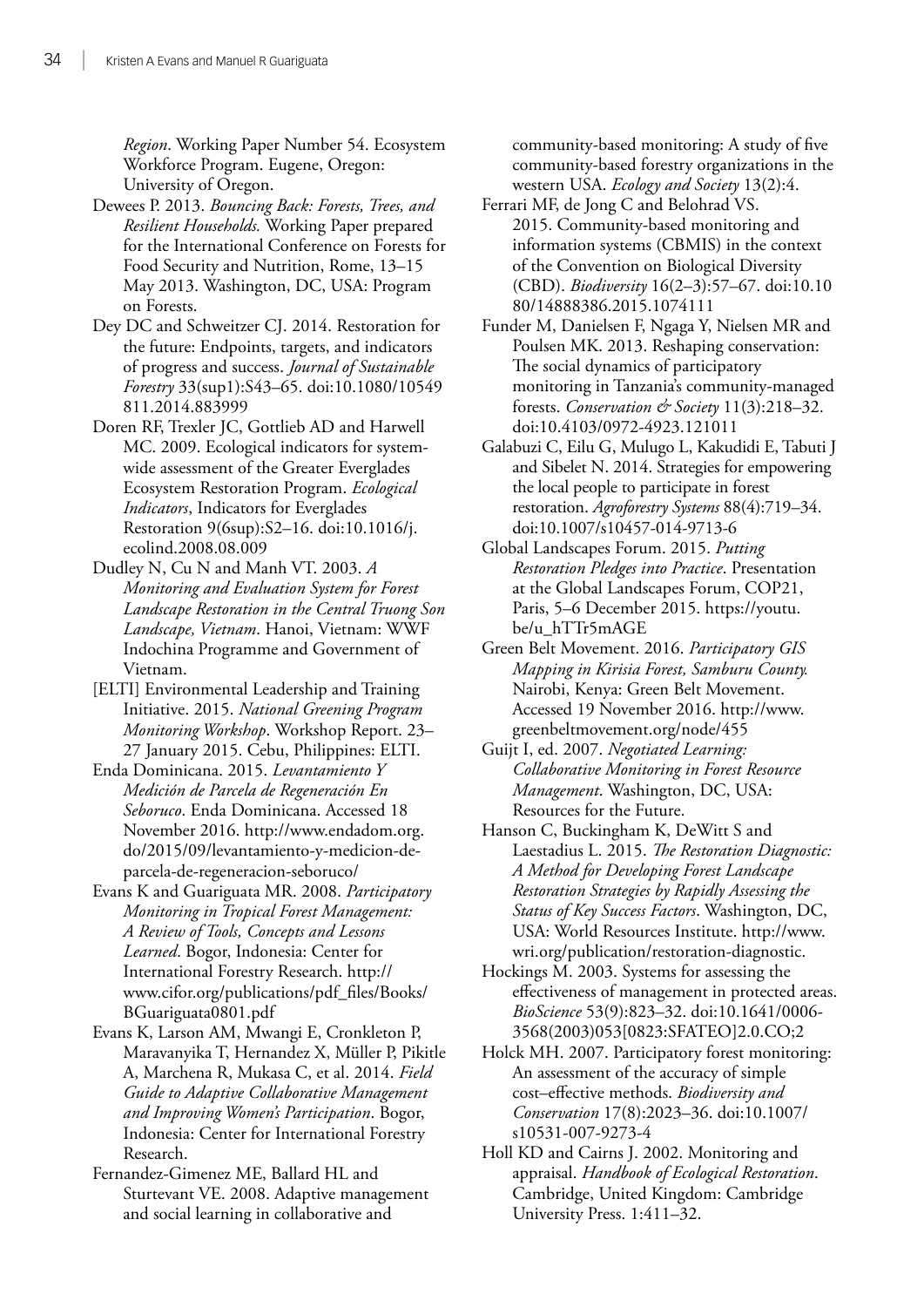[IIPFCC] International Indigenous Peoples' Forum on Climate Change. 2013. *International Indigenous Peoples' Forum on Climate Change (IIFPCC)*. Statements at the 38th Sessions of the Subsidiary Bodies to the UNFCCC, Bonn, Germany. 6–14 June 2013. Moretonin-Marsh, United Kingdom: Forest Peoples Programme. Accessed 19 November 2016 http://www.forestpeoples.org/topics/redd-andrelated-initiatives/news/2013/06/internationalindigenous-peoples-forum-climate-chan.

- Izurieta A, Sithole B, Stacey N, Hunter-Xenie H, Campbell B, Donohoe P, Brown J and Wilson L. 2011. Developing indicators for monitoring and evaluating joint management effectiveness in protected areas in the Northern Territory, Australia. *Ecology and Society* 16(3). doi:10.5751/ES-04274-160309
- Krause T and Zambonino H. 2013. More than just trees – Animal species diversity and participatory forest monitoring in the Ecuadorian Amazon. *International Journal of Biodiversity Science, Ecosystem Services & Management* 9(3):225–38. doi:10.1080/21513 732.2013.822930

Kumar C, Begeladze S, Calmon M and Saint-Laurent C, eds. 2015. *Enhancing Food Security through Forest Landscape Restoration: Lessons from Burkina Faso, Brazil, Guatemala, Viet Nam, Ghana, Ethiopia and Philippines*. Gland, Switzerland: International Union for Conservation of Nature.

Kusumanto T. 2007. Learning to monitor political processes for fairness in Jambi, Indonesia. *In* Guijt I ed*. Negotiated Learning: Collaborative Monitoring in Forest Resource Management.* Washington DC, USA: Resources for the Future.

- Laake P van, Skutsch M and McCall MK. 2013. Community forest monitoring. *In* Achard F et al., eds. *Reducing Greenhouse Gas Emissions from Deforestation and Degradation in Developing Countries: A Sourcebook of Methods and Procedures for Monitoring Measuring and Reporting*. Wageningen, Netherlands: Global Observation of Forest Cover and Land Dynamics (GOFC-Gold). 187–202. http:// www.gofcgold.wur.nl/redd/index.php
- Lamb D, Erskine PD and Parrotta JA. 2005. Restoration of degraded tropical forest landscapes. *Science* 310(5754):1628–32. doi:10.1126/science.1111773
- Landscape Portal. 2016. *The Land Degradation Surveillance Framework (LDSF)*. Accessed 19 November 2016. http://landscapeportal.org/ldsf/
- Lawrence A, Paudel K, Barnes R and Malla Y. 2006. Adaptive value of participatory biodiversity monitoring in community forestry. *Environmental Conservation* 33(4):325. doi:10.1017/S0376892906003432
- Le HD, Smith C, Herbohn J and Harrison S. 2012. More than just trees: Assessing reforestation success in tropical developing countries. *Journal of Rural Studies* 28(1):5–19. doi:10.1016/j. jrurstud.2011.07.006
- Le HD, Smith C and Herbohn J. 2014. What drives the success of reforestation projects in tropical developing countries? The case of the Philippines. *Global Environmental Change* 24:334–48. doi:10.1016/j. gloenvcha.2013.09.010.
- Le Tellier V, Carrasco A and Asquith N. 2009. Attempts to determine the effects of forest cover on stream flow by direct hydrological measurements in Los Negros, Bolivia. *Forest Ecology and Management* 258(9):1881–88. doi:10.1016/j.foreco.2009.04.031
- Maginnis S and Jackson W. 2007. What is FLR and how does it differ from current approaches? *In* Rietbergen-McCracken J, Magginis S and Sarre A, eds. *The Forest Landscape Restoration Handbook*. London, United Kingdom: Earthscan.
- Maginnis S, Laestadius L, Verdone M, DeWitt S, Saint-Laurent C, Rietbergen-McCracken J and Shaw DMP. 2015. *A Guide to the Restoration Opportunities Assessment Methodology (ROAM): Assessing Forest Landscape Restoration Opportunities at the National or Sub-National Level*. Gland, Switzerland: International Union for Conservation of Nature. https://portals. iucn.org/library/node/44852
- Mansourian S, Vallauri D and Dudley N. 2005. *Forest Restoration in Landscapes: Beyond Planting Trees*. Springer Science & Business Media. https://books.google.com/books?id=V-noMqiPsMC&lpg=PR21&ots=4viI89Ke52&dq= forest%20restoration%20participatory%20 monitoring&lr&pg=PA7#v=onepage&q= forest%20restoration%20participatory%20 monitoring&f=false
- McDonald T, Jonson J and Dixon KW. 2016. National standards for the practice of ecological restoration in Australia. *Restoration Ecology* 24(S1):S1–S3. doi:10.1111/rec.12359
- Mills AJ, van der Vyver M, Gordon IJ, Patwardhan A, Marais C, Blignaut J, Sigwela A and Kgope B. 2015. Prescribing innovation within a large-scale restoration programme in degraded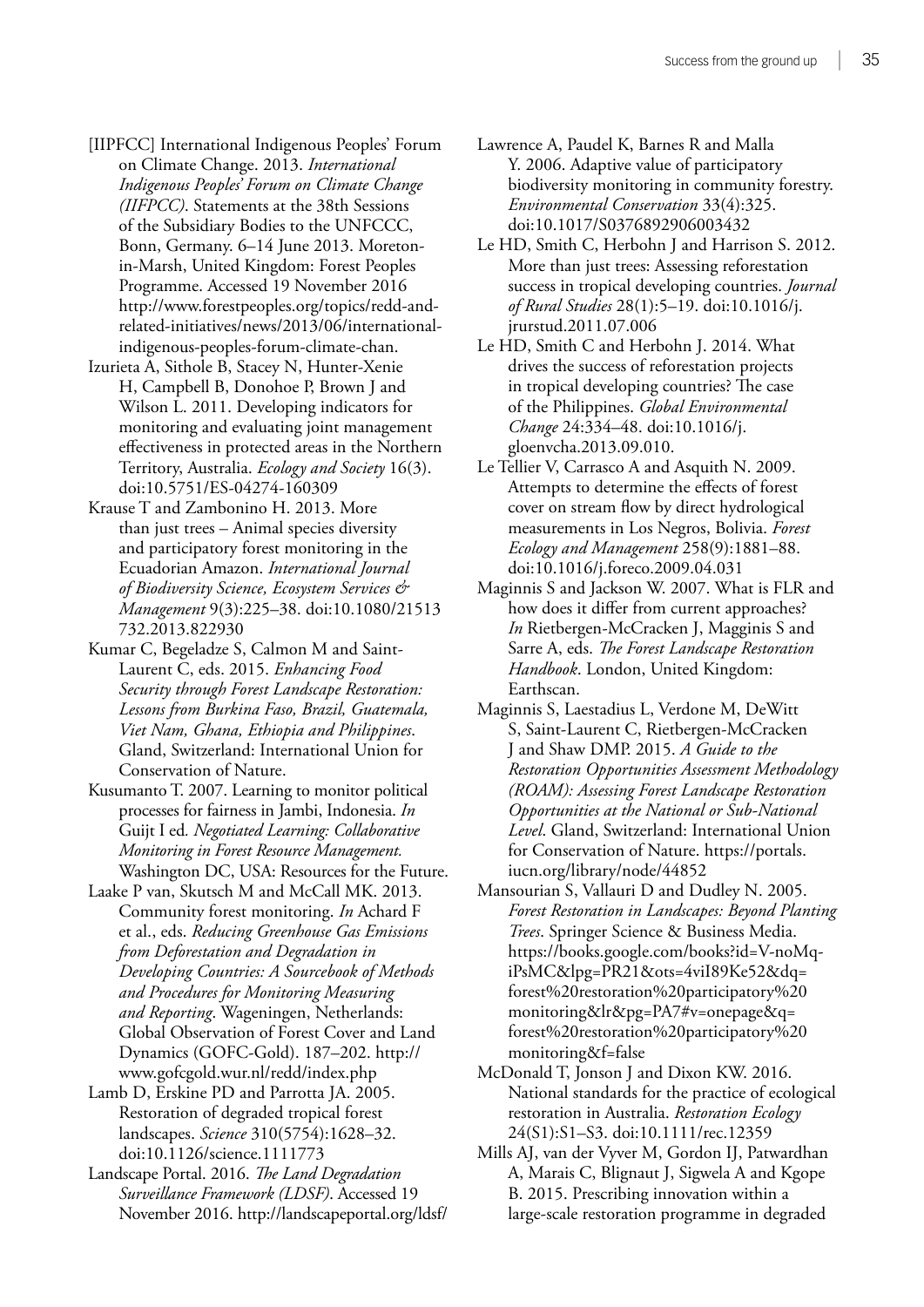subtropical thicket in South Africa. *Forests* 6(11):4328–48. doi:10.3390/f6114328

- Mogoi J, Obonyo E, Ongugo P, Oeba V and Mwangi E. 2012. Communities, property rights and forest decentralisation in Kenya: Early lessons from participatory forestry management. *Conservation and Society* 10(2):182–94.
- Moote A, Savage M, Abrams J, Derr T, Krasilovsky E and Schumann M. 2010. *Multiparty Monitoring and Assessment of Collaborative Forest Restoration Projects – Short Guide for Grant Recipients*. Las Vegas, New Mexico: Ecological Restoration Institute and New Mexico Forest and Watershed Restoration Institute. http://www.fs.usda.gov/Internet/ FSE\_DOCUMENTS/stelprdb5274477.pdf.
- Murcia C, Guariguata MR, Andrade A, Andrade GI, Aronson J, Escobar EM, Etter A, Moreno FH, Ramírez W and Montes E. 2015. Challenges and prospects for scaling-up ecological restoration to meet international commitments: Colombia as a case study. *Conservation Letters* 9(3):213–220. doi:10.1111/conl.12199
- Mwangi E, Meinzen-Dick R and Sun Y. 2011. Gender and sustainable forest management in East Africa and Latin America. *Ecology and Society* 16(1)17. http://www. ecologyandsociety.org/vol16/iss1/art17/
- Newton AC, del Castillo RF, Echeverría C, Geneletti D, González-Espinosa M, Malizia LR, Premoli AC, Rey Benayas JM, Smith-Ramírez C and Williams-Linera G. 2012. Forest landscape restoration in the drylands of Latin America. *Ecology & Society* 17(1):268–94.
- Nielsen MR and Lund JF. 2012. Seeing white elephants? The production and communication of information in a locallybased monitoring system in Tanzania. *Conservation and Society* 10(1):1–14. doi:10.4103/0972-4923.92188
- Oosten C van. 2013a. Forest landscape restoration: Who decides? A governance approach to forest landscape restoration. *Brazilian Journal of Nature Conservation* 11(2):119–26.
- Oosten C van. 2013b. Restoring landscapes governing place: A learning approach to forest landscape restoration. *Journal of Sustainable Forestry* 32(7):659–76. doi:10.1080/10549811 .2013.818551
- Oosten C van, Gunarso P, Koesoetjahjo I and Wiersum F. 2014. Governing forest landscape

restoration: Cases from Indonesia. *Forests* 5(6):1143–62. doi:10.3390/f5061143

- Ouya D. 2014. *Taking the Pulse on Biodiversity and Environmental Health: Decision Support Tools, Metrics and Indicators.* Agroforestry World blog. 22 October2014. Accessed 19 November 2016 http://blog.worldagroforestry. org/index.php/2014/10/22/taking-the-pulseon-biodiversity-and-environmental-healthdecision-support-tools-metrics-and-indicators/
- Peters-Guarin G and McCall MK. 2010. *Community Carbon Forestry (CCF) for REDD: Using CyberTracker for Mapping and Visualising of Community Forest Management in the Context of REDD*. Enschede, Netherlands: Kyoto: Think Global, Act Local. http://www. communitycarbonforestry.org
- Pinto SR, Melo F, Tabarelli M, Padovesi A, Mesquita CA, de Mattos Scaramuzza CA, Castro P, Carrascosa H, Calmon M, Rodrigues R, et al. 2014. Governing and delivering a biome-wide restoration initiative: The case of Atlantic Forest Restoration Pact in Brazil. *Forests* 5(9):2212–29. doi:10.3390/f5092212
- Pratihast AK, DeVries B, Avitabile V, de Bruin S, Kooistra L, Tekle M and Herold M. 2014. Combining satellite data and community-based observations for forest monitoring. *Forests* 5(10):2464–89. doi:10.3390/f5102464
- Pratihast AK, Souza CM Jr, Herold M and Ribbe L. 2012. *Application of Mobile Devices for Community Based Forest Monitoring*. Sensing a Changing World Workshop II. Wageningen, Netherlands, May 2012. Accessed 19 November 2016. https://www.wur.nl/upload\_mm/e/ f/9/9e2756ae-1eb5-4d8a-8275-6cd8373190ee\_ Pratihastetal.pdf
- Reed J, Van Vianen J, Deakin EL, Barlow J and Sunderland T. 2016. Integrated landscape approaches to managing social and environmental issues in the tropics: Learning from the past to guide the future. *Global Change Biology* 22:2540–54 doi:10.1111/gcb.13284
- Ruiz-Jaen MC and Aide TM. 2005. Restoration success: How is it being measured? *Restoration Ecology* 13(3):569–77. doi:10.1111/j.1526- 100X.2005.00072.x
- Sabai D and Sisitka H. 2013. Analysing learning at the interface of scientific and traditional ecological knowledge in a mangrove ecosystem restoration scenario in the eastern coast of Tanzania. *Transylvanian Review of Systematical and Ecological Research* 15(2):185–210. doi:10.2478/trser-2013-0027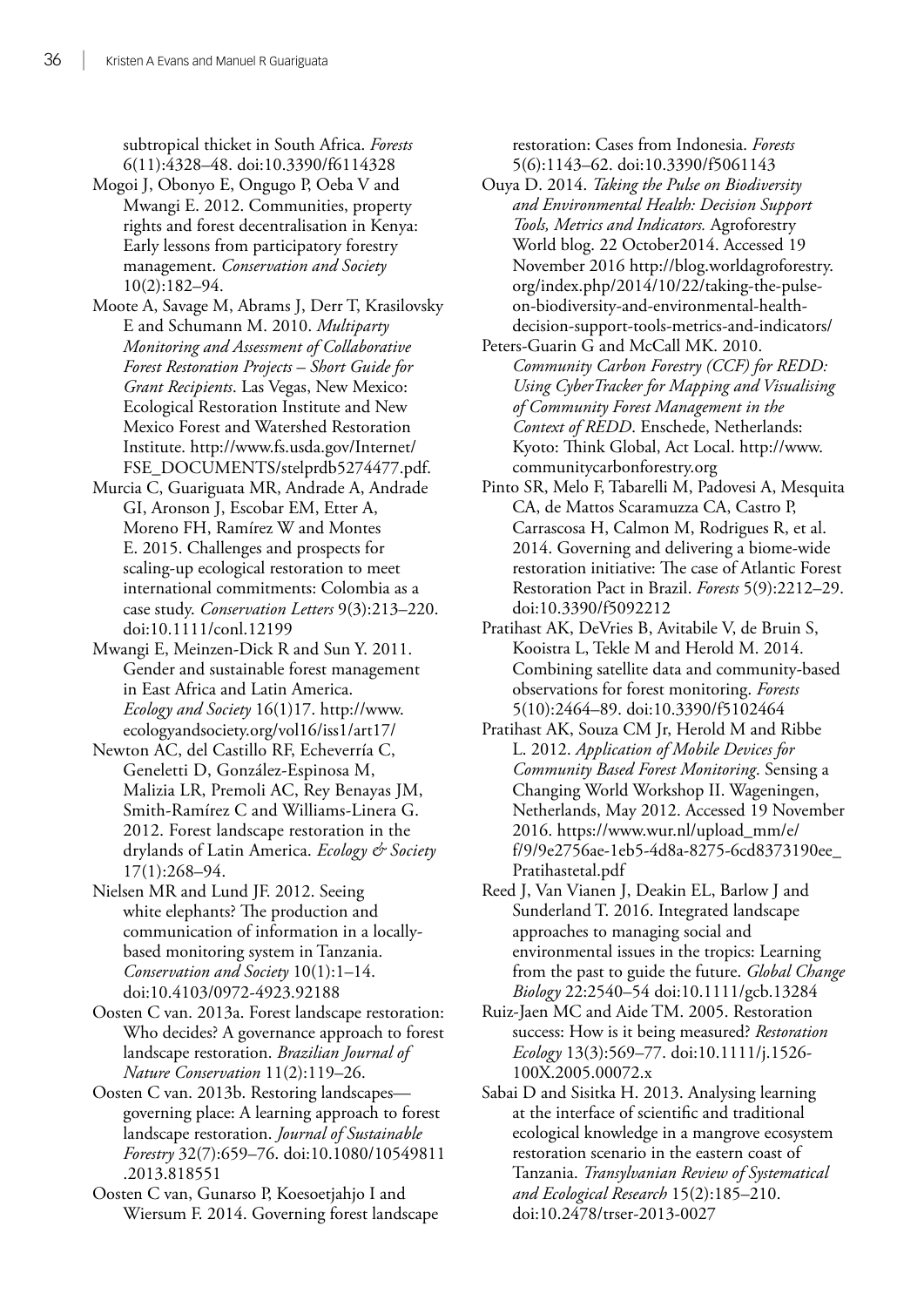Saipothong P, Preechapanya P, Promduang T, Kaewpoka N and Thomas DE. 2006. Community-based watershed monitoring and management in northern Thailand. *Mountain Research and Development* 26(3):289–91.

Sayer J, Sunderland T, Ghazoul J, Pfund J, Sheil D, Meijaard E, Venter M, Boedhihartono AK, Day M, Garcia C, et al. 2013. Ten principles for a landscape approach to reconciling agriculture, conservation, and other competing land uses. *Proceedings of the National Academy of Sciences* 110(21):8349–56. doi:10.1073/ pnas.1210595110

Scheyvens H, Yamanoshita M, Fujisaki T, Avtar R, Bun Y, Winai M, Poruschi L, Evans T, Thannarak C, Mesa H, et al. 2014. Community-based forest biomass monitoring: Action research in PNG, Cambodia, Indonesia, Lao PDR and Vietnam. Kamiyamaguchi, Japan: Institute for Global Environmental Strategies. http:// pub.iges.or.jp/modules/envirolib/view. php%3Fdocid=4992

Schultz CA, Coelho DL and Beam RD. 2014. Design and governance of multiparty monitoring under the USDA Forest Service's Collaborative Forest Landscape Restoration Program. *Journal of Forestry* 112(2):198–206. doi:10.5849/jof.13-070

Schumann M and Waikaniwa C. 2004. *Monitoring a Fuel Reduction Treatment: Analysis of Pre and Post-Treatment Data. A Participatory Research Project with the Pueblo of Zuni*. Working Paper 17. Forest Guild Research Center.

[SER] Society for Ecological Restoration. 2004. *The SER International Primer on Ecological Restoration*. Tucson: SER International. http:// nau.edu/uploadedFiles/Centers-Institutes/ ERI/\_Forms/Resources/ser-primer.pdf

Shrestha S, Karky SB and Karki S. 2014. Case study report: REDD+ pilot project in community forests in three watersheds of Nepal. *Forests* 5(10):2425–39. doi:10.3390/ f5102425

Skutsch M, McCall M and Larrazabal A. 2014. Balancing views on community monitoring: The case of REDD+. *Biodiversity & Conservation* 23(1):233–36. doi:10.1007/ s10531-013-0594-1

Smale CR, Tappan G and Smale M. 2009. *Agroenvironmental Transformation in the Sahel: Another Kind of "Green Revolution".* Washington, DC, USA: International Food Policy Research Institute.

Staddon SC, Nightingale A and Shrestha SK. 2015. Exploring participation in ecological monitoring in Nepal's community forests. *Environmental Conservation* 42(3):268–77. doi:10.1017/S037689291500003X

Stankovich M, Cariño C, Regpala ME, Guillao JA and Balawag G. 2013. *Developing and Implementing Community-Based Monitoring and Information Systems: The Global Workshop and the Philippine Workshop Reports*. Baguio City, Philippines: Tebtebba Foundation.

Stanturf JA. 2015. What Is Forest Restoration? *In* Stanturf JA, ed. *Restoration of Boreal and Temperate Forests, Second Edition*. London and New York: CRC Press. 1–16. http://www. crcnetbase.com/doi/abs/10.1201/b18809-2.

Stanturf JA, Kant P, Lillesø JPB, Mansourian S, Kleine M, Graudal L and Madsen P. 2015. *Forest Landscape Restoration as a Key Component of Climate Change Mitigation and Adaptation*. Volume 34. IUFRO World Series. Vienna, Austria: International Union of Forest Research Organizations. http://www. iufro.org/publications/series/world-series/ article/2015/12/01/world-series-vol-34-forestlandscape-restoration-as-a-key-component-ofclimate-change-mitigation/

Stanturf JA, Palik BJ and Dumroese RK. 2014. Contemporary forest restoration: A review emphasizing function. *Forest Ecology and Management* 331:292–323. doi:10.1016/j. foreco.2014.07.029

TESSA Tools. 2016. *Toolkit for Ecosystem Service Site-Based Assessment*. Accessed 19 November 2016. http://tessa.tools/

The Bonn Challenge. 2016. *The Challenge*. Bonn Challenge. Accessed 19 November 2016. http://www.bonnchallenge.org/content/ challenge.

Torres AB, Acuña LAS and Vergara JMC. 2014. Integrating CBM into land-use based mitigation actions implemented by local communities. *Forests* 5(12):3295–326. doi:10.3390/f5123295

Tougiani A, Guero C and Rinaudo T. 2009. Community Mobilisation for Improved Livelihoods through Tree Crop Management in Niger. *GeoJournal* 74(5):377–89.

USDA Forest Service. 2015. *Collaborative Forest Restoration Program 5-Year Report*. Washington, DC, USA: United States Department of Agriculture.

Vallauri D, Aronson J, Dudley N and Vallejo R. 2005. Monitoring and evaluating forest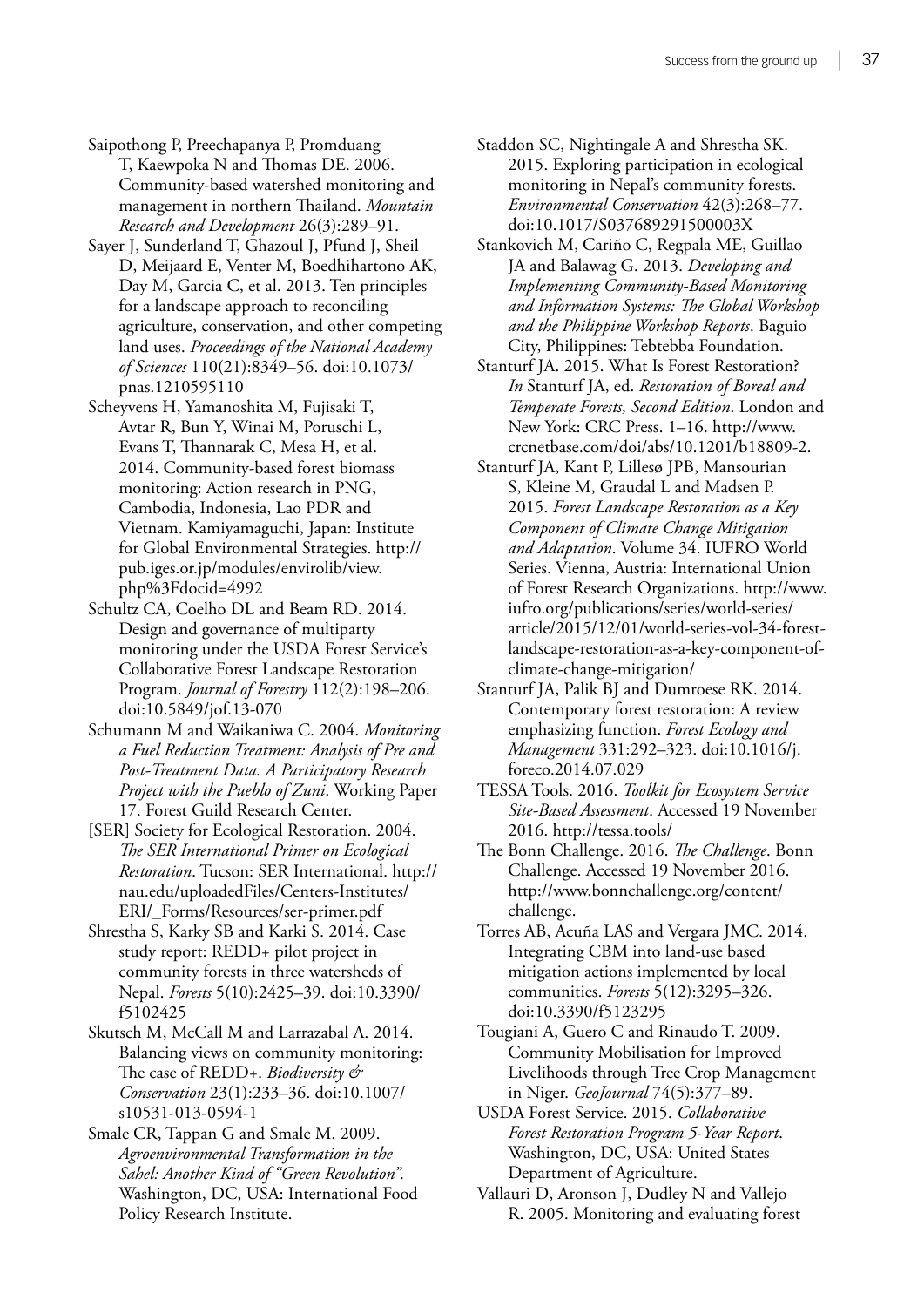restoration success. *Forest Restoration in Landscapes*. New York, USA: Springer. 150–58. http://link.springer.com/ chapter/10.1007/0-387-29112-1\_21

- Vergara-Asenjo G, Sharma D and Potvin C. 2015. Engaging stakeholders: Assessing accuracy of participatory mapping of land cover in Panama. *Conservation Letters* 8(6):432–39. doi:10.1111/conl.12161.
- Villaseñor E, Porter-Bolland L, Escobar F, Guariguata MR and Moreno-Casasola P. 2016. Characteristics of participatory monitoring projects and their relationship to decisionmaking in biological resource management: A review. *Biodiversity and Conservation* 25: 2001. doi:10.1007/s10531-016-1184-9.
- Whaley OQ, Beresford-Jones D, Milliken W, Orellana A, Smyk A and Leguia J. 2011. An ecosystem approach to restoration and

sustainable management of dry forest in southern Peru. *Kew Bulletin* 65(4):613–41. doi:10.1007/s12225-010-9235

- Wortley L, Hero J and Howes M. 2013. Evaluating ecological restoration success: A review of the literature. *Restoration Ecology* 21(5):537–43. doi:10.1111/rec.12028
- Zahawi RA, Dandois JP, Holl KD, Nadwodny D, Reid JL and Ellis EC. 2015. Using lightweight unmanned aerial vehicles to monitor tropical forest recovery. *Biological Conservation* 186:287– 95. doi:10.1016/j.biocon.2015.03.031.
- Zhao M, Brofeldt S, Li Q, Xu J, Danielsen F, Læssøe SBL, Poulsen MK, Gottlieb A, Maxwell JF and Theilade I. 2016. Can community members identify tropical tree species for REDD+ carbon and biodiversity measurements? *PLOS ONE* 11(11):e0152061. doi:10.1371/journal. pone.0152061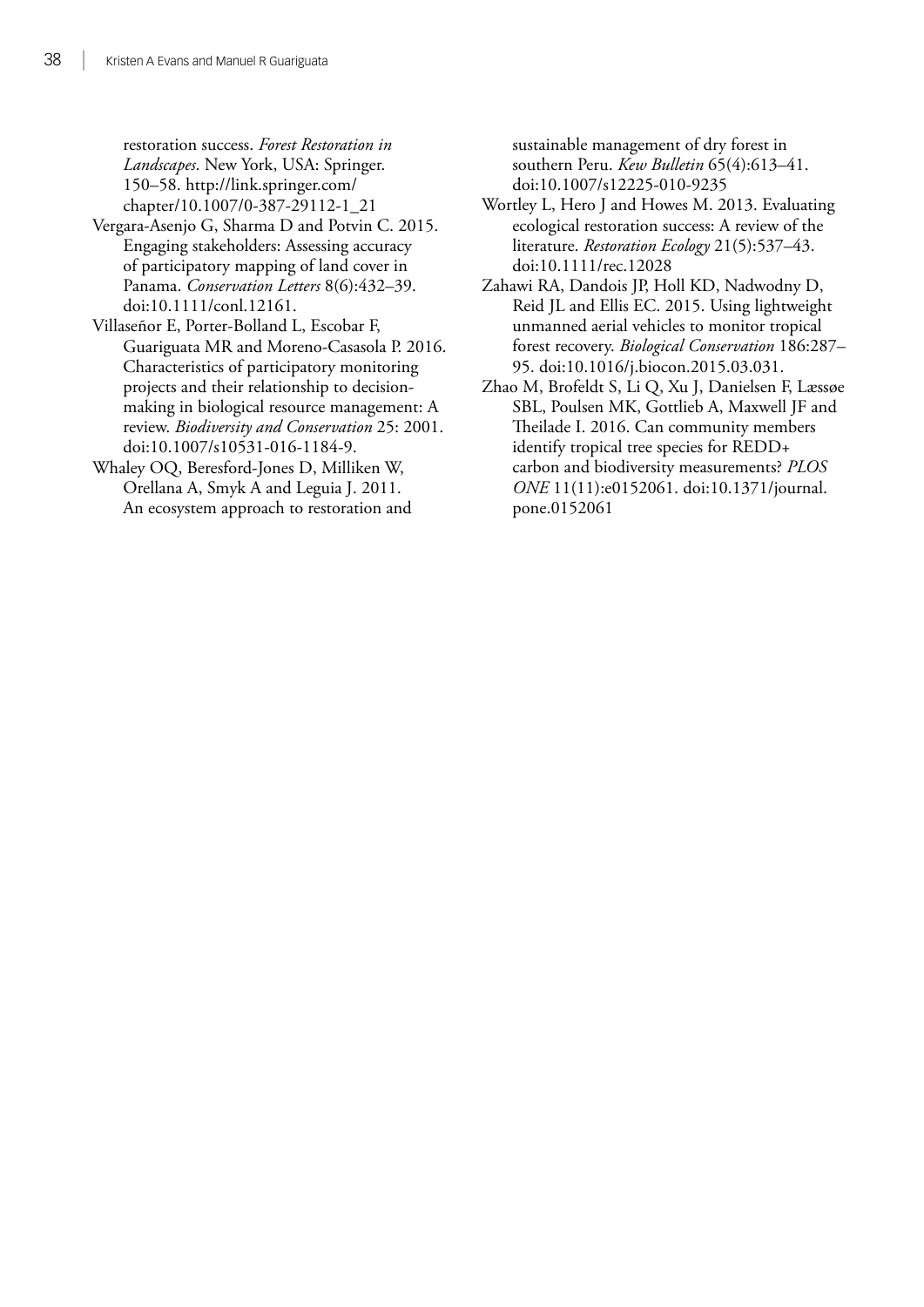# <span id="page-48-0"></span>**Appendices**

#### **Appendix 1. Cases and examples**

This appendix presents in detail two case studies mentioned in the paper that represent scalable, multisite participatory monitoring systems.

#### **a. Atlantic Forest Restoration Pact**

**Context.** Over the past century, Brazil's Atlantic coastal forest, a biodiversity hotspot, has suffered devastating deforestation. Now, a strengthened forest code requires private property owners to set up conservation easements to restore the forest. Of Brazil's remaining Atlantic coastal forest, 90% is privately owned – mostly by large landholders, and agriculture, mining and paper companies. This means that many local stakeholders are now involved in restoration. However, forest restoration initiatives face many constraints: technological constraints, high costs, lack of economic incentives, low ecological effectiveness and weakness in decision-making processes. Projects driven by nongovernmental organizations (NGOs) were too scattered. What was needed was an overall, inclusive strategy with a diverse coalition. The Atlantic Forest Restoration Pact (AFRP) was formed to address this need and now includes over 200 members, including NGOs, universities and landholders.

**Goals.** The main goal of the AFRP is ecological restoration. The main goal of the monitoring system is to assess the success of restoration projects, to allow comparison of successes and setbacks among them. The hope is that results will transform the coalition into a large-scale experiment. The monitoring results will also help establish reference points – instead of a target reference system.

**Monitoring approach.** The participatory monitoring protocol has been developed by more than 50 partner institutions. In the first iterations, too many indicators were identified and projects had difficulty collecting the results because of high time and cost investments. In the newest iteration, only a handful of indicators will be used; individual projects can add more as they choose. These include 3 ecological indicators (forest canopy cover, density and richness of regenerating native plant community), 2 socioeconomic indicators (number of jobs and daily income, and how these jobs are distributed across genders) and 2 management indicators. Canopy cover is measured by setting up random 100m<sup>2</sup> rectangular or circular plots in the forest and recording the percentage of shade versus no-shade on the outside tape line. A web-based registry and monitoring system is being developed with a mobile app for data collection, slated for launch by the end of 2016. Everyone will have tools to access data and compare progress, but the names of all projects will be coded.

#### **Lessons learned**

- Pact members were not just lacking a protocol; they needed a monitoring system with tools to collect and analyze data, and then to adapt to future management actions.
- The main problem is that people still see monitoring as a waste of time and money, not as a strategy to get the most out of their projects. They are more concerned about implementing and not necessarily succeeding. Laws and policies need to have targets that require success.
- It is better to have few indicators that are simple and not time-consuming or expensive to monitor.

(AFRP 2013; Brancalion et al. 2013; Pinto et al. 2014; P Brancalion, personal communication, 2016)

#### **b. Collaborative Forest Landscape Restoration Program**

**Context.** The United States Forest Service Collaborative Forest Landscape Restoration (CFLR) program is a 15-year initiative to develop and test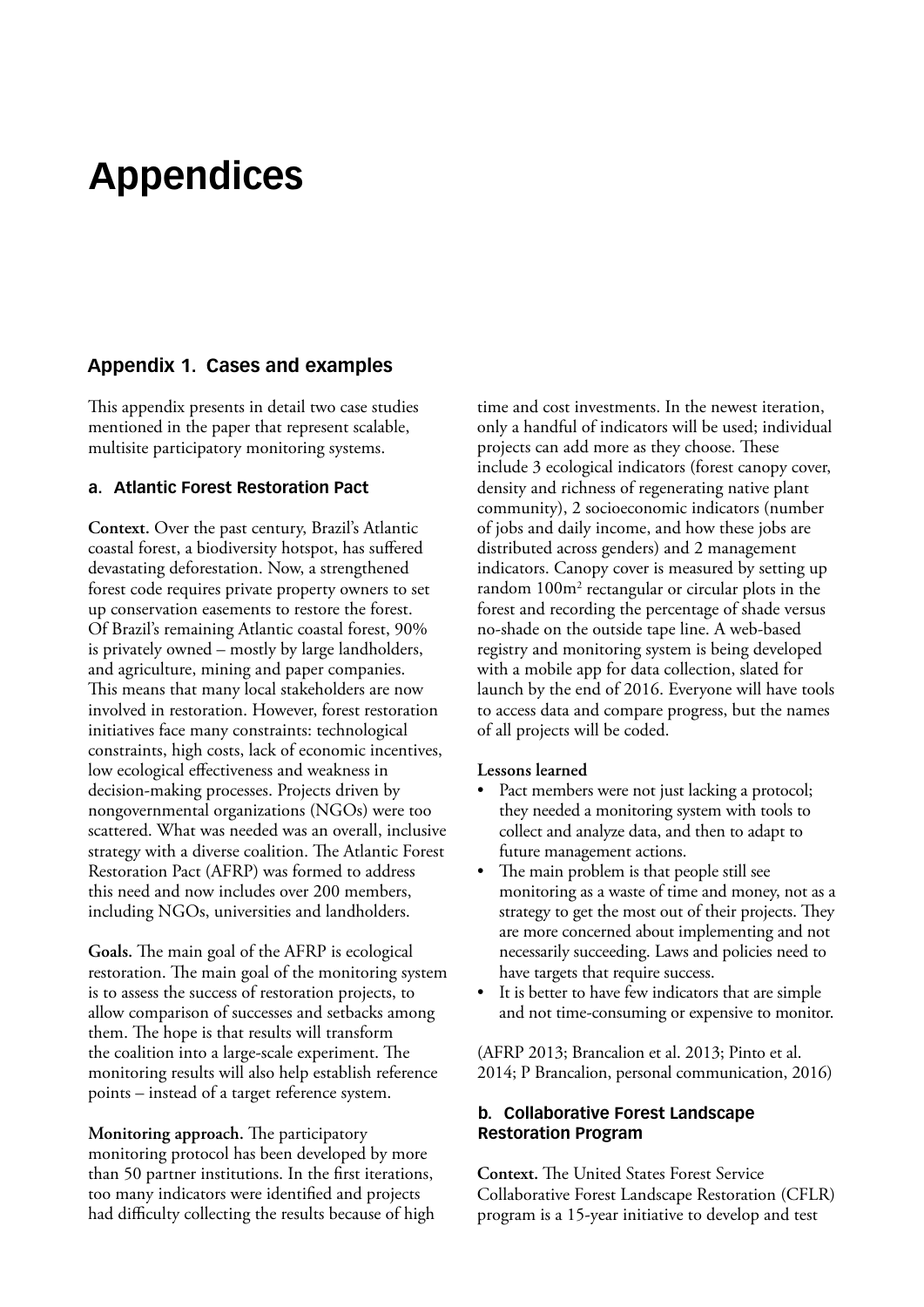successful forest restoration approaches on public lands, with an emphasis on collaboration by local stakeholders and applying monitoring and adaptive management strategies. Twenty-three collaboratives have been formed by environmental groups, loggers, universities, citizen groups, tribes and private landholders to plan and monitor restoration approaches collaboratively.

**Goals.** The monitoring objectives vary widely among the collaboratives:

- job creation and economic growth in rural communities
- strengthening the local timber industry
- making progress in restoration treatments
- utilizing citizen science to increase trust and communication among stakeholders
- building a scientific and sociopolitical case for restoration in an area with a history of litigation
- refining desired conditions and restoration treatments to create desired spatial heterogeneity at multiple scales
- supporting adaptive management
- supporting larger-scale and more flexible project decisions
- understanding landscape interactions
- coordinating data across broad scales
- understanding ecological impacts to atrisk species
- collecting socioeconomic data.

Maintaining stakeholder support to carry out restoration was also an important objective. Monitoring is important to support larger planning documents and to adjust actions within these large-scale projects. It is also important to produce monitoring results that can inform projects in other areas; data must be consistent enough for cross-site comparison. Some projects are focusing on socioeconomic monitoring to demonstrate where the money is going and why restoration is a good investment. Others emphasize engaging stakeholders; they have found that engagement of stakeholders in monitoring has contributed to a high level of trust and shared understanding of desired conditions.

**Monitoring approach.** The monitoring approach included five categories: fire and fuel dynamics, biodiversity, soil and water effects, economic impacts, and social implications. Progress is evaluated as good, fair or poor based on a scoring system that identifies the proportion of the landscape that is moving toward the desired

conditions. Each project can determine what the desired conditions are for its landscape. There are formal roles for participants in designing monitoring programs, but less formal roles for implementing the monitoring and interpreting the data. Some groups have professionals collecting monitoring data, others have school groups, senior groups and universities. For instance, the Dinkey project has a monitoring coordinator and a monitoring working group. The coordinator is in charge of collecting data and presenting semi-annually to working groups. One group, LongLeaf, contracted out the monitoring to the Tall Timbers Research Station (Florida), which developed the monitoring plan and then the collaborative approved it. In general, 10% of restoration funds are going to monitoring. The monitoring groups apply the 'continuum of evidence' approach, where only the level of rigor needed to generate adequate information is used, not the most scientifically rigorous approach. No formal process is in place for incorporating monitoring information into future projects.

#### **Lessons learned**

- People have to own something to feel committed to it. Collaborative monitoring provides that: "We all own this. We are all in this together and we are going to learn. We are validating what we learn and we are going to change it. We own the successes and the failures"(L Buchanan, personal communication, 2016).
- The program has largely failed to have frequent reporting. The CFLR have occasional workshops and fieldtrips, but the monitoring data will not be available on the Internet until after the end of the project.
- One significant pitfall is that the governance mechanisms do not include formal processes for using the monitoring data to inform future planning. They have not yet seen adaptive management cycles, although there has been learning and changes of approach. Those take time to build.
- Fieldtrips are successful for building trust and resolving conflicts.
- • "Collaboration is slow and clunky…We're just learning how to operate collaboratively together, and it's painful"(Schultz et al. 2014, 205).
- Integrating national-level indicators can be a challenge if the local ones have already been developed.
- • Capacity is a challenge, in terms of time and expertise. Developing monitoring plans has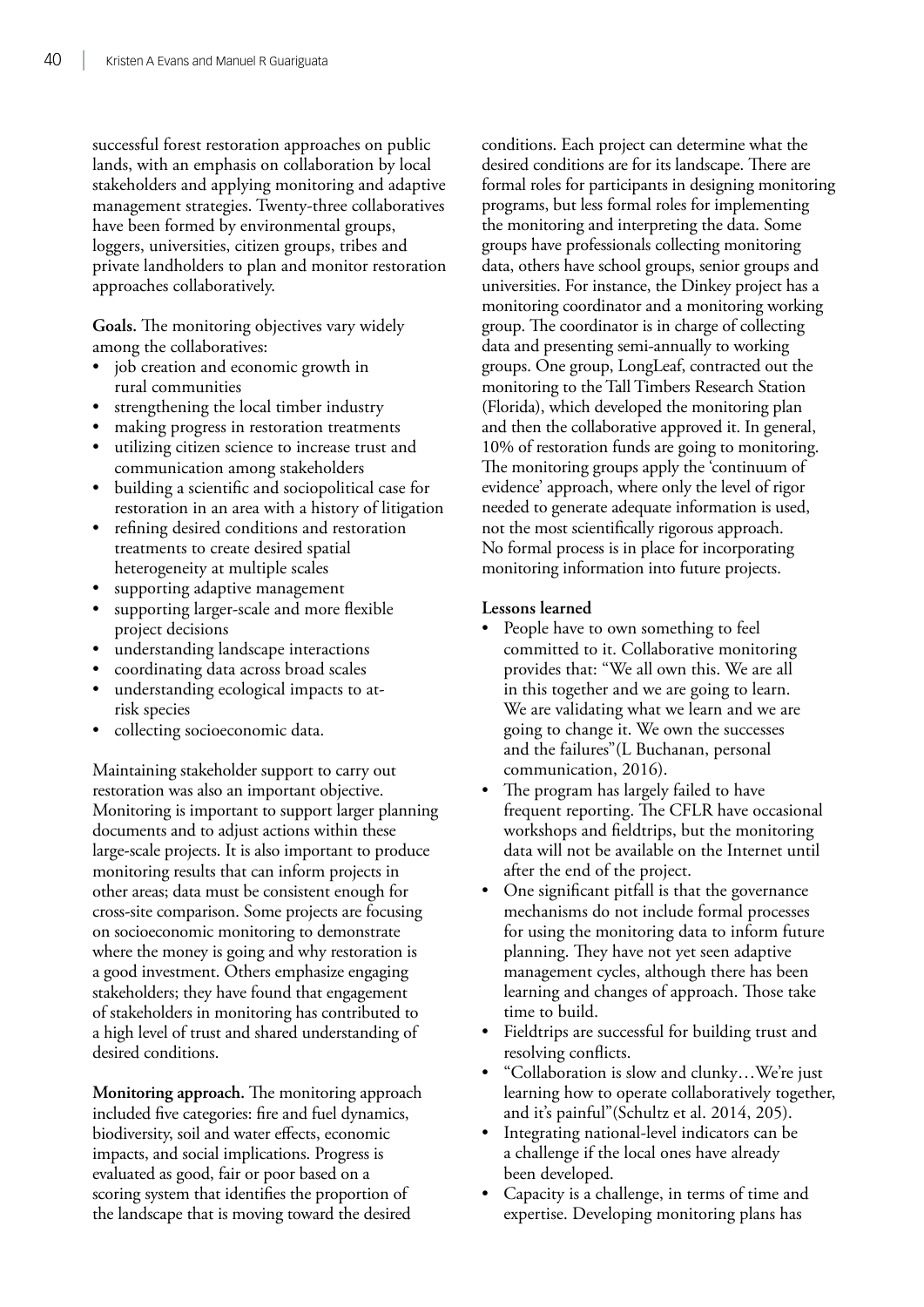proceeded slowly. Most people are volunteers. The Forest Service staff sometimes do not know if they are trained to collect data with enough statistical certainty.

(Schultz et al. 2014; Demeo et al. 2015; USDA Forest Service 2015)

#### **c. Other cases**

Below is a list of additional forest restoration initiatives that have implemented participatory monitoring to varying degrees. Readers can access the references provided for further information.

- Philippines National Greening Program (ELTI 2015)
- Tanzania Mangrove restoration (Sabai and Sisitka 2013)
- Nepal Exploring participation in ecological monitoring in Nepal's community forests (Staddon et al. 2015)
- Nepal Case study report: REDD+ pilot project in community forests in three watersheds of Nepal (includes enrichment planting) (Shrestha et al. 2014)
- • Niger Farmer-managed natural regeneration (FMNR) in the Sahel (Smale 2009; Tougiani et al. 2009)
- Colombia Community-led watershed conservation (Global Landscapes Forum 2015)
- Kenya Participatory GIS mapping in Kirisia Forest (Green Belt Movement 2016)
- Uganda Conditions for local participation in forest restoration (Galabuzi et al. 2014)
- New Zealand Ngati Hine, communitybased monitoring and information systems (Stankovich et al. 2013)
- • Ghana Involving local farmers in rehabilitation of degraded tropical forests: Some lessons from Ghana (Blay et al. 2008)
- USA Community-based forest organizations (Fernandez-Gimenez et al. 2008; Cheng and Sturtevant 2012)
- Peru Dry forest restoration in Ica (Whaley et al. 2011)
- South Africa Restoration of degraded thickets (Mills et al. 2015)
- Dominican Republic Natural regeneration of *Acacia mangium* (Enda Dominicana 2015; Global Landscapes Forum 2015)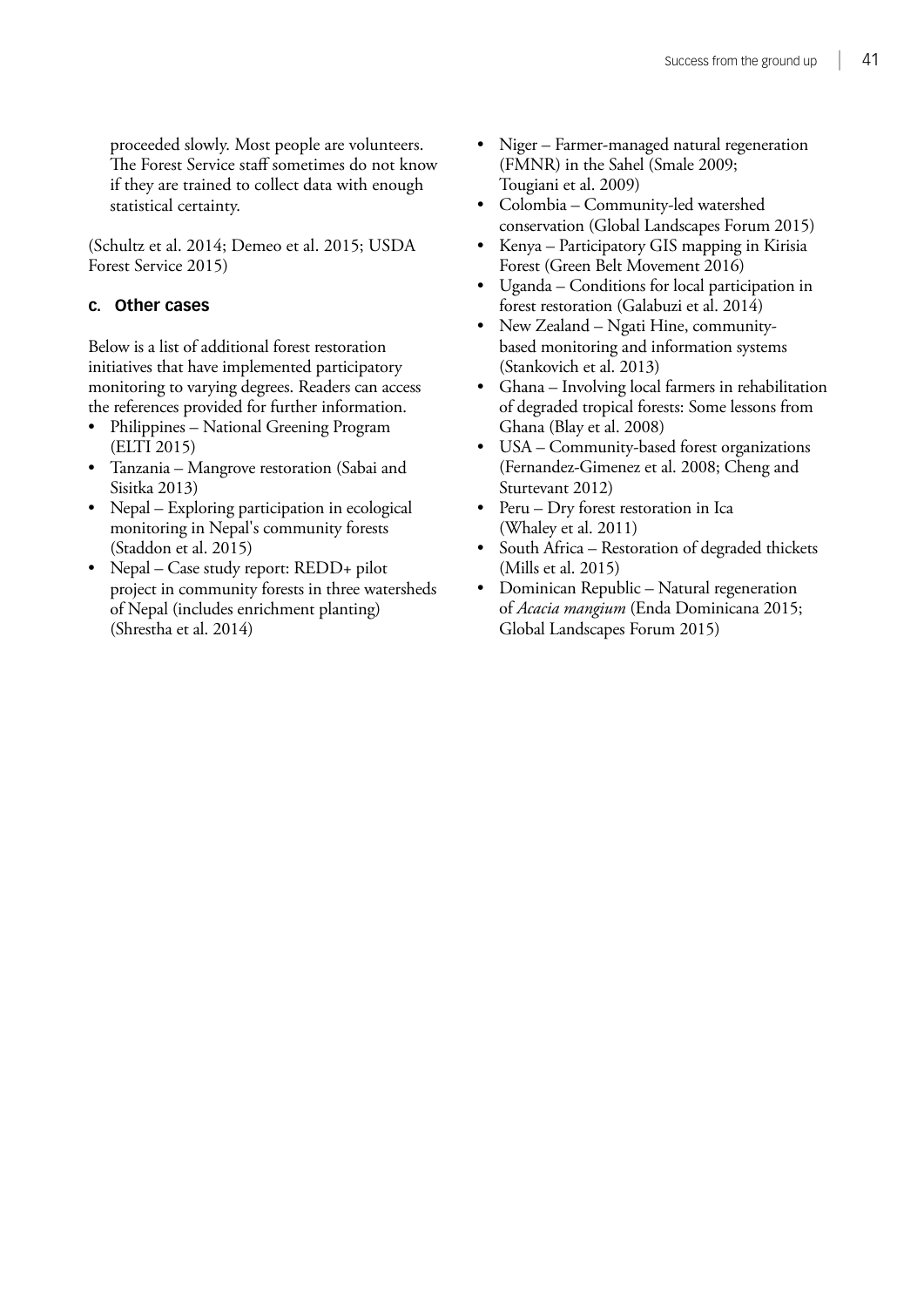#### <span id="page-51-0"></span>**Appendix 2. Monitoring topics, approaches and methods**

The table below presents the various monitoring topics, approaches and methods that have been represented in this paper – in addition to others not referred to in the paper, for additional information.

| <b>Monitoring topic</b>                                                                                                                           | Approaches/methods                                                                                                                                                                                       | Citation/resource                                                                                                                                    |
|---------------------------------------------------------------------------------------------------------------------------------------------------|----------------------------------------------------------------------------------------------------------------------------------------------------------------------------------------------------------|------------------------------------------------------------------------------------------------------------------------------------------------------|
| Above-ground biomass                                                                                                                              | Mapping boundaries, identifying types<br>of species, tree count, tree diameter<br>measurement, comparing with<br>satellite data                                                                          | Community forest monitoring<br>(Laake et al. 2013)                                                                                                   |
| Biomass, forest cover, forest use<br>change, resource use, well-being                                                                             | Biomass plots, mapping, household<br>surveys, ground-truthing, workshops                                                                                                                                 | Community-based monitoring systems<br>for REDD+ in Guyana (Bellfield et al. 2015)                                                                    |
| Biomass, forest utilization (cut<br>trees)                                                                                                        | Biomass: set up plots and measured<br>number of trees, diameter at breast<br>height, height, species<br>Utilization: walked routes on patrols<br>and counted number of cut trees                         | At the heart of REDD+: A role for<br>local people in monitoring forests?<br>(Danielsen et al. 2011)                                                  |
| Biomass, land use                                                                                                                                 | Permanent sample plots with low cost/<br>simple methods to measure trees, 3D<br>photogrammetric techniques, tree<br>rings                                                                                | Community-based forest biomass<br>monitoring: Action research in PNG,<br>Cambodia, Indonesia, Lao PDR and<br>Vietnam (Scheyvens et al. 2014)         |
| Canopy structure, ecological<br>trajectory, project management,<br>socioeconomic impact                                                           | Sample plots, semi-structured<br>interviews, document review,<br>participant observation                                                                                                                 | Monitoring protocol for forest restoration<br>programs and projects (AFRP 2013)                                                                      |
| Climate, stream flow, water<br>quality, soil erosion, stream<br>sediment, local environmental<br>knowledge                                        | Weather stations, soil bridges,<br>bioindicators, village discussions                                                                                                                                    | Community-based watershed monitoring<br>and management in Northern Thailand<br>(Saipothong et al. 2006)                                              |
| Economic impact and<br>livelihoods                                                                                                                | Job monitoring                                                                                                                                                                                           | Collaborative Forest Restoration Program<br>5-year report (USDA Forest Service 2015)                                                                 |
| Forest activity                                                                                                                                   | Types and size of forest change                                                                                                                                                                          | Combining satellite data and community-<br>based observations for forest monitoring<br>(Pratihast et al. 2014)                                       |
| Forest change                                                                                                                                     | Above-ground biomass, below-ground<br>biomass, leaf litter biomass and soil<br>carbon                                                                                                                    | Case study report: REDD+ pilot project in<br>community forests in three watersheds of<br>Nepal (Shrestha et al. 2014)                                |
| Forest condition and<br>biodiversity, forest ecosystem<br>services, livelihoods, capacity<br>for good management of<br>natural resources, threats | Questionnaires, review of government<br>data sources, local monitors to collect<br>field data                                                                                                            | A monitoring and evaluation system<br>for forest landscape restoration in the<br>Central Truong Son landscape, Vietnam<br>(Dudley et al. 2003)       |
| Forest condition, rule<br>compliance, sanctions                                                                                                   | Not clear from article                                                                                                                                                                                   | Communities, property rights and forest<br>decentralisation in Kenya: early lessons<br>from participatory forestry management<br>(Mogoi et al. 2012) |
| Forest inventory, forest activity<br>change                                                                                                       | Forest inventory information (tree<br>diameter, location, height, species,<br>photo, date-time); activities signaling<br>forest change (geo-location, date-time,<br>change activity, photo, description) | Application of mobile devices for<br>community-based forest monitoring<br>(Pratihast et al. 2012)                                                    |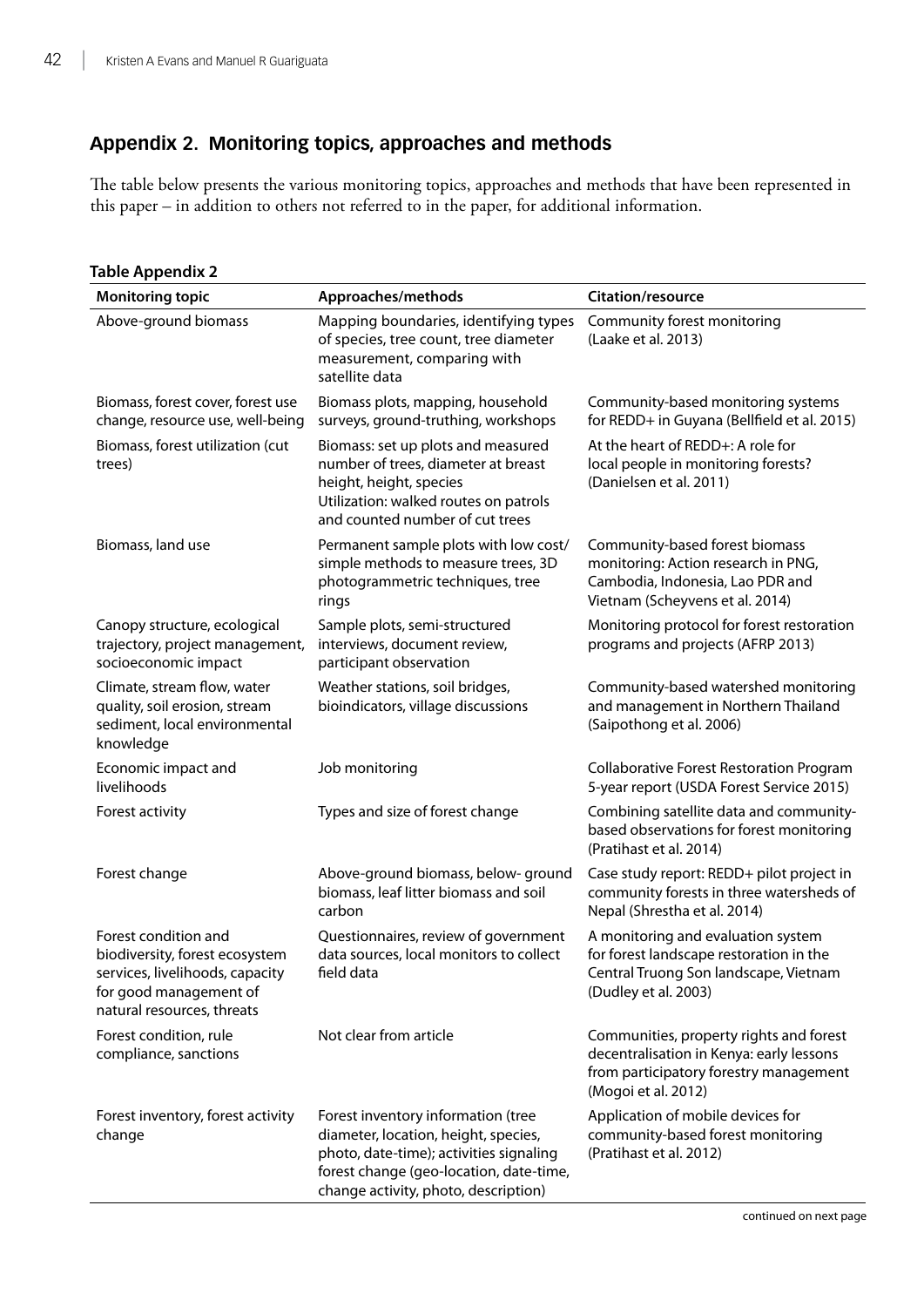| <b>Monitoring topic</b>                                                                                                                   | Approaches/methods                                                                                                                                                                                                                                                                                                                                                                                                                                                                   | <b>Citation/resource</b>                                                                                                                                                                                           |
|-------------------------------------------------------------------------------------------------------------------------------------------|--------------------------------------------------------------------------------------------------------------------------------------------------------------------------------------------------------------------------------------------------------------------------------------------------------------------------------------------------------------------------------------------------------------------------------------------------------------------------------------|--------------------------------------------------------------------------------------------------------------------------------------------------------------------------------------------------------------------|
| Non-timber forest products                                                                                                                | Logbooks                                                                                                                                                                                                                                                                                                                                                                                                                                                                             | Can we make participatory NTFP<br>monitoring work? Lessons learnt<br>from the development of a multi-<br>stakeholder system in Northern Laos<br>(Boissière et al. 2014a)                                           |
| Physical condition of<br>mangroves, threats to the<br>mangrove ecosystem, changes<br>and trends in the mangroves<br>and fisheries species | Physical observations of various<br>characteristics, setting up plots to<br>count mangroves, counting stumps,<br>taking stride/meter measurements,<br>observing canopy at a distance                                                                                                                                                                                                                                                                                                 | Analysing learning at the interface of<br>scientific and traditional ecological<br>knowledge in a mangrove ecosystem<br>restoration scenario on the eastern coast<br>of Tanzania (Sabai and Sisitka 2013)          |
| Resource abundance                                                                                                                        | Focus groups                                                                                                                                                                                                                                                                                                                                                                                                                                                                         | Testing focus groups as a tool<br>for connecting indigenous and<br>local knowledge on abundance<br>of natural resources with science-<br>based land management systems<br>(Danielsen et al. 2014b)                 |
| Resource abundance, trends in<br>resource abundance                                                                                       | Community patrols                                                                                                                                                                                                                                                                                                                                                                                                                                                                    | A multicountry assessment of<br>tropical resource monitoring by local<br>communities (Danielsen et al. 2014a)                                                                                                      |
| Resource use, project<br>implementation, restoration<br>impacts                                                                           | Ecological assessments, inventories,<br>compliance monitoring, effectiveness<br>monitoring (effectiveness of<br>management)                                                                                                                                                                                                                                                                                                                                                          | Adaptive management and social<br>learning in collaborative and community-<br>based monitoring: A study of five<br>community-based forestry organizations<br>in the western USA<br>(Fernandez-Gimenez et al. 2008) |
| Restoration project<br>implementation                                                                                                     | Document validation, such as signed<br>contracts and disbursement reports;<br>key informant interviews about the<br>planning and implementation process,<br>and whether policies and guidelines<br>were clear, and funds and resources<br>sufficient; key informant interviews to<br>follow up on certain issues; visits to<br>nurseries to review stock, logbooks<br>and financial reports, and conduct key<br>informant interviews; field assessments<br>of the reforestation area | National Greening Program Monitoring<br>Workshop (ELTI 2015)                                                                                                                                                       |
| Tree species                                                                                                                              | Community-led surveys of tree species<br>without outside quides                                                                                                                                                                                                                                                                                                                                                                                                                      | Can community members identify<br>tropical tree species for REDD+ carbon<br>and biodiversity measurements?<br>(Zhao et al. 2016)                                                                                   |
| Watersheds, water quality                                                                                                                 | Stream depth                                                                                                                                                                                                                                                                                                                                                                                                                                                                         | Attempts to determine the effects of<br>forest cover on stream flow by direct<br>hydrological measurements in Los<br>Negros, Bolivia (Le Tellier et al. 2009)                                                      |
| Women's participation                                                                                                                     | Workshops, adaptive collaborative<br>management techniques                                                                                                                                                                                                                                                                                                                                                                                                                           | Field guide to adaptive collaborative<br>management and improving women's<br>participation (Evans et al. 2014)                                                                                                     |

#### **Table Appendix 2. Continued**